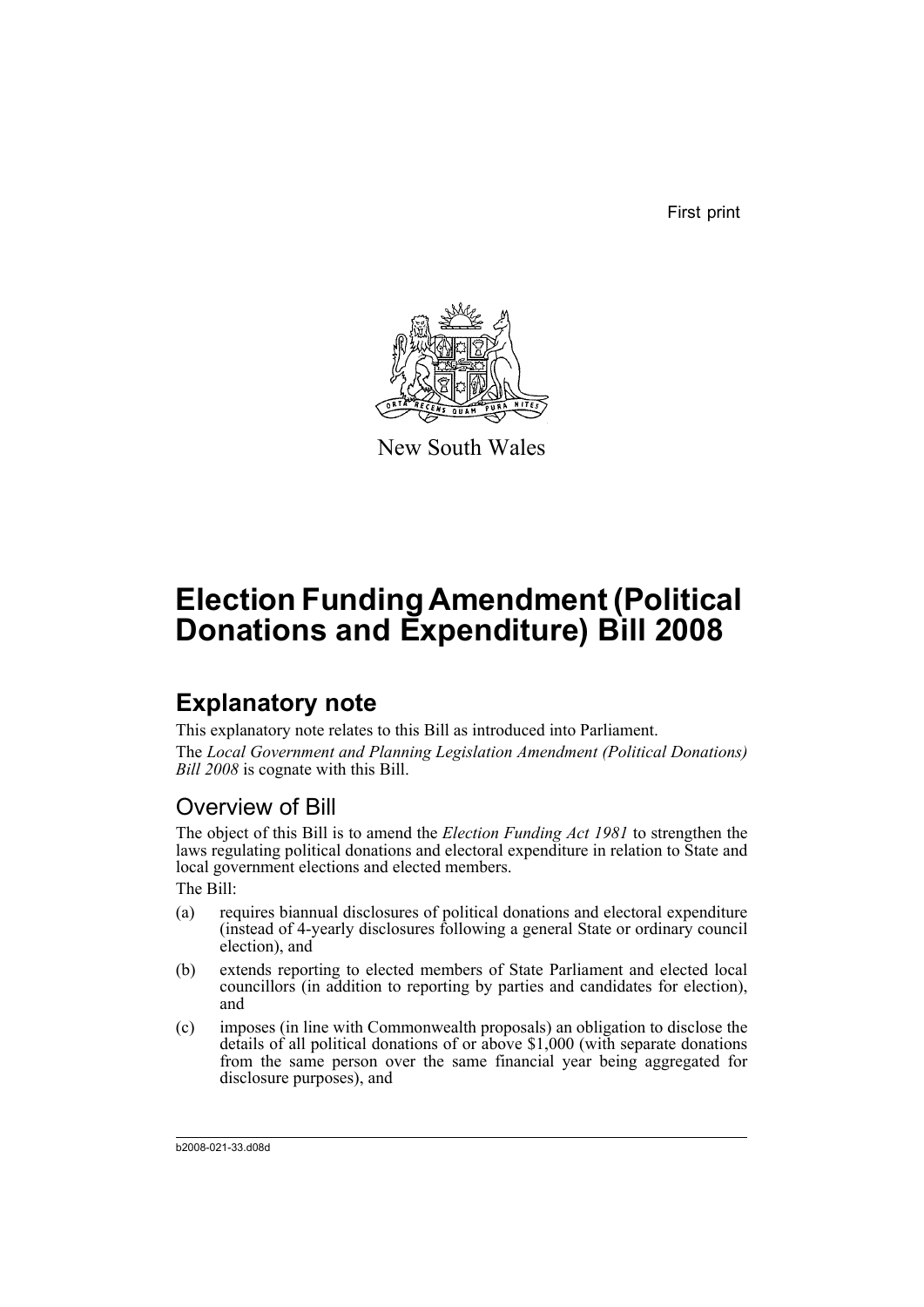Explanatory note

- (d) requires the disclosure of details of membership or affiliation fees of or above \$1,000 payable to a party by individuals, industrial organisations or other entities, and
- (e) introduces new rules for the management of campaign finances that will prevent elected members and candidates from having personal campaign accounts or having direct involvement with the receipt and handling of political donations (with money paid into and from special campaign accounts for use exclusively for campaign and other authorised purposes and managed by the agent of the party concerned or other official agent of the member or candidate), and
- (f) prohibits entities from making reportable political donations unless they have an ABN, and
- (g) prohibits the making of certain indirect campaign contributions, and
- (h) increases the penalty for failing to make disclosures or making false disclosures and confers increased investigative powers on the Election Funding Authority, and
- (i) applies the disclosure provisions (but not the election funding provisions) of the *Election Funding Act 1981* directly to local government elections (instead of those provisions being applied with modification of terminology by provisions of the *Local Government Act 1993*), and
- (j) makes other miscellaneous changes.

# Outline of provisions

**Clause 1** sets out the name (also called the short title) of the proposed Act.

**Clause 2** provides for the commencement of the proposed Act on a day or days to be appointed by proclamation.

**Clause 3** is a formal provision that gives effect to the amendments to the *Election Funding Act 1981* set out in Schedule 1.

**Clause 4** consequentially repeals provisions of the *Local Government Act 1993* and the *Local Government (General) Regulation 2005*.

**Clause 5** provides for the repeal of the proposed Act after all the amendments made by the proposed Act have commenced. Once the amendments have commenced the proposed Act will be spent and section 30 of the *Interpretation Act 1987* provides that the repeal of an amending Act does not affect the amendments made by that Act.

# **Schedule 1 Amendments**

**Schedule 1 [1]** amends the long title of the Act consequentially.

**Schedule 1 [2]** changes the name of the Act from the *Election Funding Act 1981* to the *Election Funding and Disclosures Act 1981* to reflect the importance of the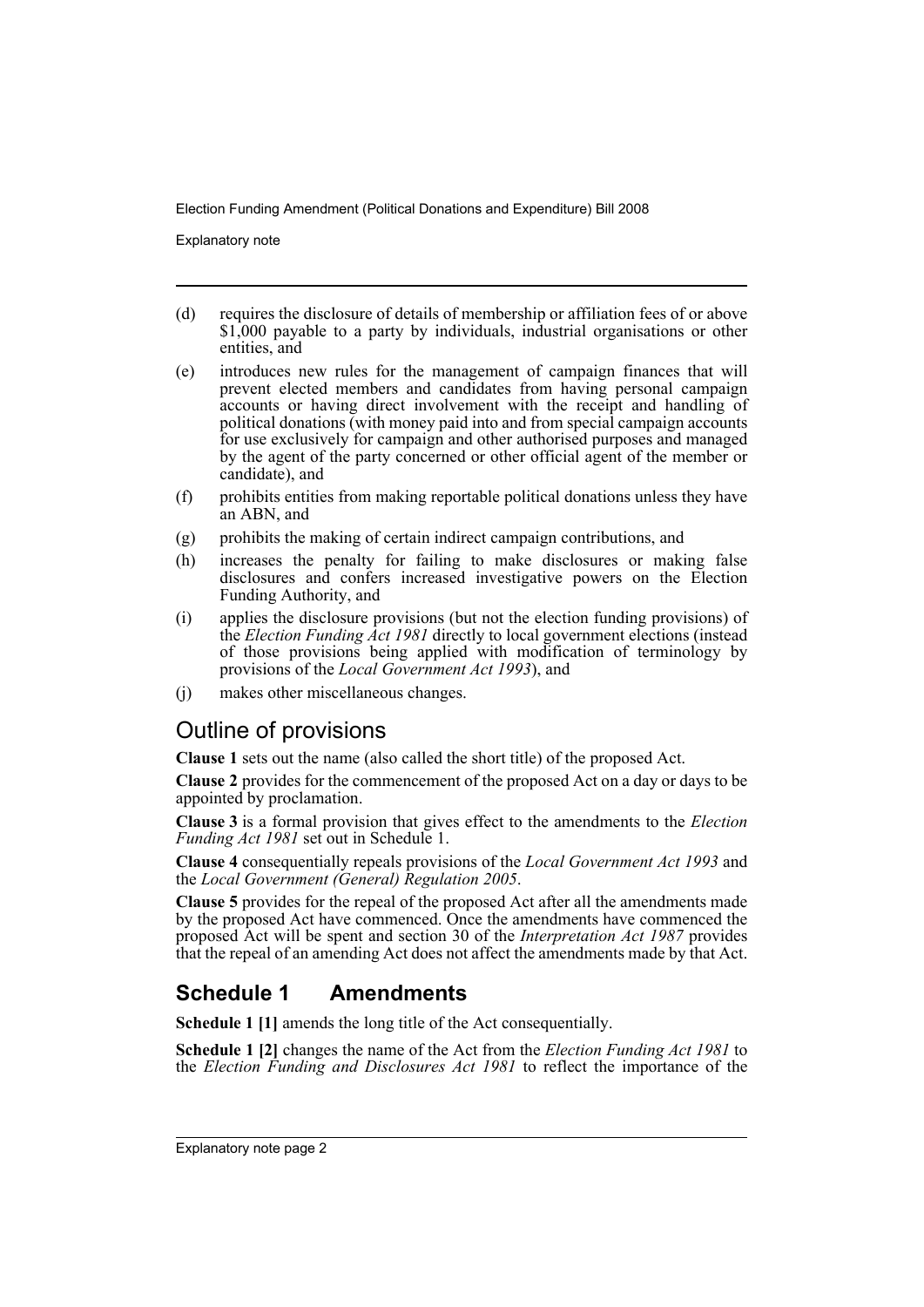Explanatory note

disclosure provisions of the Act and their application irrespective of whether election funding is available or paid.

**Schedule 1 [3]–[6]** amend the general definitions in section 4 of the Act to reflect the application of the Act to local government elections and elected members, and the transfer of definitions relating to disclosures to Part 6 of the Act where they are used. The definition of *official agent* of elected members, candidates or groups of candidates is substituted to provide for the relevant party agent to be the ex-officio official agent of State elected members or candidates (with provision for others to be specially appointed or for the regulations to designate the Authority or other agency to be the official agent).

**Schedule 1 [7], [8], [9] and [45]** make consequential changes as a result of the replacement of the term "political contributions" with the term "political donations".

**Schedule 1 [10]** prescribes qualifications for party or official agents (including the exclusion of persons who have committed dishonesty offences or who have not completed the requisite training for appointment as an agent).

**Schedule 1 [11]–[16], [22], [23], [24], [26] and [35]** make consequential amendments as a result of the application of the disclosure provisions (but not the election funding provisions) of the Act directly to local government elections (instead of those provisions being applied with modification of terminology by provisions of the *Local Government Act 1993*).

**Schedule 1 [17]** provides that (unless a party appoints another person) the party agent is the person who is the registered officer of the party in connection with the registration of the party under the *Parliamentary Electorates and Elections Act 1912* or the *Local Government Act 1993*.

**Schedule 1 [18]–[21], [25] and [27]–[32]** make other minor or consequential amendments.

**Schedule 1 [33]** doubles the monetary penalty (to \$22,000) for the offence of making false statements in an application for election funding and enables the court to impose a sentence of imprisonment not exceeding 2 years in addition to or instead of a monetary penalty.

**Schedule 1 [34]** substitutes Part 6 of the Act (relating to the disclosure of political donations and electoral expenditure) with a new Part containing the following provisions to give effect to the changes outlined in the Overview:

### **Proposed Division 1 Preliminary**

Proposed section 83 provides that the proposed Part applies to State elections (and elected members of Parliament) and local government elections (and elected members of councils).

Proposed section 84 makes provision for the interpretation of the proposed Part. The proposed section defines *donor*, *entity*, *expenditure*, *gift*, *major political donor* and *relevant disclosure period* for the purposes of the Act.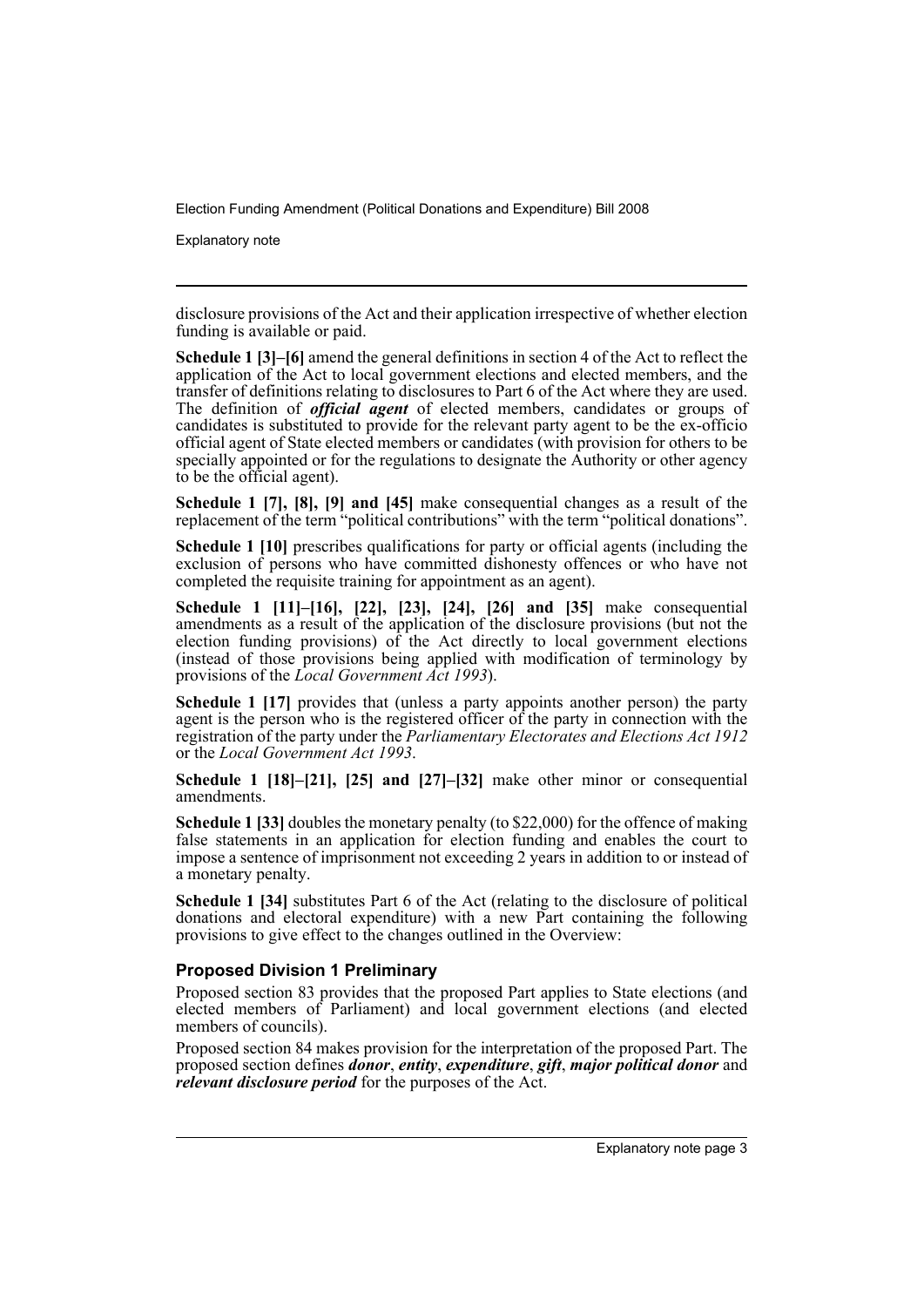Explanatory note

A *major political donor* is a person who has made a reportable political donation of or exceeding \$1,000 or incurred electoral expenditure of or exceeding \$1,000 during the relevant disclosure period. The proposed section also ensures that disclosure and other requirements for candidates and groups of candidates commence when political donations are accepted (even if they have not yet been duly nominated or registered as candidates or groups) and end 30 days after polling day for the relevant election.

Proposed section 85 defines *political donation* for the purposes of the Act. Political donations include gifts to parties, elected members, candidates or groups, and gifts to major political donors for use in making political donations.

Proposed section 86 defines *reportable political donation* for the purposes of the Act. Generally, political donations are reportable if they are of or exceeding \$1,000. Separate donations from the same person over the same financial year are to be aggregated for the purposes of that disclosure limit.

Proposed section 87 defines *electoral expenditure* for the purposes of the Act, in line with current provisions.

### **Proposed Division 2 Disclosure of political donations and electoral expenditure**

Proposed section 88 provides that disclosure is required for:

- (a) political donations received, and
- (b) electoral expenditure incurred,

by or on behalf of a party, an elected member, a group or a candidate. Disclosure is also required of:

- (a) reportable political donations made, and
- (b) reportable political donations received, and
- (c) electoral expenditure incurred,

by a major political donor.

Proposed section 88 also makes provision for a single declaration to be made by an agent of a party relating to disclosures in respect of the party and members of the party.

Proposed section 89 provides for disclosures to be made for each 6-month period ending on 30 June and 31 December.

The proposed section also provides that the disclosure period for a candidate in a current election commences 31 days after polling day for the previous election (if the candidate was also registered under the Act as a candidate for the previous election) or 12 months before the nomination of the candidate for the current election, whichever first occurs.

Proposed section 90 provides for who is to make a disclosure required under the new Part. The person required to make the disclosure is, in the case of a party—the party agent, in the case of an elected member—the official agent of the member, in the case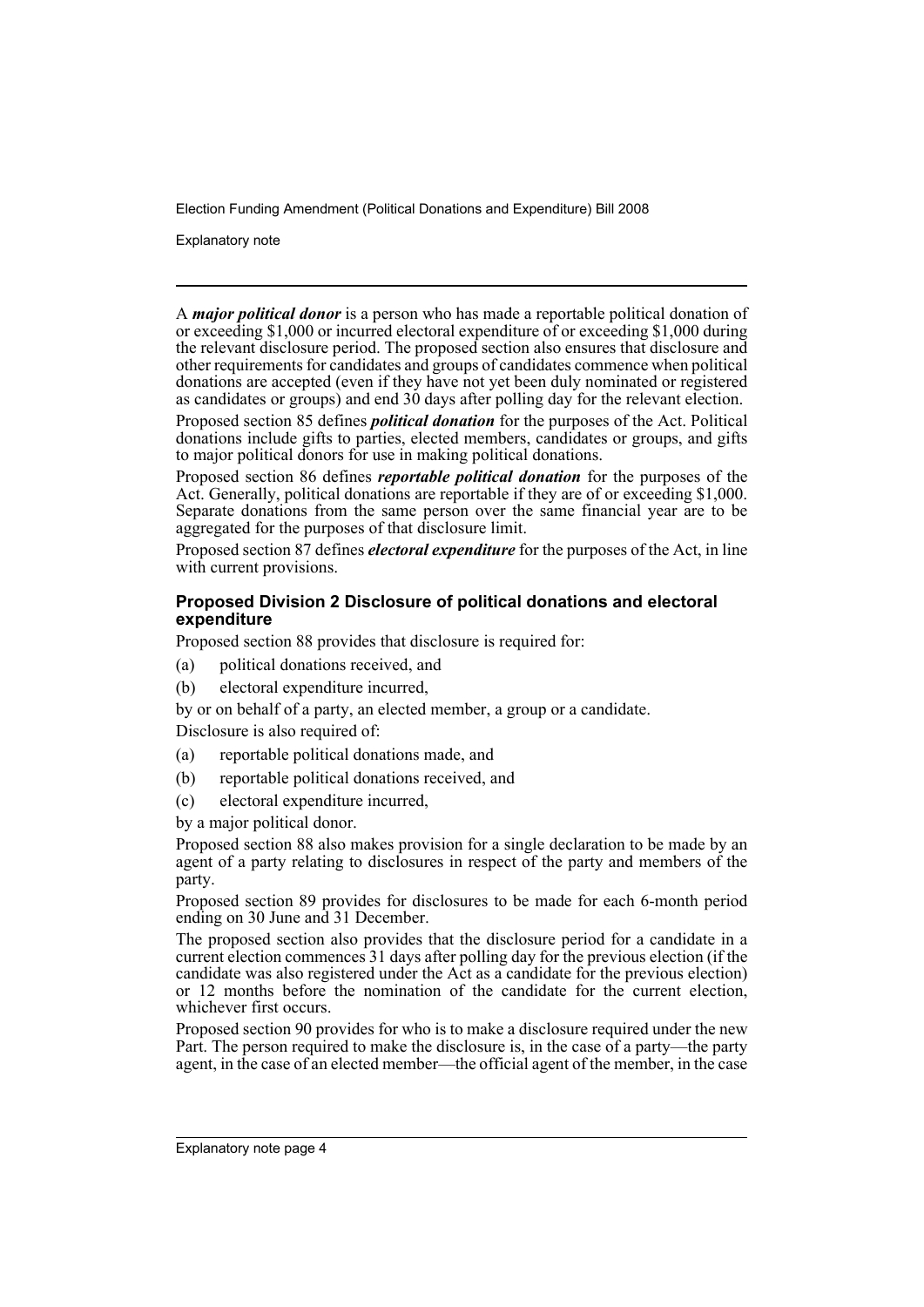Explanatory note

of a group or candidate—the official agent of the group or candidate, and in the case of a major political donor—the political donor.

Proposed section 91 provides that disclosures are to be made within 8 weeks after the end of each relevant disclosure period and makes provision for the manner in which disclosures are to be made. The proposed section also provides that certain political donations are not required to be disclosed in a declaration if they have been disclosed on a website maintained by the Authority.

Proposed section 92 sets out the details of the political donations that are required to be disclosed. Full details are required of each reportable political donation and the total amounts of smaller donations (together with details relating to fund-raising ventures, membership or affiliation fees and loans).

Proposed section 93 requires that all expenditure for or in connection with promoting or opposing, directly or indirectly, a party or the election of a candidate or candidates or for the purpose of influencing, directly or indirectly, the voting at an election is required to be disclosed.

The proposed section also provides that lodging a copy of a return furnished to the Electoral Commission by the agent of a party under corresponding Commonwealth legislation in respect of the relevant period satisfies the disclosure obligation in respect of such expenditure.

Proposed section 94 provides relief from the obligation to disclose the same item more than once.

Proposed section 95 provides for posting of the disclosures of reportable political donations and electoral expenditure on a website maintained by the Authority as soon as practicable after the due date for making the disclosures. Disclosure documents lodged with the Authority are also to be open to public inspection.

### **Proposed Division 3 Management of donations and expenditure**

Proposed section 96 provides that it is unlawful for political donations to a party to be used otherwise than for the objects and activities of the party (including party administration and community activities).

Proposed section 96A sets out general requirements for donations to, and electoral expenditure by, elected members, groups or candidates.

The proposed section requires political donations to be made to the official agent and not to the elected member, group or candidate, and to be paid into the campaign account kept by the official agent. Payments for electoral expenditure can only be made from that campaign account.

The proposed section also provides for certain exclusions from the obligations under the section, including cases where the total of the relevant political donations or electoral expenditure does not exceed \$1,000.

Proposed section 96B makes provision for campaign accounts of elected members, groups or candidates. A campaign account is to be a separate bank account under the control of the official agent (with provision for combined accounts with separating accounting where members of a party have the same official agent).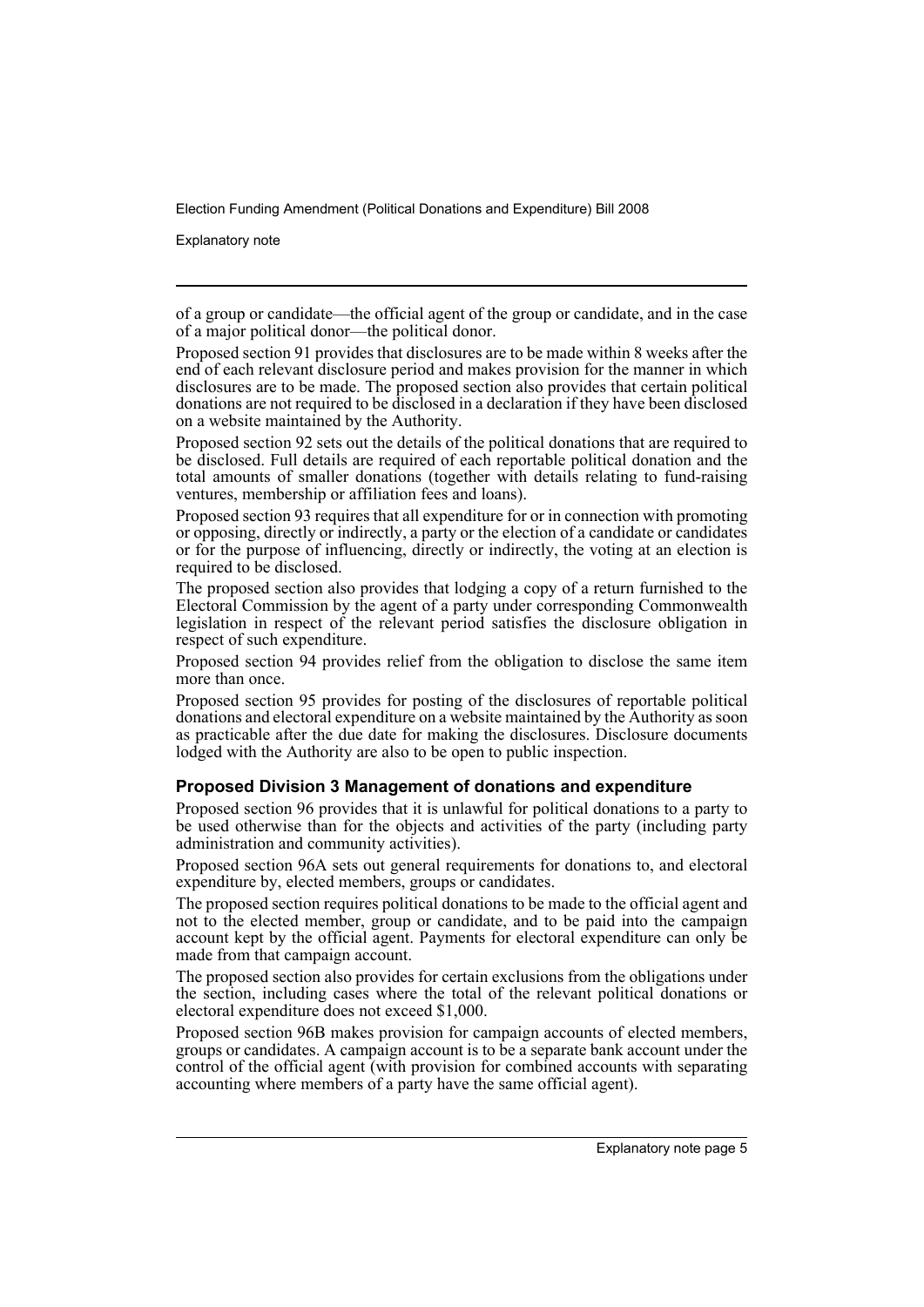Explanatory note

The proposed section makes provision for the purposes for which money may be paid out of the account and for the winding up of accounts.

Proposed section 96C provides that it is unlawful for a person to accept a reportable political donation that is required to be disclosed unless the person makes a record of the details required to be disclosed and provides a receipt for the donation.

## **Proposed Division 4 Prohibition of certain political donations etc**

Proposed section 96D provides that it is unlawful for a person to accept a reportable political donation that is required to be disclosed under this Part unless it is made by an individual or an entity that has an Australian Business Number.

Proposed section 96E provides that it is unlawful for a person to make or accept certain indirect campaign contributions to a party, elected member, group or candidate. Indirect campaign contributions extend to office accommodation, vehicles, computers or other equipment; the full or part payment by a person other than the party, elected member, group or candidate of electoral expenditure for advertising or other purposes incurred or to be incurred by the party, elected member, group or candidate; the waiving of payment for any such advertising expenditure; and other goods or services prescribed by the regulations.

The proposed section excludes certain contributions from the prohibition, including the provision of volunteer labour and contributions whose value is less than \$1,000.

Proposed section 96F provides that it is unlawful for a person to accept a reportable political donation if the person does not know the identity of the donor or is not given relevant details about the donor.

Proposed section 96G provides that it is unlawful for a person to receive a reportable loan unless the person makes a record of the terms and conditions of the loan and the name and address of the entity or other person making the loan.

### **Proposed Division 5 Miscellaneous**

Proposed section 96H creates a number of offences relating to disclosures.

It is an offence if a person who is required to lodge a declaration under section 91 fails to do so by the due date.

It is an offence for a person to make a statement in a declaration or other disclosure, or in a request for an extension of the due date for making the disclosure, that the person knows is false, or that the person does not reasonably believe is true.

It is an offence for an elected member, member of a group or candidate, in relation to a matter required to be disclosed by the official agent of the elected member, group or candidate, to give or withhold information knowing that it will result in the making of a false statement in a disclosure or request by the agent.

Proposed section 96I provides that it is an offence for a person to do any act knowing that it is unlawful under Division 3 or 4, and that it is an offence to fail to keep political donation records for at least 3 years.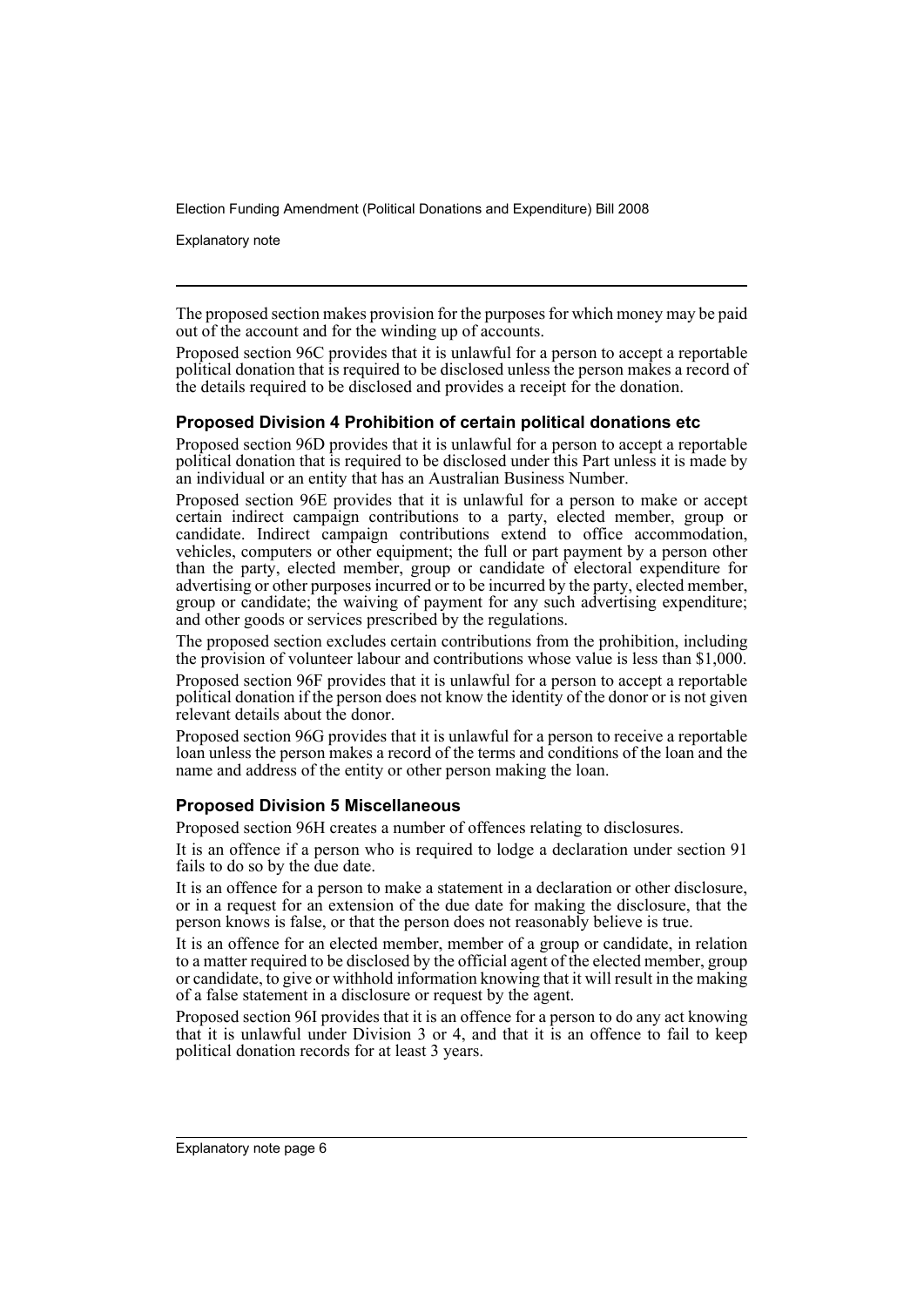Explanatory note

Proposed section 96J provides that if a person accepts a political donation, loan or indirect campaign contribution that is unlawful, an amount equal to the amount or value of the donation, loan or contribution (or double that amount if that person knew that it was unlawful) is payable by that person to the State.

Proposed section 96K provides that a disclosure declaration (other than a declaration lodged by a major political donor) is to be accompanied by a certificate of an auditor and sets out the matters to be stated in the certificate.

The proposed section also provides for the Authority to waive compliance with the audit requirement in certain cases.

Proposed section 96L authorises the Authority to extend the due date for the lodging of a disclosure declaration if satisfied that there is good cause to do so.

Proposed section 96M enables the person who has lodged a disclosure declaration (or that person's successor) to amend the declaration by lodging an amended declaration.

**Schedule 1 [36], [38]–[41], [43], [44] and [46]** make minor or consequential amendments.

**Schedule 1 [37]** extends the category of persons that the Authority may appoint as inspectors under the Act.

**Schedule 1 [42]** authorises the Authority to obtain information for the purposes of compliance audits.

**Schedule 1 [47]** authorises the making of regulations relating to the valuation of non-monetary political donations and relating to compliance audits.

**Schedule 1 [48]** inserts provision for the making of savings and transitional regulations consequent on the enactment of the proposed Act.

**Schedule 1 [49]** makes transitional provisions with respect to the new arrangement for disclosure and management of political donations and electoral expenditure. Under those provisions:

- (a) the first declaration of disclosures by parties, elected members, candidates and groups is required to be lodged in respect of the period ending 30 June 2008 (ensuring that the disclosures are made before the end of August 2008), and
- (b) the first declaration of disclosures by major political donors is required to be made in respect of the period ending 31 December 2008, and
- (c) the new requirements for the receipt and management of political donations and electoral expenditure, and the prohibition on indirect campaign contributions and certain other political donations, have effect on 1 August 2008.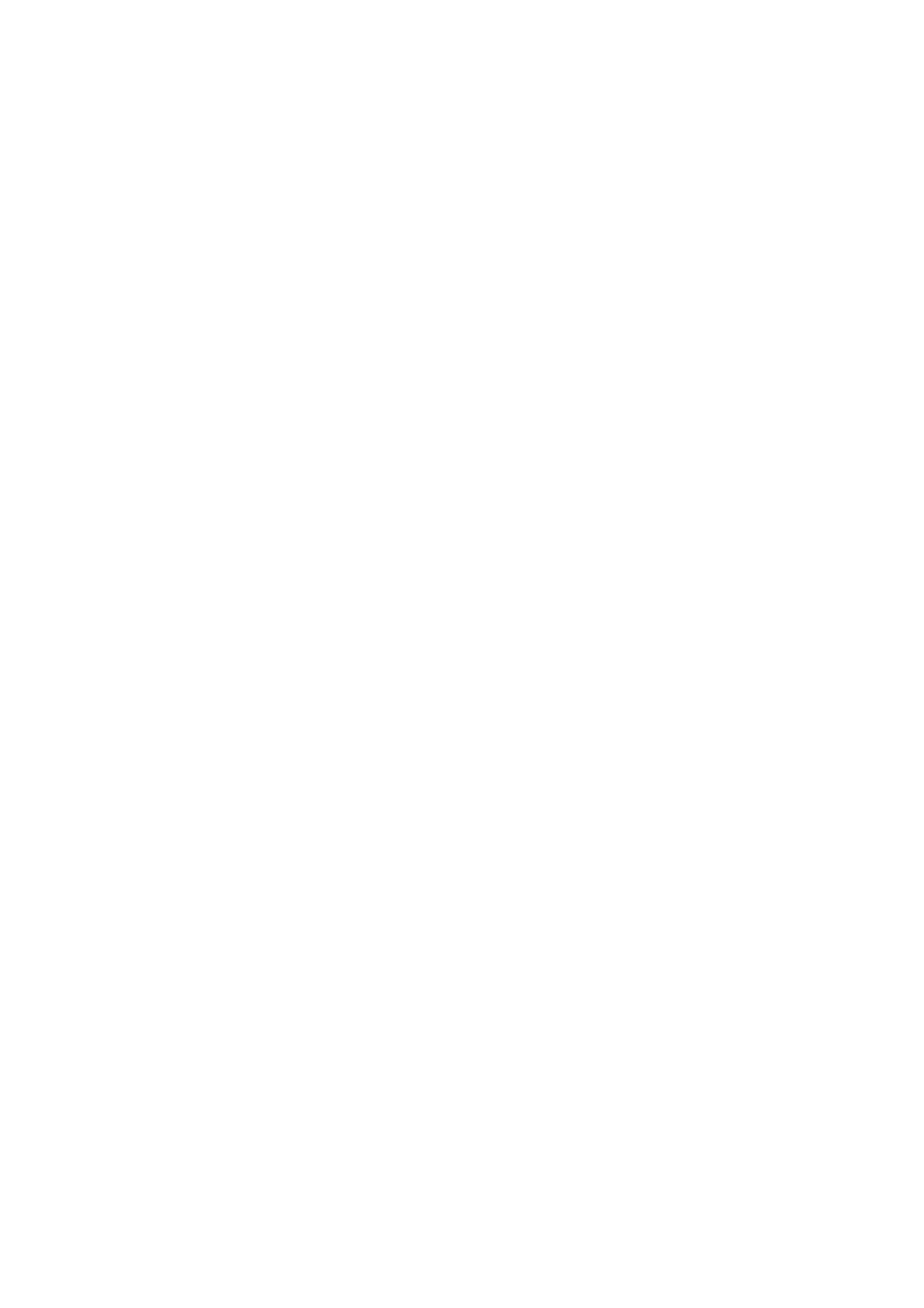First print



New South Wales

# **Election Funding Amendment (Political Donations and Expenditure) Bill 2008**

# **Contents**

|   |                                                                                         | Page |
|---|-----------------------------------------------------------------------------------------|------|
|   | Name of Act                                                                             |      |
|   | Commencement                                                                            | 2    |
|   | Amendment of Election Funding Act 1981 No 78                                            | 2    |
|   | Consequential repeal of provisions of Local Government<br>Act 1993 No 30 and regulation | 2    |
| 5 | Repeal of Act                                                                           | 2    |
|   | Schedule 1 Amendments                                                                   | 3    |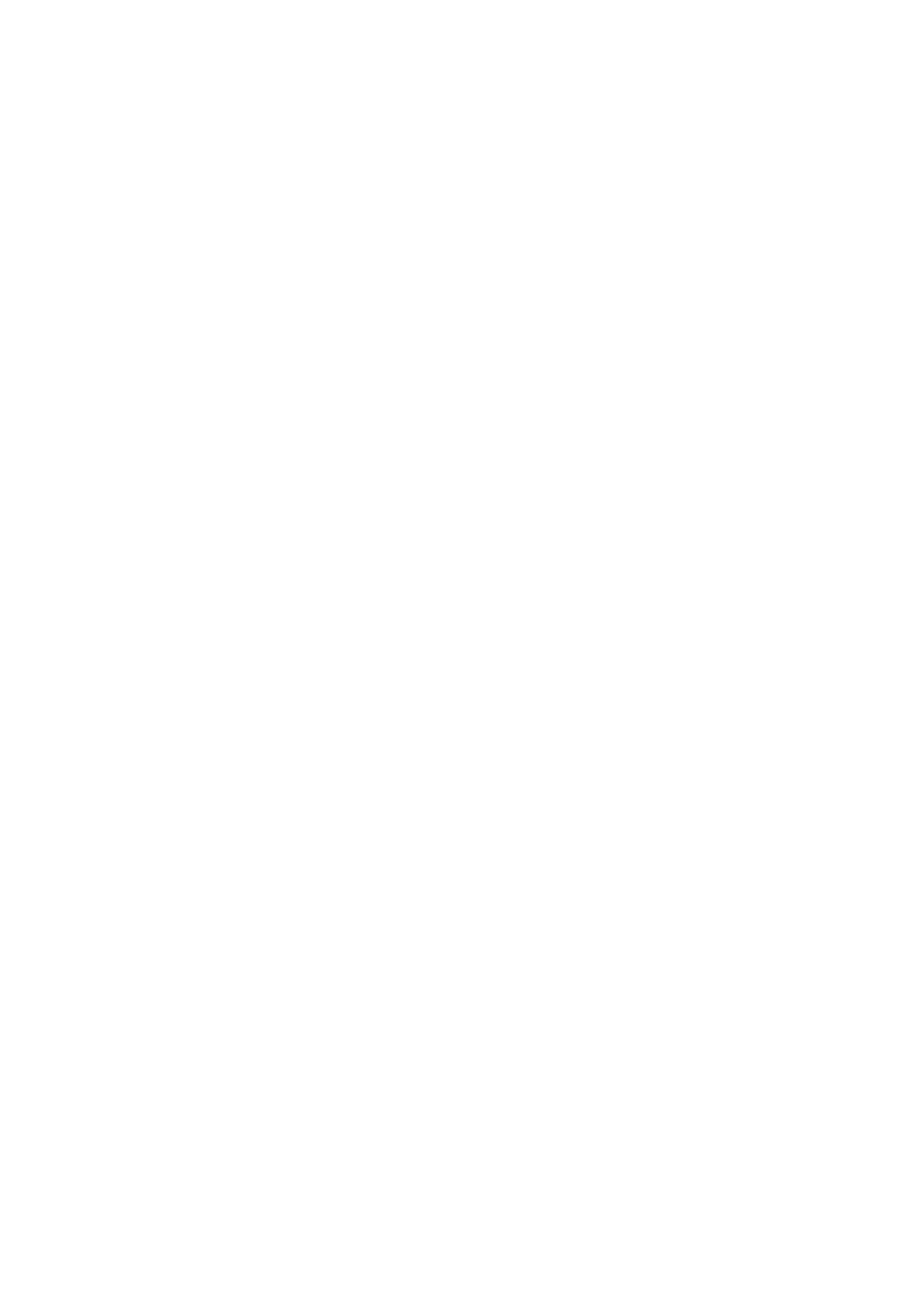

New South Wales

# **Election Funding Amendment (Political Donations and Expenditure) Bill 2008**

No , 2008

## **A Bill for**

An Act to amend the *Election Funding Act 1981* in relation to political donations and electoral expenditure.

See also *Local Government and Planning Legislation Amendment (Political Donations) Bill 2008*.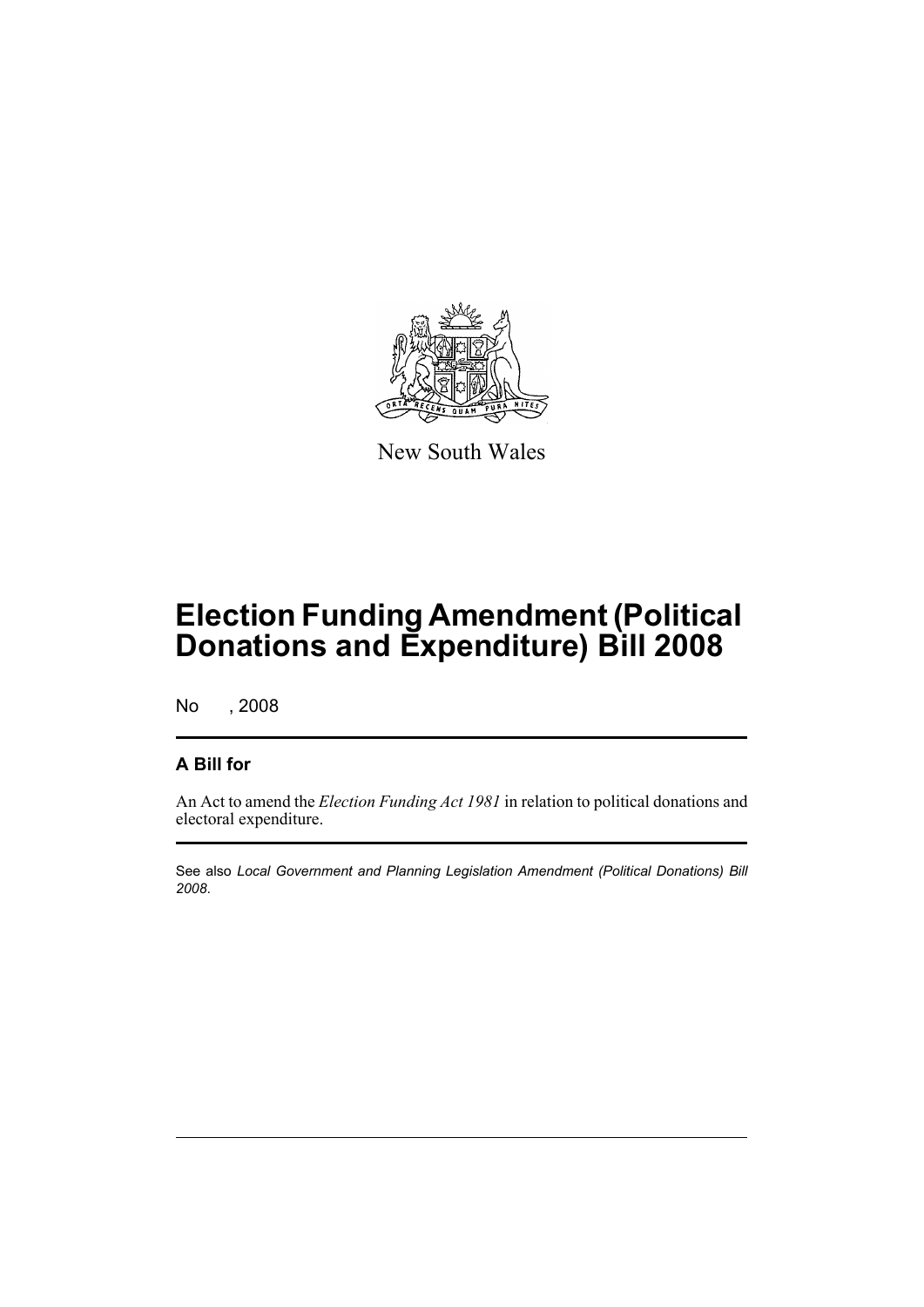<span id="page-11-4"></span><span id="page-11-3"></span><span id="page-11-2"></span><span id="page-11-1"></span><span id="page-11-0"></span>

|             |     | The Legislature of New South Wales enacts:                                                                                                                | 1              |
|-------------|-----|-----------------------------------------------------------------------------------------------------------------------------------------------------------|----------------|
| 1           |     | <b>Name of Act</b>                                                                                                                                        | $\overline{c}$ |
|             |     | This Act is the <i>Election Funding Amendment (Political Donations and</i><br>Expenditure) Act 2008.                                                      | 3<br>4         |
| $\mathbf 2$ |     | Commencement                                                                                                                                              | 5              |
|             |     | This Act commences on a day or days to be appointed by proclamation.                                                                                      | 6              |
| 3           |     | <b>Amendment of Election Funding Act 1981 No 78</b>                                                                                                       | 7              |
|             |     | The <i>Election Funding Act 1981</i> is amended as set out in Schedule 1.                                                                                 | 8              |
| 4           |     | Consequential repeal of provisions of Local Government Act 1993 No 30<br>and regulation                                                                   | 9<br>10        |
|             | (1) | The <i>Local Government Act 1993</i> is amended by omitting Part 8 of<br>Chapter 10.                                                                      | 11<br>12       |
|             | (2) | The <i>Local Government (General) Regulation 2005</i> is amended by<br>omitting clause 393 of, and Schedule 6 to, that Regulation.                        | 13<br>14       |
| 5           |     | <b>Repeal of Act</b>                                                                                                                                      | 15             |
|             | (1) | This Act is repealed on the day following the day on which all of the<br>provisions of this Act have commenced.                                           | 16<br>17       |
|             | (2) | The repeal of this Act does not, because of the operation of section 30<br>of the <i>Interpretation Act 1987</i> , affect any amendment made by this Act. | 18<br>19       |
|             |     |                                                                                                                                                           |                |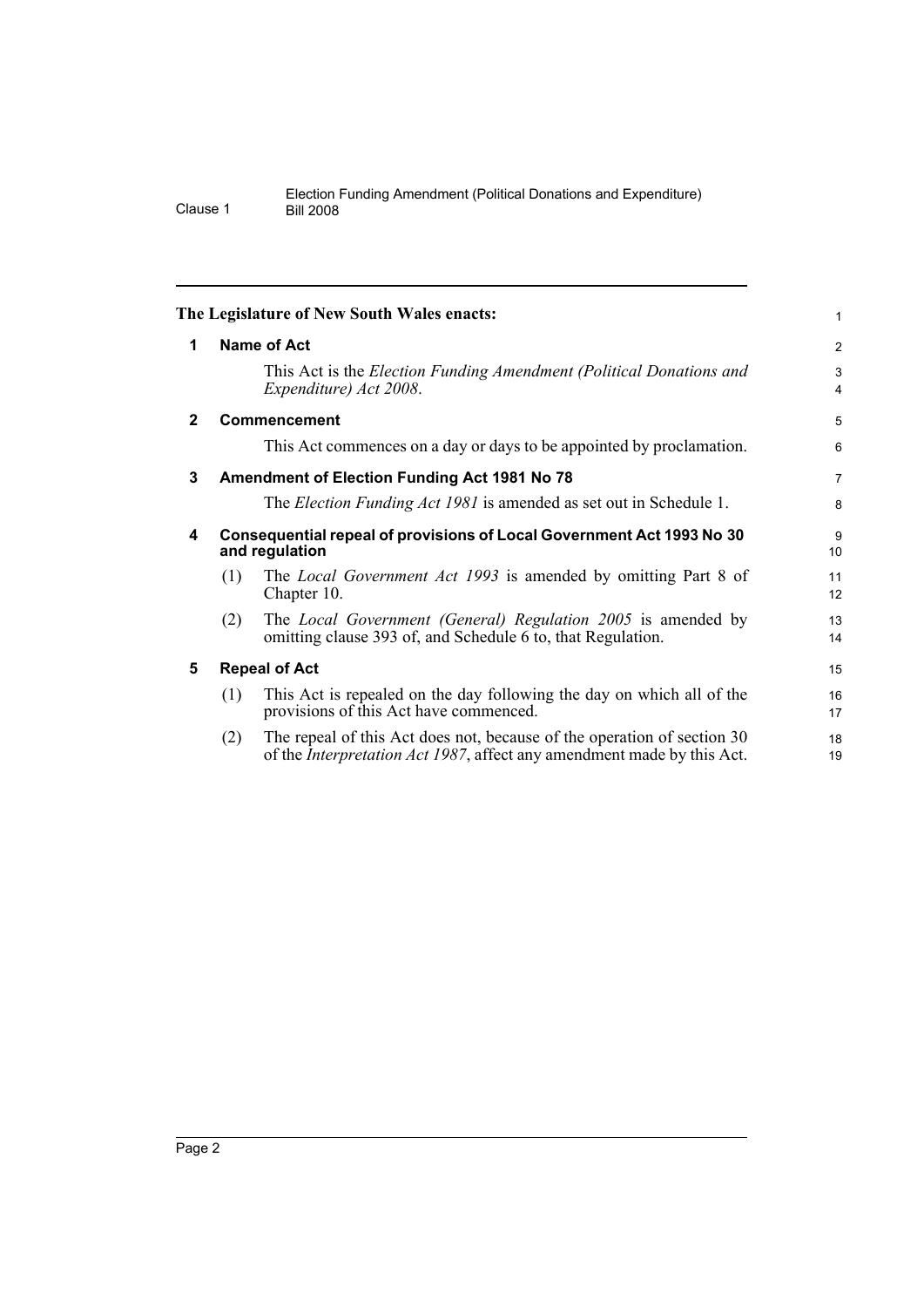Amendments Schedule 1

1

<span id="page-12-0"></span>

|     | (Section 3)                                                                                                                                                                | $\mathbf{2}$   |
|-----|----------------------------------------------------------------------------------------------------------------------------------------------------------------------------|----------------|
| [1] | Long title                                                                                                                                                                 | 3              |
|     | Omit "political contributions and electoral expenditure".                                                                                                                  | 4              |
|     | Insert instead "political donations and electoral expenditure for Parliamentary<br>or local government election campaigns".                                                | 5<br>6         |
| [2] | <b>Section 1 Name of Act</b>                                                                                                                                               | $\overline{7}$ |
|     | Omit "Election Funding Act".                                                                                                                                               | 8              |
|     | Insert instead "Election Funding and Disclosures Act".                                                                                                                     | 9              |
| [3] | <b>Section 4 Definitions</b>                                                                                                                                               | 10             |
|     | Omit the definitions of by-election, day of nomination, donor, election,<br>expenditure, general election, gift, group and official agent from section<br>$4(1)$ .         | 11<br>12<br>13 |
|     | Insert in alphabetical order:                                                                                                                                              | 14             |
|     | by-election means:                                                                                                                                                         | 15             |
|     | in relation to State elections—a by-election for the<br>(a)<br>Assembly, or                                                                                                | 16<br>17       |
|     | in relation to local government elections—a by-election<br>(b)<br>for a councillor (including the mayor) of the council of a<br>local government area.                     | 18<br>19<br>20 |
|     | <i>day of nomination</i> , in relation to an election, means the day by<br>which all nominations in the election must be made.                                             | 21<br>22       |
|     | <i>donor</i> —see section 84.                                                                                                                                              | 23             |
|     | <i>elected member</i> means:                                                                                                                                               | 24             |
|     | a member of Parliament, or<br>(a)                                                                                                                                          | 25             |
|     | a councillor (including the mayor) of the council of a local<br>(b)<br>government area,                                                                                    | 26<br>27       |
|     | and includes a person who, during any period after ceasing to be<br>a member of Parliament or a councillor, is entitled to<br>remuneration as such a member or councillor. | 28<br>29<br>30 |
|     | <i>election</i> means a State election or a local government election.                                                                                                     | 31             |
|     | <i>entity</i> —see section 84.                                                                                                                                             | 32             |
|     | <i>expenditure</i> —see section 84.                                                                                                                                        | 33             |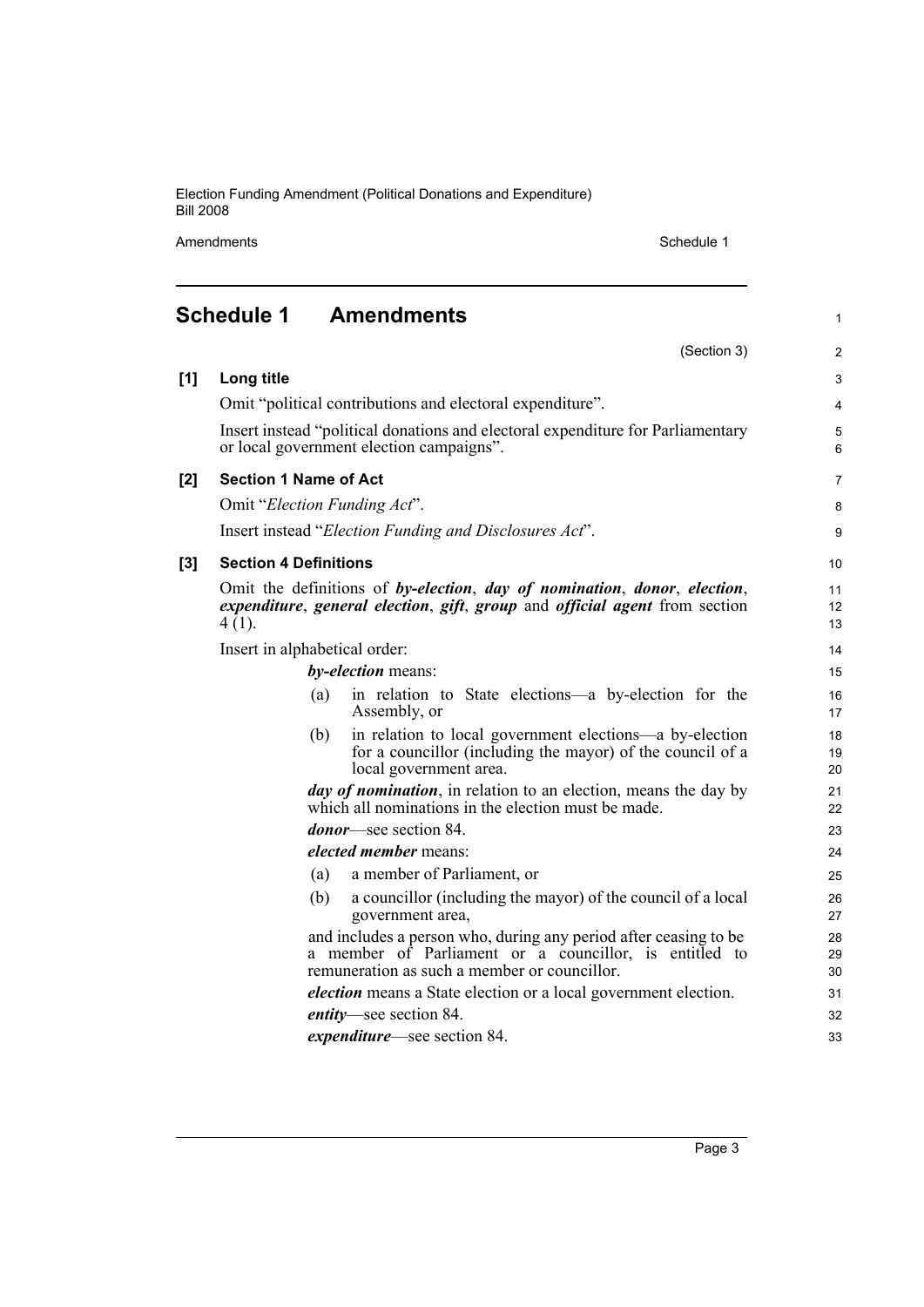Schedule 1 Amendments

#### *general election* means:

(a) in relation to State elections—an Assembly general election and a periodic Council election held or to be held concurrently, or

(b) in relation to local government elections—a local government election other than a by-election.

### *gift*—see section 84.

*group* means:

- (a) in relation to State elections—a group of candidates, or part of a group of candidates, for a periodic Council election, or
- (b) in relation to local government elections—a group of candidates, or part of a group of candidates, for a local government election.

*local government election* means an election under the *Local Government Act 1993* for the office of councillor or mayor under that Act (other than an election of mayor by councillors).

#### *official agent* means:

- (a) in relation to an elected member of Parliament who is a member of a registered party—the party agent of the party, or
- (b) in relation to any other elected member who is a candidate or member of a group—the official agent of the candidate or group, or
- (c) in relation to a State election candidate who is a member of a registered party—the party agent of the party, or
- (d) in relation to a State election group whose members are all members of a registered party—the party agent of the party, or
- (e) in relation to a candidate or group of a class specified in the regulations for the purposes of this paragraph—the Authority or a government agency so specified, or
- (f) in relation to any other candidate or group—the official agent registered in the Register of Official Agents for that candidate or group (or the person taken to be the official agent under section 49), or
- (g) in any other case—a person (including the elected member or candidate) designated by the Authority.

For the purposes of this definition, if some of the candidates in a State election group are members of one registered party and other candidates in the group are members of another registered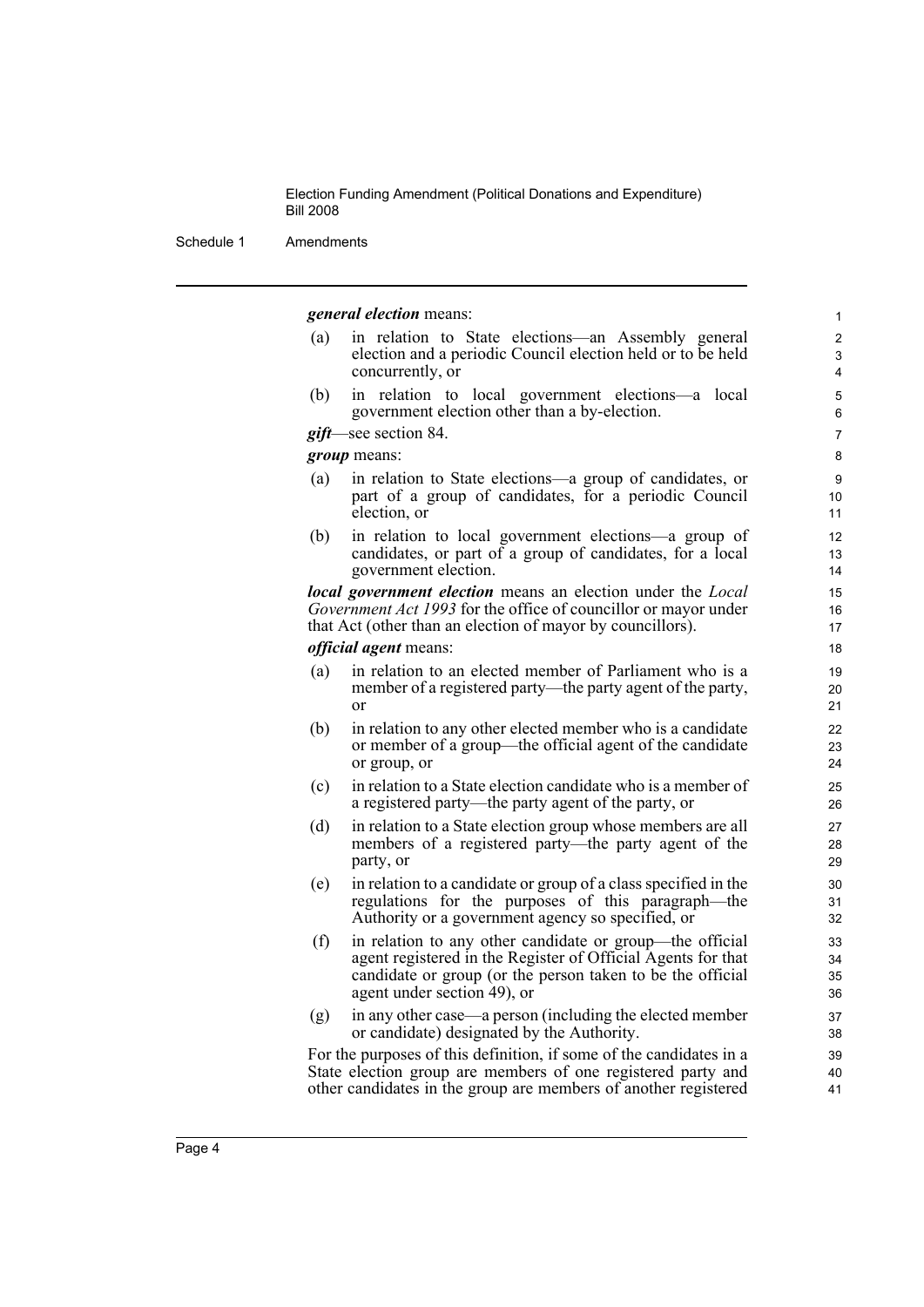Amendments Schedule 1

|      | party, the official agent of the group is the party agent of one of<br>those parties as is designated by those candidates.<br>Note. Except where paragraph (f) applies, the other persons designated<br>as official agents are ex-officio agents who are not entered in the<br>Register of Official Agents. An elected council member or council<br>candidate or group may appoint for entry in the Register of Official | 1<br>$\overline{c}$<br>$\mathsf 3$<br>4<br>$\mathbf 5$<br>$\,6\,$ |
|------|--------------------------------------------------------------------------------------------------------------------------------------------------------------------------------------------------------------------------------------------------------------------------------------------------------------------------------------------------------------------------------------------------------------------------|-------------------------------------------------------------------|
|      | Agents the relevant party agent as his or her official agent.<br>State election means an Assembly general election, a periodic<br>Council election or a by-election for the Assembly.                                                                                                                                                                                                                                    | $\overline{7}$<br>8<br>9                                          |
| [4]  | Section 4 (1), definition of "candidate"                                                                                                                                                                                                                                                                                                                                                                                 | 10                                                                |
|      | Insert "or in accordance with the <i>Local Government Act 1993</i> (as the case<br>requires)" after "Parliamentary Electorates and Elections Act 1912".                                                                                                                                                                                                                                                                  | 11<br>12                                                          |
| [5]  | Section 4 (1), definition of "party"                                                                                                                                                                                                                                                                                                                                                                                     | 13                                                                |
|      | Insert "or a local council" after "to Parliament".                                                                                                                                                                                                                                                                                                                                                                       | 14                                                                |
| [6]  | Section 4 (9) and (10)                                                                                                                                                                                                                                                                                                                                                                                                   | 15                                                                |
|      | Omit the subsections.                                                                                                                                                                                                                                                                                                                                                                                                    | 16                                                                |
| [7]  | <b>Section 23 Particular functions</b>                                                                                                                                                                                                                                                                                                                                                                                   | 17                                                                |
|      | Omit "declarations of political contributions".                                                                                                                                                                                                                                                                                                                                                                          | 18                                                                |
|      | Insert instead "disclosures of political donations".                                                                                                                                                                                                                                                                                                                                                                     | 19                                                                |
| [8]  | <b>Section 24 Guidelines</b>                                                                                                                                                                                                                                                                                                                                                                                             | 20                                                                |
|      | Omit "declarations". Insert instead "disclosures".                                                                                                                                                                                                                                                                                                                                                                       | 21                                                                |
| [9]  | <b>Section 25 Research</b>                                                                                                                                                                                                                                                                                                                                                                                               | 22                                                                |
|      | Omit "political contributions". Insert instead "political donations".                                                                                                                                                                                                                                                                                                                                                    | 23                                                                |
| [10] | Part 4 Registration, Division 1                                                                                                                                                                                                                                                                                                                                                                                          | 24                                                                |
|      | Insert before Division 2 of Part 4:                                                                                                                                                                                                                                                                                                                                                                                      | 25                                                                |
|      | <b>Division 1</b><br><b>Preliminary</b>                                                                                                                                                                                                                                                                                                                                                                                  | 26                                                                |
|      | 26<br>Application to registration for State and local government<br>elections                                                                                                                                                                                                                                                                                                                                            | 27<br>28                                                          |
|      | This Part applies to the registration of candidates, groups and<br>agents for State elections and local government elections.                                                                                                                                                                                                                                                                                            | 29<br>30                                                          |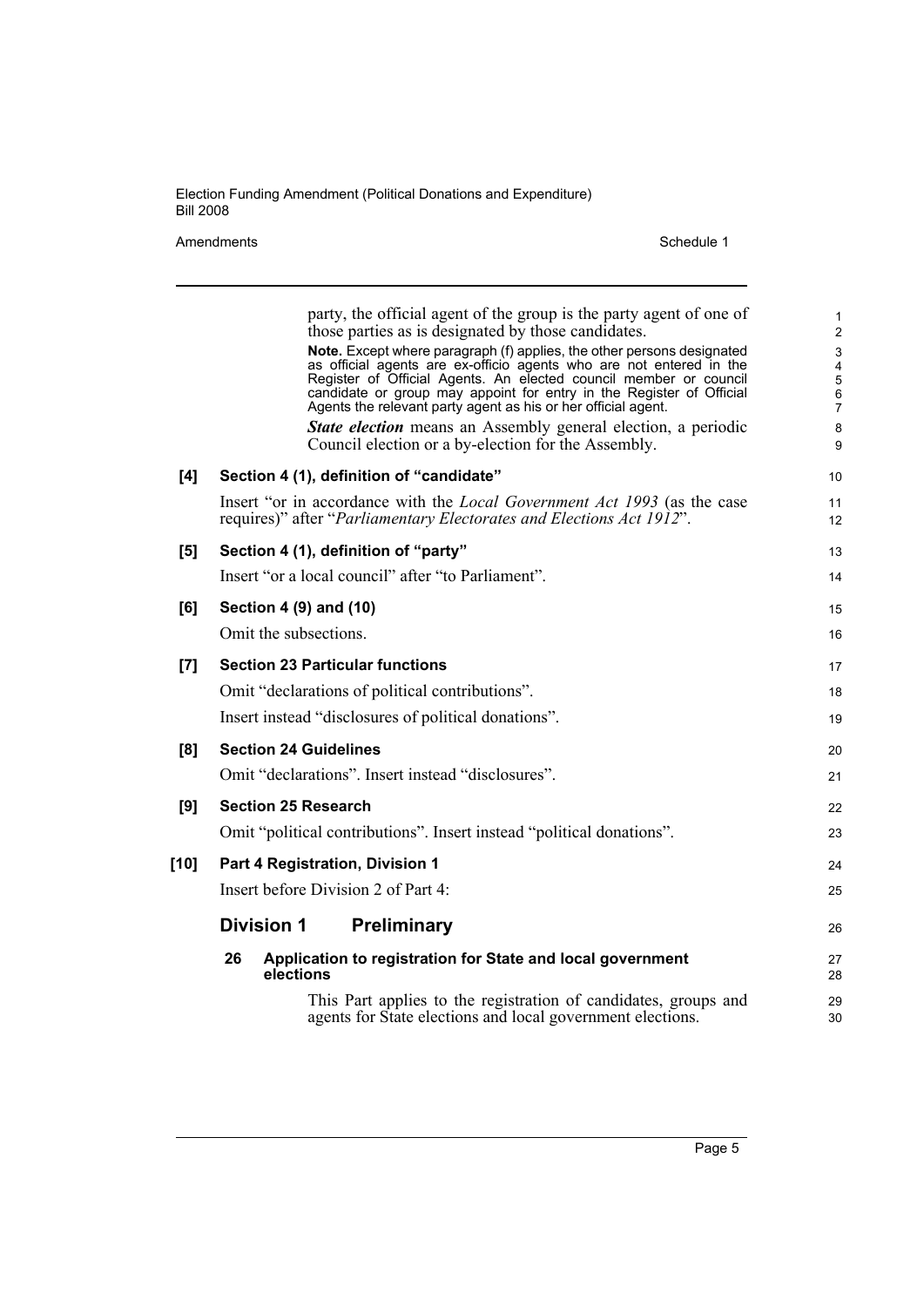|        | 27                       |      |      | Qualification of persons to be appointed as party or official agents                                                                                                                                                                                                                                       |  |
|--------|--------------------------|------|------|------------------------------------------------------------------------------------------------------------------------------------------------------------------------------------------------------------------------------------------------------------------------------------------------------------|--|
|        |                          | (1)  |      | The following persons are not qualified to be appointed as party<br>agents or official agents:                                                                                                                                                                                                             |  |
|        |                          |      | (a)  | a corporation,                                                                                                                                                                                                                                                                                             |  |
|        |                          |      | (b)  | a person who is not enrolled to vote at State elections,                                                                                                                                                                                                                                                   |  |
|        |                          |      | (c)  | a person who has been convicted of an indictable offence,<br>an offence against this Act, an offence involving<br>dishonesty or an electoral offence,                                                                                                                                                      |  |
|        |                          |      | (d)  | a person whom the Authority determines is not a fit and<br>proper person to be such an agent,                                                                                                                                                                                                              |  |
|        |                          |      | (e)  | a person who has not completed the training prescribed by<br>the regulations for appointment as such an agent (unless<br>the person is of a class of persons recognised by the<br>regulations as a person eligible for appointment without<br>further training).                                           |  |
|        |                          | (2)  |      | A person may be appointed as the official agent of more than one<br>candidate or group.                                                                                                                                                                                                                    |  |
|        |                          | (3)  |      | The Authority may cancel the registration under this Part of a<br>person as a party agent or an official agent if the person is no<br>longer qualified to be appointed as such an agent.                                                                                                                   |  |
| $[11]$ |                          |      |      | Section 31 Register of Candidates to be kept                                                                                                                                                                                                                                                               |  |
|        |                          |      |      | Insert after section $31(1)$ :                                                                                                                                                                                                                                                                             |  |
|        |                          | (1A) |      | The Authority is to keep separate Registers of Candidates for<br>State and local government elections. The register for State<br>elections may be called the State Register of Candidates and the<br>register for local government elections may be called the Local<br>Government Register of Candidates. |  |
| [12]   |                          |      |      | Section 33 Applications for registration of candidates                                                                                                                                                                                                                                                     |  |
|        | section 33 $(2)$ $(c)$ . |      |      | Insert "in the case of a State election," before "the House of Parliament" in                                                                                                                                                                                                                              |  |
| [13]   | Section 33 (2) (c1)      |      |      |                                                                                                                                                                                                                                                                                                            |  |
|        |                          |      |      | Insert after section 33 $(2)$ (c):                                                                                                                                                                                                                                                                         |  |
|        |                          |      | (c1) | in the case of a local government election, the council for<br>which the candidate is a candidate,                                                                                                                                                                                                         |  |
|        |                          |      |      |                                                                                                                                                                                                                                                                                                            |  |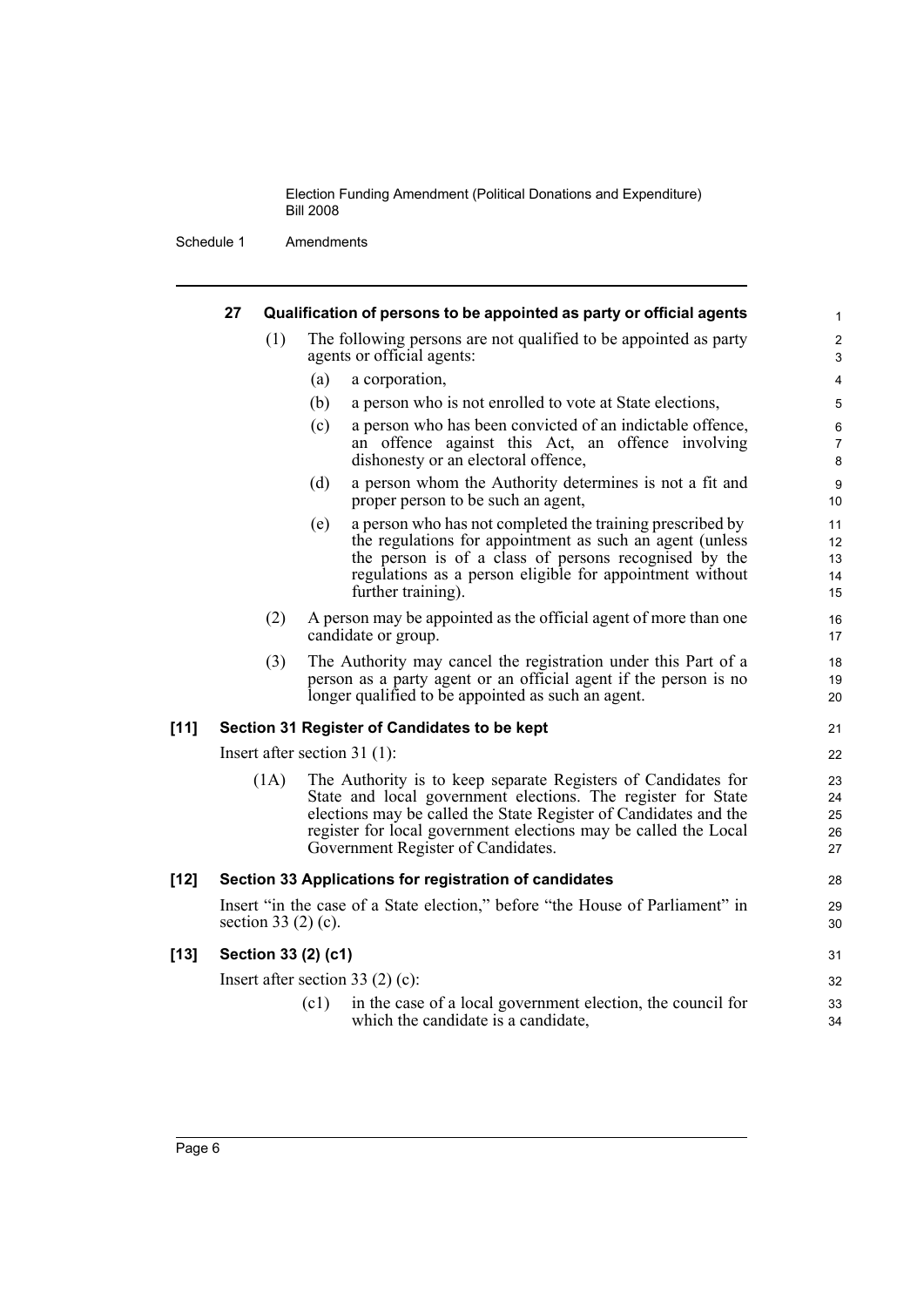Amendments Schedule 1

| $[14]$ |                       | <b>Section 35 Lodging of applications</b>                                                                                                                                                                                                                                                                                                                                                                        | $\mathbf{1}$                     |
|--------|-----------------------|------------------------------------------------------------------------------------------------------------------------------------------------------------------------------------------------------------------------------------------------------------------------------------------------------------------------------------------------------------------------------------------------------------------|----------------------------------|
|        |                       | Omit "the returning officer for any electoral district or" in section 35 (1).                                                                                                                                                                                                                                                                                                                                    | 2                                |
|        |                       | Insert instead "an election official designated by the Authority or".                                                                                                                                                                                                                                                                                                                                            | $\ensuremath{\mathsf{3}}$        |
| $[15]$ |                       | Section 35 (2) and (3)                                                                                                                                                                                                                                                                                                                                                                                           | 4                                |
|        | section $35(3)$ .     | Omit "a returning officer" from section 35 (2) and "A returning officer" from                                                                                                                                                                                                                                                                                                                                    | 5<br>6                           |
|        |                       | Insert instead "an election official" and "An election official" respectively.                                                                                                                                                                                                                                                                                                                                   | $\overline{7}$                   |
| $[16]$ |                       | Section 39 Register of Party Agents to be kept                                                                                                                                                                                                                                                                                                                                                                   | 8                                |
|        |                       | Insert after section $39(1)$ :                                                                                                                                                                                                                                                                                                                                                                                   | 9                                |
|        | (1A)                  | The Authority is to keep separate Registers of Party Agents for<br>State and local government elections. The register for State<br>elections may be called the State Register of Party Agents and the<br>register for local government elections may be called the Local<br>Government Register of Party Agents.                                                                                                 | 10<br>11<br>12<br>13<br>14       |
| $[17]$ |                       | Section 41 Appointment etc of party agents                                                                                                                                                                                                                                                                                                                                                                       | 15                               |
|        |                       | Omit section 41 (2). Insert instead:                                                                                                                                                                                                                                                                                                                                                                             | 16                               |
|        | (2)                   | If at any time a party does not have a party agent appointed under<br>this section, the party agent is the person who holds office at that<br>time as the registered officer of the party under Part 4A of the<br>Parliamentary Electorates and Elections Act 1912 or under the<br>Local Government Act 1993, as the case requires.                                                                              | 17<br>18<br>19<br>20<br>21       |
| $[18]$ |                       | Section 46 Appointment etc of official agents                                                                                                                                                                                                                                                                                                                                                                    | 22                               |
|        |                       | Insert after section $46(1)$ :                                                                                                                                                                                                                                                                                                                                                                                   | 23                               |
|        |                       | Note. An appointment of an official agent is only required where the<br>party agent or other person is not the ex-officio agent (see definition of<br>'official agent" in section 4). A candidate or group that does not have an<br>official agent cannot be paid any election funding payment due under<br>Part 5 (see section 77 (1)) and cannot accept political donations under<br>Part 6 (see section 96A). | 24<br>25<br>26<br>27<br>28<br>29 |
| $[19]$ | <b>Section 46 (2)</b> |                                                                                                                                                                                                                                                                                                                                                                                                                  | 30                               |
|        | Omit the subsection.  |                                                                                                                                                                                                                                                                                                                                                                                                                  | 31                               |
|        |                       |                                                                                                                                                                                                                                                                                                                                                                                                                  |                                  |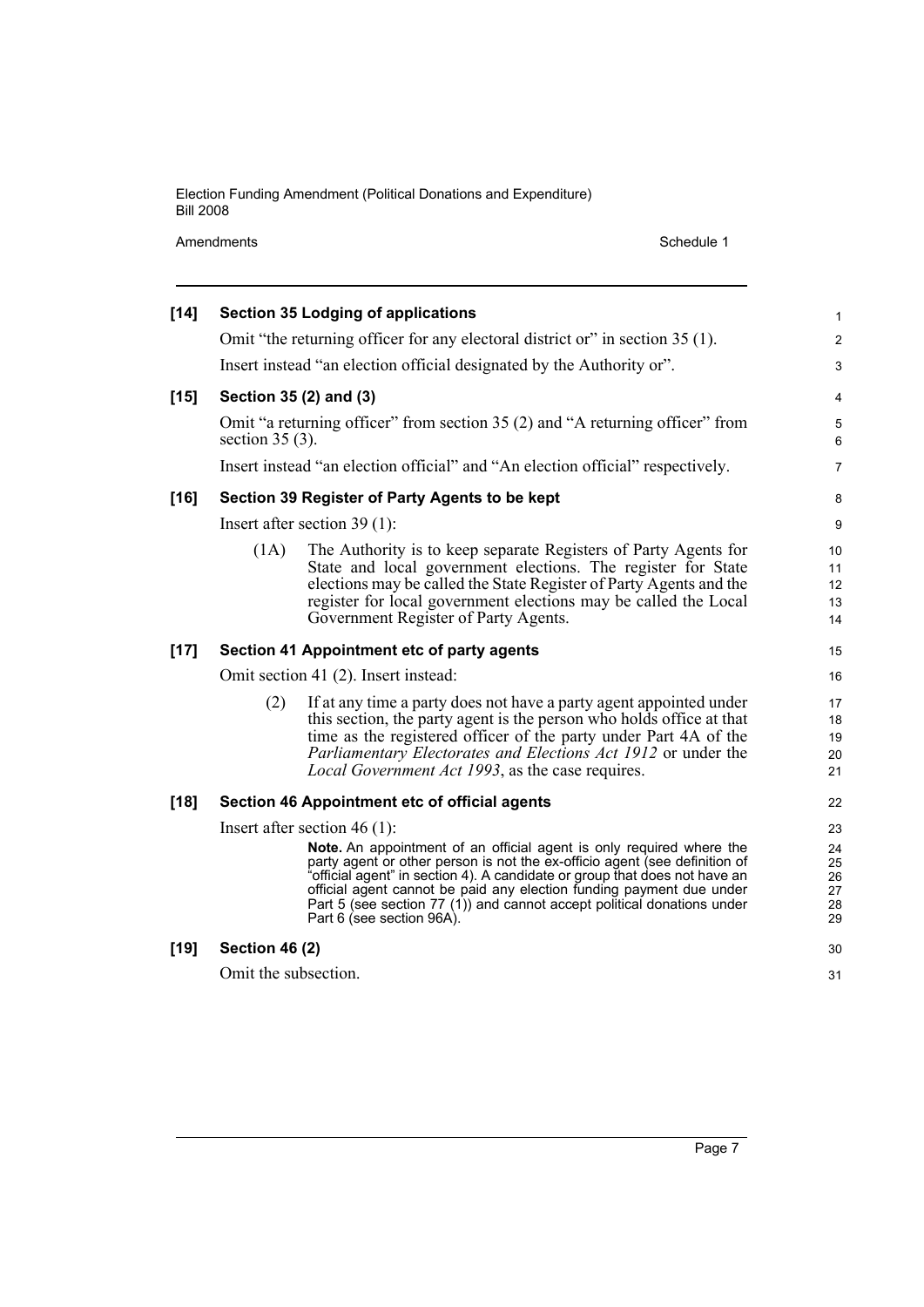| $[20]$ |                        | <b>Section 47 Entries in the Register</b>                                                                                                                                                                                        | $\mathbf{1}$                            |
|--------|------------------------|----------------------------------------------------------------------------------------------------------------------------------------------------------------------------------------------------------------------------------|-----------------------------------------|
|        |                        | Insert after section 47 $(3)$ :                                                                                                                                                                                                  | 2                                       |
|        | (4)                    | The Authority may include in the Register of Official Agents<br>particulars of the persons who are official agents because of the<br>office they hold and not because of an appointment under this<br>Division.                  | 3<br>$\overline{4}$<br>$\mathbf 5$<br>6 |
| $[21]$ |                        | Section 49 Where there is no official agent for a candidate or group                                                                                                                                                             | $\overline{7}$                          |
|        |                        | Insert before section 49 $(1)$ :                                                                                                                                                                                                 | 8                                       |
|        | (1A)                   | This section applies only to candidates, or all candidates in a<br>group, who are authorised under section 96A to accept political<br>donations and incur electoral expenditure without a campaign<br>account under section 96B. | 9<br>10<br>11<br>12                     |
| $[22]$ |                        | <b>Section 51 Registers for by-elections</b>                                                                                                                                                                                     | 13                                      |
|        |                        | Omit section 51 (2). Insert instead:                                                                                                                                                                                             | 14                                      |
|        | (2)                    | The registers are to be kept as from:                                                                                                                                                                                            | 15                                      |
|        |                        | in the case of a State election—the day of the issue of the<br>(a)<br>writ for the by-election, or                                                                                                                               | 16<br>17                                |
|        |                        | in the case of a local government election—the day for the<br>(b)<br>close of the roll of electors for the by-election.                                                                                                          | 18<br>19                                |
| $[23]$ | Section 51 (4) (a)     |                                                                                                                                                                                                                                  | 20                                      |
|        |                        | Omit "sections 32, 33, 35, 36 and 38".                                                                                                                                                                                           | 21                                      |
|        |                        | Insert instead "sections 31 (1A), 32, 33, 34, 35, 36, 37 and 38".                                                                                                                                                                | 22                                      |
| $[24]$ | Section 51 (4) (c)     |                                                                                                                                                                                                                                  | 23                                      |
|        |                        | Insert "in the case of a State election," before "references".                                                                                                                                                                   | 24                                      |
| $[25]$ |                        | <b>Section 52 Public access to registers</b>                                                                                                                                                                                     | 25                                      |
|        | Omit section $52(2)$ . |                                                                                                                                                                                                                                  | 26                                      |
| $[26]$ |                        | Part 5 Public funding of election campaigns, section 54A                                                                                                                                                                         | 27                                      |
|        |                        | Insert before section 55:                                                                                                                                                                                                        | 28                                      |
|        | 54A                    | <b>Application to State elections only</b>                                                                                                                                                                                       | 29                                      |
|        | (1)                    | This Part does not apply to or in relation to local government<br>elections.                                                                                                                                                     | 30<br>31                                |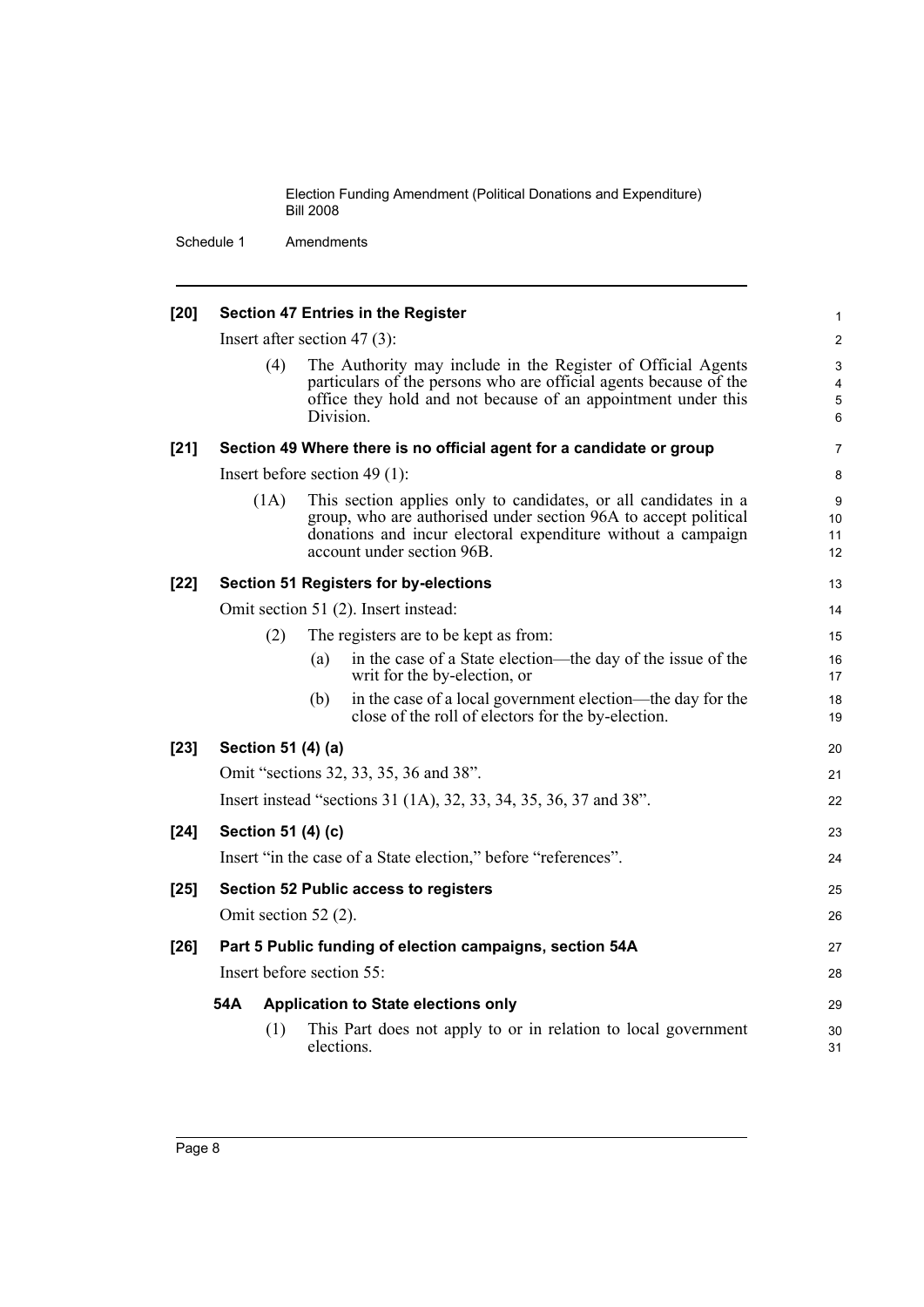### Amendments Schedule 1

|        | (2)               | Accordingly, a reference in this Part to an election, general<br>election or by-election is a reference that relates to a State<br>election.                                                                                                                                                    | $\mathbf{1}$<br>$\mathbf{2}$<br>$\mathfrak{S}$ |
|--------|-------------------|-------------------------------------------------------------------------------------------------------------------------------------------------------------------------------------------------------------------------------------------------------------------------------------------------|------------------------------------------------|
| $[27]$ |                   | <b>Section 59 General entitlements of parties</b>                                                                                                                                                                                                                                               | 4                                              |
|        |                   | Omit "registered agents" wherever occurring. Insert instead "party agents".                                                                                                                                                                                                                     | 5                                              |
| $[28]$ |                   | Section 74 Claims for, and approvals of, payments                                                                                                                                                                                                                                               | 6                                              |
|        |                   | Omit "registered agent" from section 74 $(2)$ $(a)$ $(i)$ .                                                                                                                                                                                                                                     | 7                                              |
|        |                   | Insert instead "party or official agent".                                                                                                                                                                                                                                                       | 8                                              |
| $[29]$ |                   | Section 76A Making payments to party at direction of candidate                                                                                                                                                                                                                                  | 9                                              |
|        |                   | Omit "registered agent" from section 76A (3) (c). Insert instead "party agent".                                                                                                                                                                                                                 | 10                                             |
| $[30]$ |                   | <b>Section 77 Making of payments</b>                                                                                                                                                                                                                                                            | 11                                             |
|        |                   | Omit "registered agent" wherever occurring.                                                                                                                                                                                                                                                     | 12                                             |
|        |                   | Insert instead "party or official agent".                                                                                                                                                                                                                                                       | 13                                             |
| $[31]$ | Section 77 (2A)   |                                                                                                                                                                                                                                                                                                 | 14                                             |
|        |                   | Insert after section $77(2)$ :                                                                                                                                                                                                                                                                  | 15                                             |
|        | (2A)              | Despite subsections $(1)$ and $(2)$ , payments to be made to a group<br>or candidate are required to be paid into the campaign account of<br>the group or candidate if such an account is required to be kept<br>under section 96A.                                                             | 16<br>17<br>18<br>19                           |
| $[32]$ | <b>Section 78</b> |                                                                                                                                                                                                                                                                                                 | 20                                             |
|        |                   | Omit the section. Insert instead:                                                                                                                                                                                                                                                               | 21                                             |
|        | 78                | Payments conditional on disclosure of political donations etc                                                                                                                                                                                                                                   | 22                                             |
|        |                   | A party, group or candidate is not eligible for any payment (other<br>than advance payments) under this Part in respect of a general<br>election while any failure to lodge a requisite declaration under<br>Part 6 in respect of the party, group or candidate for a past period<br>continues. | 23<br>24<br>25<br>26<br>27                     |
| $[33]$ |                   | <b>Section 82 False statements</b>                                                                                                                                                                                                                                                              | 28                                             |
|        | occurring.        | Omit "and liable to a penalty not exceeding 100 penalty units" wherever                                                                                                                                                                                                                         | 29<br>30                                       |
|        |                   | Insert at the end of the section:                                                                                                                                                                                                                                                               | 31                                             |
|        |                   | Maximum penalty: 200 penalty units or imprisonment for<br>2 years, or both.                                                                                                                                                                                                                     | 32<br>33                                       |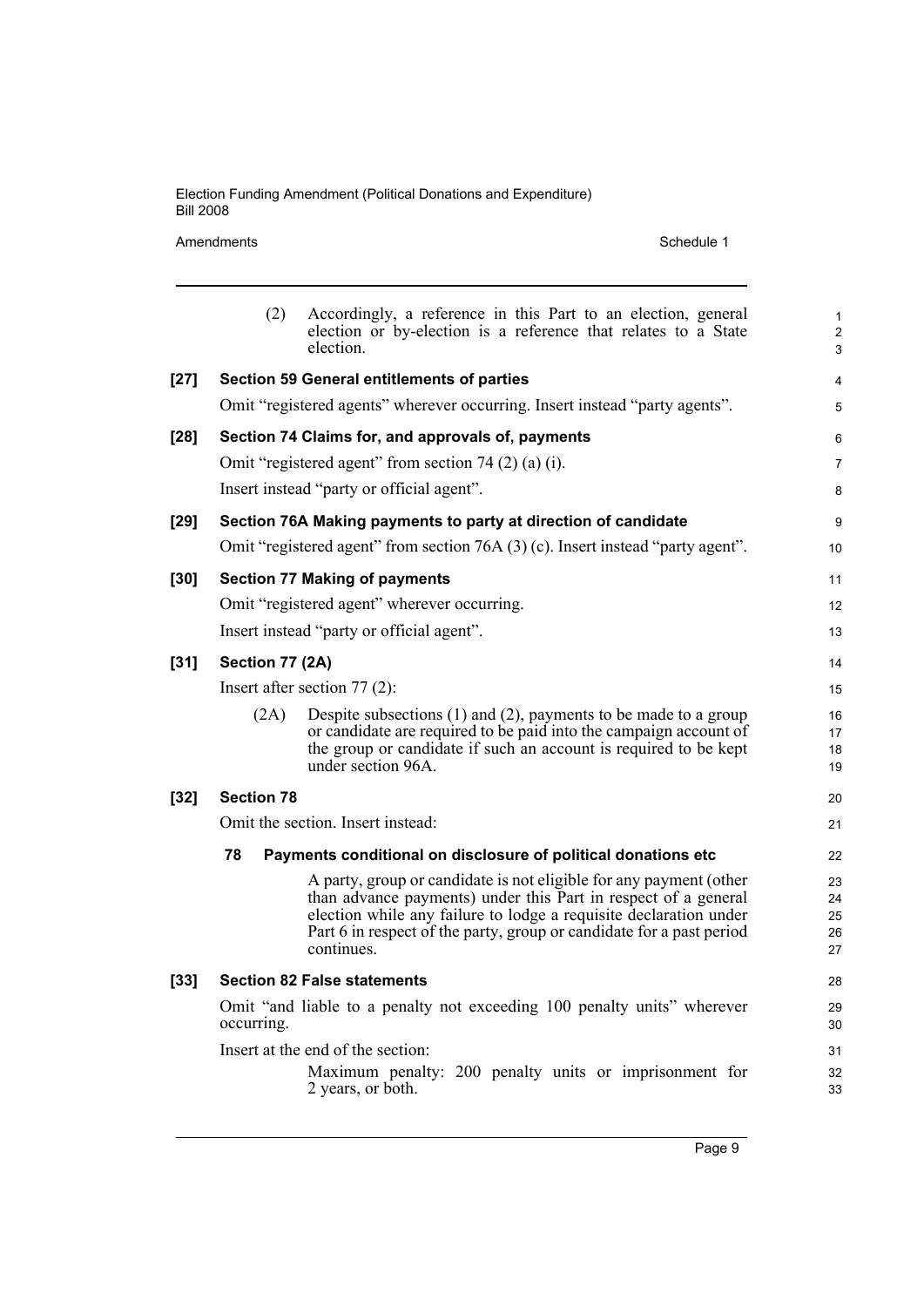| $[34]$ | Part 6 |                   | Omit the Part. Insert instead:                                                                                                                                                                                                                                                                                                                                                                                                                                                                                    | 1                                                  |
|--------|--------|-------------------|-------------------------------------------------------------------------------------------------------------------------------------------------------------------------------------------------------------------------------------------------------------------------------------------------------------------------------------------------------------------------------------------------------------------------------------------------------------------------------------------------------------------|----------------------------------------------------|
|        |        |                   |                                                                                                                                                                                                                                                                                                                                                                                                                                                                                                                   | $\overline{c}$                                     |
|        | Part 6 |                   | <b>Political donations and electoral</b><br>expenditure                                                                                                                                                                                                                                                                                                                                                                                                                                                           | 3<br>4                                             |
|        |        | <b>Division 1</b> | <b>Preliminary</b>                                                                                                                                                                                                                                                                                                                                                                                                                                                                                                | 5                                                  |
|        | 83     |                   | <b>Application</b>                                                                                                                                                                                                                                                                                                                                                                                                                                                                                                | 6                                                  |
|        |        |                   | This Part applies in relation to:                                                                                                                                                                                                                                                                                                                                                                                                                                                                                 | 7                                                  |
|        |        |                   | State elections and elected members of Parliament, and<br>(a)                                                                                                                                                                                                                                                                                                                                                                                                                                                     | 8                                                  |
|        |        |                   | local government elections and elected members of<br>(b)<br>councils.                                                                                                                                                                                                                                                                                                                                                                                                                                             | 9<br>10                                            |
|        | 84     |                   | <b>Definitions-general</b>                                                                                                                                                                                                                                                                                                                                                                                                                                                                                        | 11                                                 |
|        |        | (1)               | In this Act:                                                                                                                                                                                                                                                                                                                                                                                                                                                                                                      | 12                                                 |
|        |        |                   | <i>disposition of property</i> —see section 4.                                                                                                                                                                                                                                                                                                                                                                                                                                                                    | 13                                                 |
|        |        |                   | Note. A disposition of property includes any transaction that diminishes<br>the value of a person's own property and increases the value of the<br>property of another person. Property includes money.                                                                                                                                                                                                                                                                                                           | 14<br>15<br>16                                     |
|        |        |                   | <b><i>donor</i></b> means a person who makes a gift.                                                                                                                                                                                                                                                                                                                                                                                                                                                              | 17                                                 |
|        |        |                   | <i>entity</i> means:                                                                                                                                                                                                                                                                                                                                                                                                                                                                                              | 18                                                 |
|        |        |                   | an incorporated or unincorporated body, or<br>(a)                                                                                                                                                                                                                                                                                                                                                                                                                                                                 | 19                                                 |
|        |        |                   | the trustee of a trust.<br>(b)                                                                                                                                                                                                                                                                                                                                                                                                                                                                                    | 20                                                 |
|        |        |                   | <i>expenditure</i> includes any disposition of property.                                                                                                                                                                                                                                                                                                                                                                                                                                                          | 21                                                 |
|        |        |                   | <i>gift</i> means any disposition of property made by a person to<br>another person, otherwise than by will, being a disposition made<br>without consideration in money or money's worth or with<br>inadequate consideration, and includes the provision of a service<br>(other than volunteer labour) for no consideration or for<br>inadequate consideration.<br><i>major political donor</i> means a political donor referred to in<br>section $88(2)$ .<br><i>relevant disclosure period</i> —see section 89. | 22<br>23<br>24<br>25<br>26<br>27<br>28<br>29<br>30 |
|        |        | (2)               | For the purposes of this Part, a reference to a candidate or group<br>extends to an individual who, or a group of individuals which,<br>accepts gifts for use solely or substantially for a purpose related<br>to the proposed candidacy of the individual or individuals at a<br>future election.                                                                                                                                                                                                                | 31<br>32<br>33<br>34<br>35                         |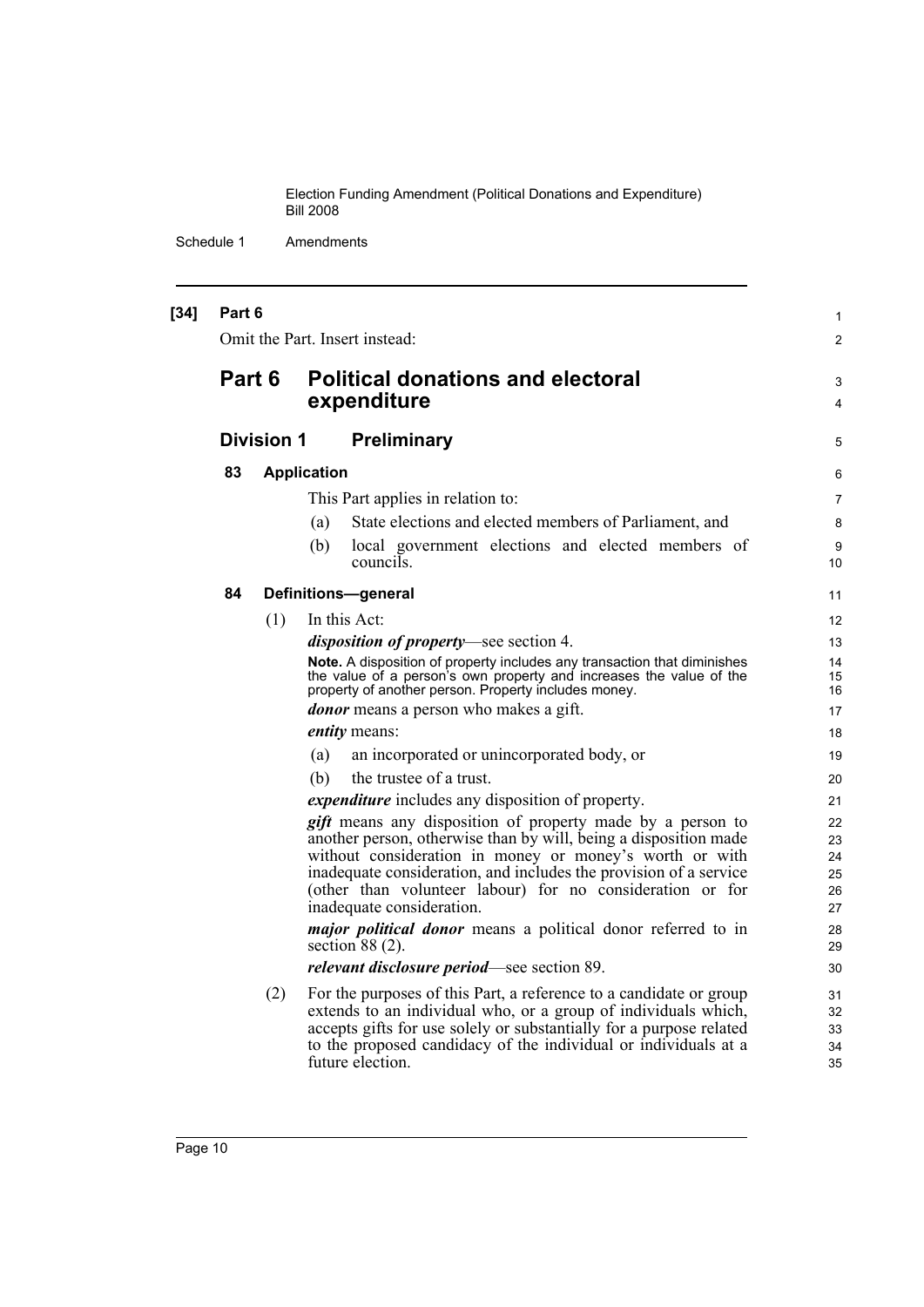Amendments **Amendments** Schedule 1

**Note.** Section 96A (2) makes it unlawful for any such political donations to be accepted unless the individual or group is registered as a candidate or group under this Act. (3) For the purposes of this Part: (a) a person who is a candidate in an election, or (b) a group of candidates in an election, is taken to remain a candidate or group for 30 days after the polling day for the election. **Note.** A disclosure is still required to be made by candidates and groups after they cease to be candidates or groups following the election if they were a candidate or group during any part of the relevant disclosure period for the disclosure—see section 88 (4). (4) For the purposes of this Act: (a) the amount of a donation or expenditure consisting of a disposition of property other than money is taken to be the amount equal to the value of the property disposed of, and (b) the value of property disposed of or the value of a gift may, if the Authority so requires, be determined by valuers appointed or approved by the Authority in accordance with the regulations. **Note.** The regulations may make provision for requiring agents to obtain valuations from a valuer approved by the Authority of political donations that are not gifts of money (or enabling the Authority to obtain any such valuations—see section 117 (1) (a1)). (5) A reference in this Part to the name and address of a person making a donation or loan is: (a) in the case of a donation or loan made by an unincorporated association—a reference to the name of the association and the names and addresses of the members of the executive committee (however described) of the association, and (b) in the case of a donation or loan purportedly made out of a trust fund or out of the funds of a foundation—a reference to the names and addresses of the trustees of the fund or of the funds of the foundation and the title or other description of the trust fund or the name of the foundation. (6) For the purposes of this Part, corporations that are related to each other (as determined in accordance with the *Corporations Act 2001* of the Commonwealth) are taken to be a single corporation. 1 2 3 4 5 6 7 8 9 10 11 12 13 14 15 16 17 18 19 20 21 22 23 24 25 26 27 28 29 30 31 32 33 34 35 36 37 38 39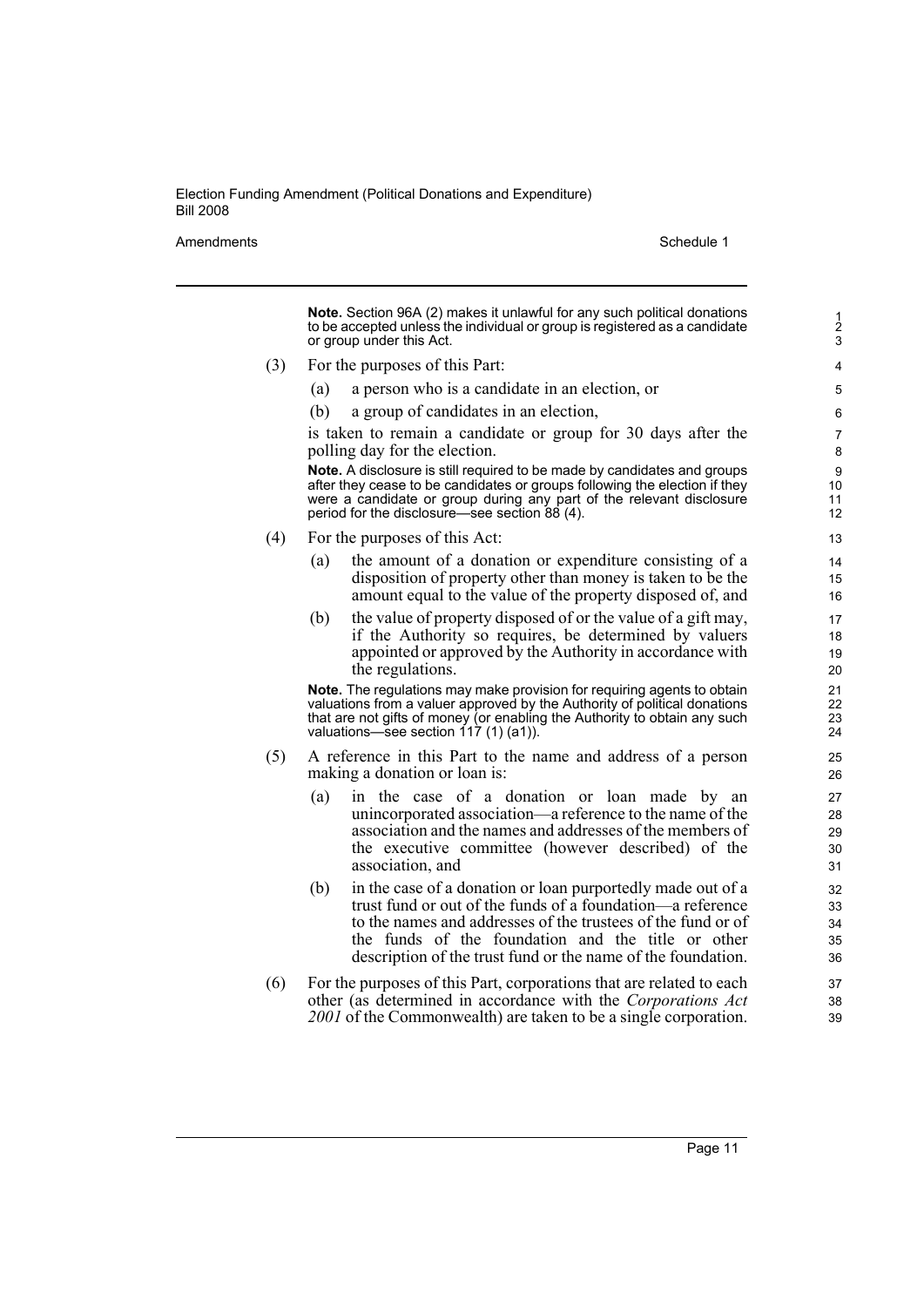| 85 |     | Meaning of "political donation"                                                                                                                                                                                                                                                                                                                            | 1                                |
|----|-----|------------------------------------------------------------------------------------------------------------------------------------------------------------------------------------------------------------------------------------------------------------------------------------------------------------------------------------------------------------|----------------------------------|
|    | (1) | For the purposes of this Act, a <i>political donation</i> is:                                                                                                                                                                                                                                                                                              | $\overline{2}$                   |
|    |     | a gift made to or for the benefit of a party, or<br>(a)                                                                                                                                                                                                                                                                                                    | 3                                |
|    |     | (b)<br>a gift made to or for the benefit of an elected member, or                                                                                                                                                                                                                                                                                          | 4                                |
|    |     | a gift made to or for the benefit of a candidate or a group<br>(c)<br>of candidates, or                                                                                                                                                                                                                                                                    | 5<br>6                           |
|    |     | a gift made to or for the benefit of an entity or other person<br>(d)<br>(not being a party, elected member, group or candidate),<br>the whole or part of which was used or is intended to be<br>used by the entity or person:                                                                                                                             | $\overline{7}$<br>8<br>9<br>10   |
|    |     | (i)<br>to enable the entity or person to make, directly or<br>indirectly, a political donation or to incur electoral<br>expenditure, or                                                                                                                                                                                                                    | 11<br>12<br>13                   |
|    |     | (ii)<br>to reimburse the entity or person for making,<br>directly or indirectly, a political donation or<br>incurring electoral expenditure.                                                                                                                                                                                                               | 14<br>15<br>16                   |
|    | (2) | An amount paid by a person as a contribution, entry fee or other<br>payment to entitle that or any other person to participate in or<br>otherwise obtain any benefit from a fund-raising venture or<br>function (being an amount that forms part of the proceeds of the<br>venture or function) is taken to be a gift for the purposes of this<br>section. | 17<br>18<br>19<br>20<br>21<br>22 |
|    | (3) | An annual or other subscription paid to a party by:                                                                                                                                                                                                                                                                                                        | 23                               |
|    |     | a member of the party, or<br>(a)                                                                                                                                                                                                                                                                                                                           | 24                               |
|    |     | (b)<br>a person or entity (including an industrial organisation) for<br>affiliation with the party,                                                                                                                                                                                                                                                        | 25<br>26                         |
|    |     | is taken to be a gift to the party for the purposes of this section.                                                                                                                                                                                                                                                                                       | 27                               |
|    |     | Note. Unless details of any such subscription are required to be<br>disclosed because it is a reportable political donation of or above \$1,000,<br>the total amount of subscriptions and other details are required to be<br>disclosed under section 92 (4).                                                                                              | 28<br>29<br>30<br>31             |
|    | (4) | The following are not political donations:                                                                                                                                                                                                                                                                                                                 | 32                               |
|    |     | a gift to an individual that was made in a private capacity<br>(a)<br>to the individual for his or her personal use and that the<br>individual has not used, and does not intend to use, solely<br>or substantially for a purpose related to an election or to his<br>or her duties as an elected member,                                                  | 33<br>34<br>35<br>36<br>37       |
|    |     | a payment under Part 5 (Public funding of election<br>(b)<br>campaigns) or Part 6A (Political Education Fund).                                                                                                                                                                                                                                             | 38<br>39                         |
|    |     | Note. Even though an election funding payment to a group or candidate<br>is not a donation required to be disclosed, the amount is required to be                                                                                                                                                                                                          | 40<br>41                         |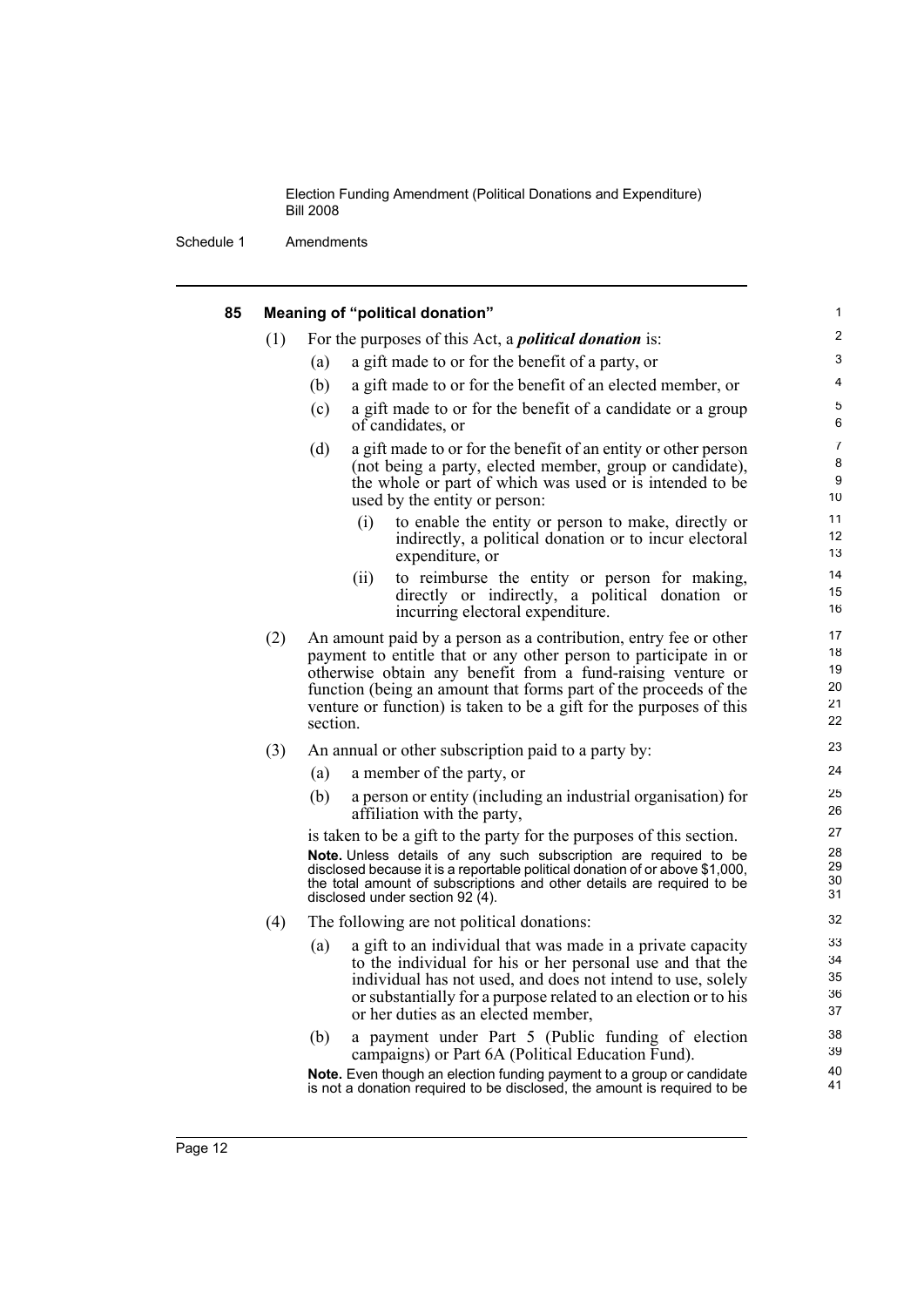Amendments Schedule 1

|    |     | paid into the separate campaign account that is established for<br>donations to and electoral expenditure by the group or candidate—see<br>section 77 (2A). |  |
|----|-----|-------------------------------------------------------------------------------------------------------------------------------------------------------------|--|
| 86 |     | Meaning of "reportable political donation"                                                                                                                  |  |
|    | (1) | For the purposes of this Act, a <i>reportable political donation</i> is:                                                                                    |  |
|    |     | in the case of disclosures under this Part by a party, elected<br>(a)                                                                                       |  |
|    |     | member, group or candidate—a political donation of or                                                                                                       |  |
|    |     | exceeding \$1,000 made to or for the benefit of the party,                                                                                                  |  |
|    |     | elected member, group or candidate, or                                                                                                                      |  |
|    |     | in the case of disclosures under this Part by a major<br>(b)                                                                                                |  |
|    |     | political donor—a political donation of or exceeding<br>\$1,000:                                                                                            |  |
|    |     |                                                                                                                                                             |  |
|    |     | (i)<br>made by the major political donor to or for the<br>benefit of a party, elected member, group or                                                      |  |
|    |     | candidate, or                                                                                                                                               |  |
|    |     | made to the major political donor.<br>(ii)                                                                                                                  |  |
|    | (2) | A political donation of less than an amount specified in                                                                                                    |  |
|    |     | subsection (1) made by an entity or other person is to be treated                                                                                           |  |
|    |     | as a reportable political donation if that and other separate                                                                                               |  |
|    |     | political donations made by that entity or other person to the same                                                                                         |  |
|    |     | party, elected member, group, candidate or person within the<br>same financial year (ending 30 June) would, if aggregated,                                  |  |
|    |     | constitute a reportable political donation under subsection (1).                                                                                            |  |
|    | (3) | A political donation of less than an amount specified in                                                                                                    |  |
|    |     | subsection (1) made by an entity or other person to a party is to                                                                                           |  |
|    |     | be treated as a reportable political donation if that and other                                                                                             |  |
|    |     | separate political donations made by that entity or person to an                                                                                            |  |
|    |     | associated party within the same financial year (ending 30 June)<br>would, if aggregated, constitute a reportable political donation                        |  |
|    |     | under subsection (1). This subsection does not apply in                                                                                                     |  |
|    |     | connection with disclosures of political donations by parties.                                                                                              |  |
|    | (4) | For the purposes of subsection $(3)$ , parties are associated parties                                                                                       |  |
|    |     | if endorsed candidates of both parties were included in the same                                                                                            |  |
|    |     | group in the last periodic Council election or are to be included                                                                                           |  |
|    |     | in the same group in the next periodic Council election.                                                                                                    |  |
| 87 |     | Meaning of "electoral expenditure"                                                                                                                          |  |
|    | (1) | For the purposes of disclosure of electoral expenditure and other                                                                                           |  |
|    |     | requirements of this Part, the following is <i>electoral expenditure</i> :                                                                                  |  |
|    |     | (a)<br>expenditure on advertisements in radio, television, the                                                                                              |  |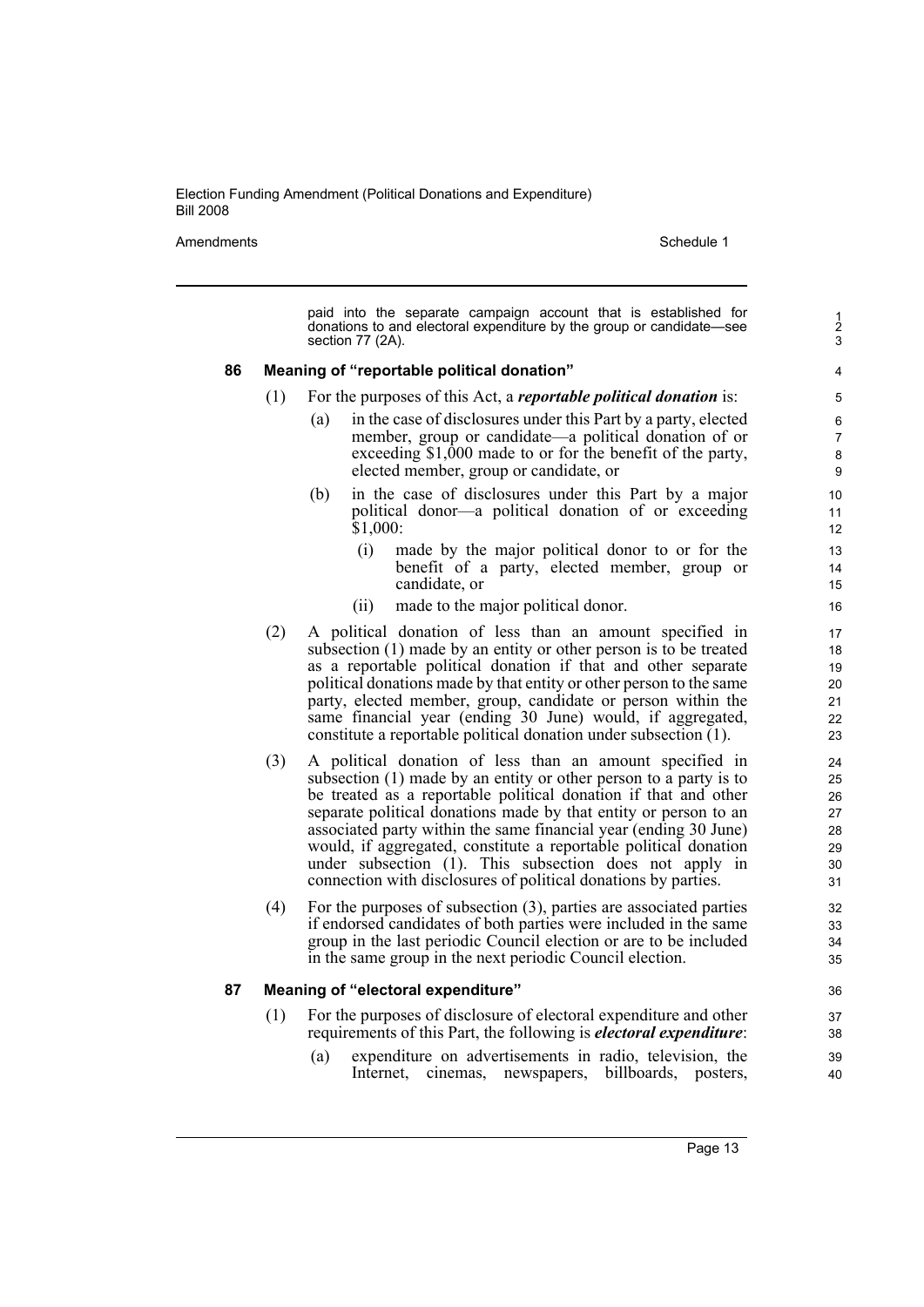|                   |     | brochures, how-to-vote cards and any other printed<br>election material,                                                                                                                  |
|-------------------|-----|-------------------------------------------------------------------------------------------------------------------------------------------------------------------------------------------|
|                   | (b) | expenditure on the holding of election rallies,                                                                                                                                           |
|                   | (c) | expenditure on the distribution of election material,                                                                                                                                     |
|                   | (d) | expenditure on travel and accommodation of a candidate<br>for election,                                                                                                                   |
|                   | (e) | associated with<br>expenditure<br>research<br>election<br>on<br>campaigns,                                                                                                                |
|                   | (f) | expenditure incurred in raising funds for an election,                                                                                                                                    |
|                   | (g) | expenditure on stationery, telephones, messages, postage<br>and electronic transmissions,                                                                                                 |
|                   | (h) | expenditure incurred in employing staff engaged in<br>election campaigns,                                                                                                                 |
|                   | (i) | expenditure classified as electoral expenditure by the<br>Authority,                                                                                                                      |
|                   | (j) | such other expenditure as may be prescribed by the<br>regulations.                                                                                                                        |
| (2)               |     | For the purposes of this Act, expenditure on factual advertising<br>of the following is not electoral expenditure:                                                                        |
|                   | (a) | meetings to be held for the purpose of selecting persons for<br>nomination as candidates for election.                                                                                    |
|                   | (b) | meetings for organisational purposes of parties, branches<br>of parties or conferences, committees or other bodies of<br>parties or branches of parties,                                  |
|                   | (c) | any other matter involving<br>predominantly<br>the<br>administration of parties or conferences, committees or<br>other bodies of parties or branches of parties.                          |
| <b>Division 2</b> |     | Disclosure of political donations and<br>electoral expenditure                                                                                                                            |
| 88                |     | Disclosures required to be made                                                                                                                                                           |
| (1)               |     | Parties, members, groups and candidates                                                                                                                                                   |
|                   |     | Disclosure is required under this Part of political donations<br>received, and electoral expenditure incurred, by or on behalf of<br>the following during the relevant disclosure period: |
|                   |     |                                                                                                                                                                                           |
|                   | (a) | a party (whether or not a registered party),                                                                                                                                              |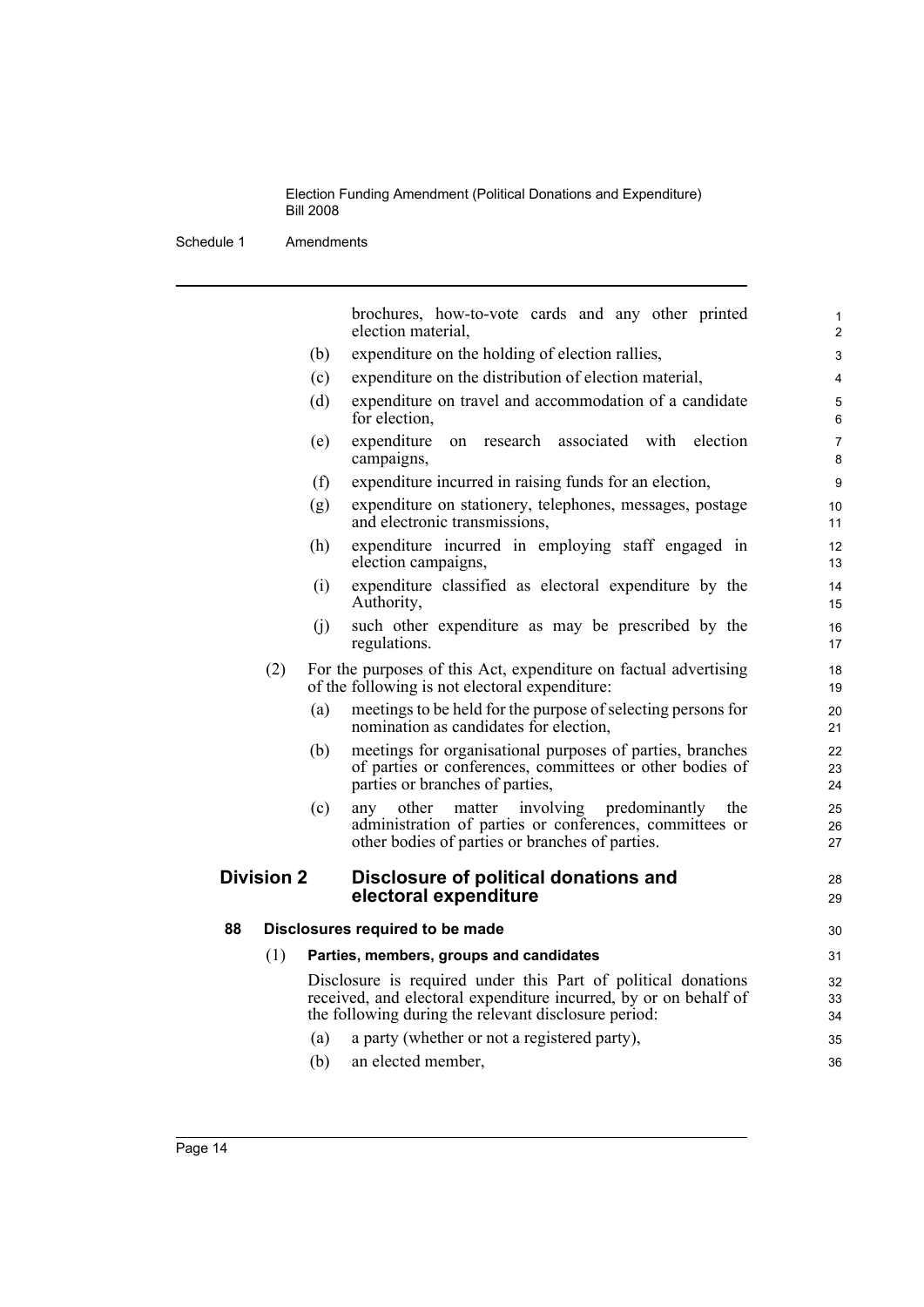Amendments Schedule 1

|    |     | (c)<br>a group,                                                                                                                                                                                                                                                                                                                                                                                                                                                                                                              | 1                                            |
|----|-----|------------------------------------------------------------------------------------------------------------------------------------------------------------------------------------------------------------------------------------------------------------------------------------------------------------------------------------------------------------------------------------------------------------------------------------------------------------------------------------------------------------------------------|----------------------------------------------|
|    |     | (d)<br>a candidate.                                                                                                                                                                                                                                                                                                                                                                                                                                                                                                          | 2                                            |
|    | (2) | <b>Major political donors</b>                                                                                                                                                                                                                                                                                                                                                                                                                                                                                                | 3                                            |
|    |     | Disclosure is required under this Part of reportable political<br>donations made or received, and electoral expenditure incurred,<br>by an entity or other person (not being a party, elected member,<br>group or candidate) who has, during the relevant disclosure<br>period:                                                                                                                                                                                                                                              | 4<br>5<br>6<br>$\overline{7}$<br>8           |
|    |     | (a)<br>made a reportable political donation of or exceeding<br>$$1,000$ , or                                                                                                                                                                                                                                                                                                                                                                                                                                                 | 9<br>10                                      |
|    |     | incurred electoral expenditure of or exceeding \$1,000.<br>(b)                                                                                                                                                                                                                                                                                                                                                                                                                                                               | 11                                           |
|    | (3) | Single declaration of disclosures by party and its members                                                                                                                                                                                                                                                                                                                                                                                                                                                                   | 12                                           |
|    |     | The regulations may provide for a single declaration of<br>disclosures by an agent of a party relating to the party and to<br>elected members and candidates (and groups of candidates) who<br>are members of the party. The disclosures relating to the party<br>and to each member, candidate or group are to be separately<br>identified.                                                                                                                                                                                 | 13<br>14<br>15<br>16<br>17<br>18             |
|    | (4) | Disclosure is required even if the entity or person has ceased to<br>be a party, elected member, candidate or group (as the case<br>requires) at the time the disclosure is required to be made, so long<br>as the entity or person was a party, elected member, candidate or<br>group at any time during the relevant disclosure period.<br>Note. See section 84 (2) for extension of disclosure and other<br>requirements to individuals who accept donations before they nominate<br>or register as candidates or groups. | 19<br>20<br>21<br>22<br>23<br>24<br>25<br>26 |
| 89 |     | Relevant disclosure period                                                                                                                                                                                                                                                                                                                                                                                                                                                                                                   | 27                                           |
|    | (1) | For the purposes of this Part, the <i>relevant disclosure period</i> is<br>each 6-month period ending on 30 June and on 31 December.                                                                                                                                                                                                                                                                                                                                                                                         | 28<br>29                                     |
|    | (2) | In the case of a candidate, the first relevant disclosure period for<br>the candidate registered for an election (the current election)<br>includes the period commencing on:                                                                                                                                                                                                                                                                                                                                                | 30<br>31<br>32                               |
|    |     | if the candidate was registered at any time in the Register<br>(a)<br>of Candidates for the previous general election—the 31st<br>day after polling day for that previous general election, or                                                                                                                                                                                                                                                                                                                               | 33<br>34<br>35                               |
|    |     | if the candidate was registered at any time in the Register<br>(b)<br>of Candidates for a by-election (not being the current<br>election) following the previous general election—the 31st<br>day after polling day for that by-election, or                                                                                                                                                                                                                                                                                 | 36<br>37<br>38<br>39                         |
|    |     |                                                                                                                                                                                                                                                                                                                                                                                                                                                                                                                              |                                              |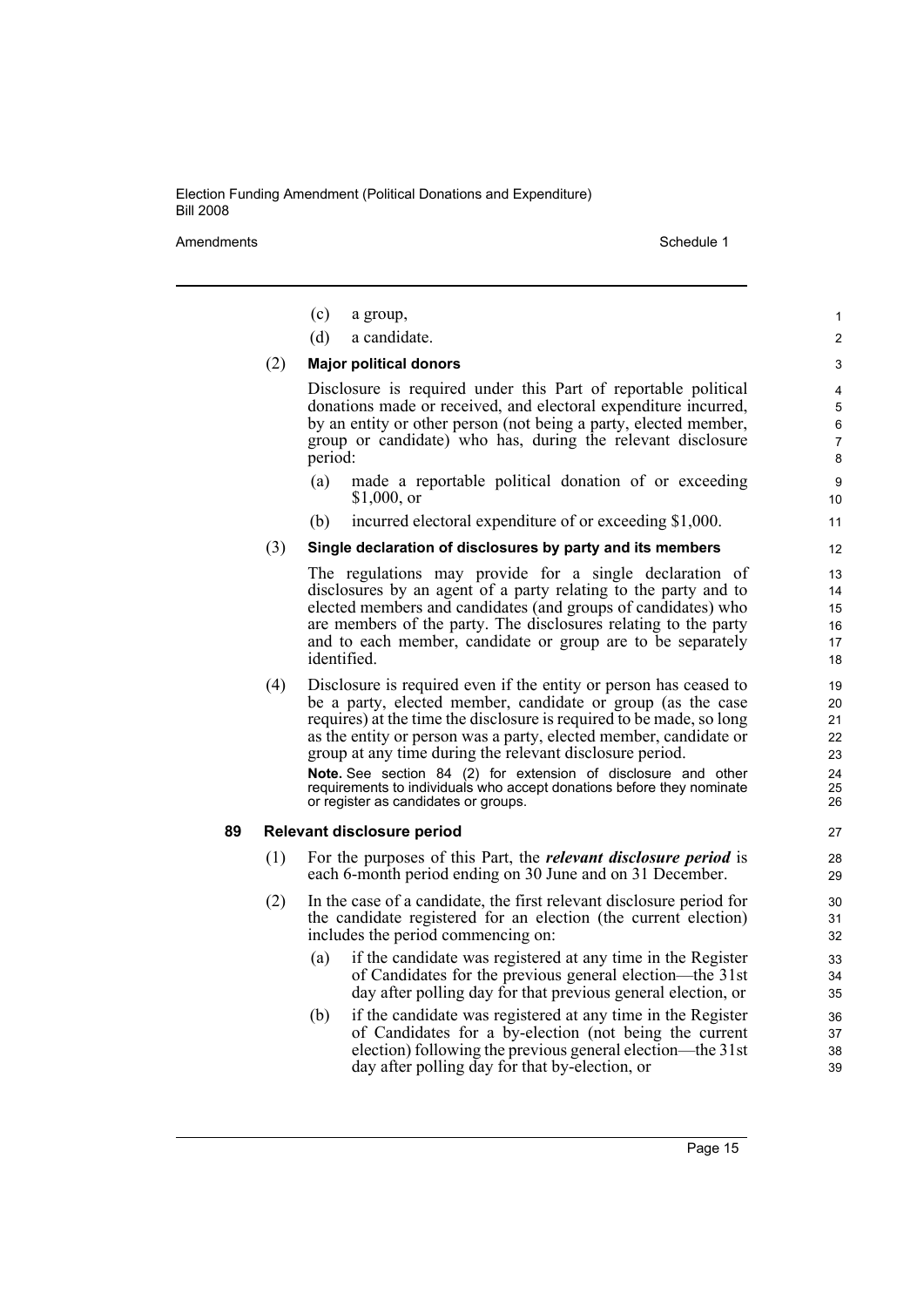Schedule 1 Amendments

|    |     | (c)      | the day that is 12 months before the day on which the<br>candidate was nominated for election at the current<br>election.                                                                                                                                                                                                                                                                          | 1<br>$\overline{c}$<br>3         |
|----|-----|----------|----------------------------------------------------------------------------------------------------------------------------------------------------------------------------------------------------------------------------------------------------------------------------------------------------------------------------------------------------------------------------------------------------|----------------------------------|
|    |     |          | whichever first occurs, but not including a period during which<br>he or she was an elected member.                                                                                                                                                                                                                                                                                                | 4<br>5                           |
|    |     |          | Note. The transitional provisions (Part 5 of Schedule 2) make special<br>provision for the first relevant disclosure period.                                                                                                                                                                                                                                                                       | 6<br>7                           |
| 90 |     |          | Person responsible for making disclosures                                                                                                                                                                                                                                                                                                                                                          | 8                                |
|    |     |          | The person who is responsible for making a disclosure required<br>under this Part is as follows:                                                                                                                                                                                                                                                                                                   | 9<br>10                          |
|    |     | (a)      | in the case of a party—the party agent,                                                                                                                                                                                                                                                                                                                                                            | 11                               |
|    |     | (b)      | in the case of an elected member—the official agent of the<br>member,                                                                                                                                                                                                                                                                                                                              | 12<br>13                         |
|    |     | (c)      | in the case of a group or candidate—the official agent of<br>the group or candidate,                                                                                                                                                                                                                                                                                                               | 14<br>15                         |
|    |     | (d)      | in the case of a major political donor—the political donor.                                                                                                                                                                                                                                                                                                                                        | 16                               |
| 91 |     |          | When and how disclosures to be made                                                                                                                                                                                                                                                                                                                                                                | 17                               |
|    | (1) |          | Disclosures under this Part are to be made within 8 weeks after<br>the end of each relevant disclosure period (or within such other<br>period as may be prescribed by the regulations).                                                                                                                                                                                                            | 18<br>19<br>20                   |
|    |     |          | Note. Unless otherwise prescribed, disclosures are to be made before<br>26 February for the period ending on 31 December in the previous year,<br>and before 26 August for the period ending on 30 June in that year. See<br>section 96L for the extension of the due date for making disclosures in<br>particular cases, and section 96M for the amendment of disclosures that<br>have been made. | 21<br>22<br>23<br>24<br>25<br>26 |
|    | (2) |          | Disclosures are to be made in a declaration lodged with the<br>Authority in the form and manner approved by the Authority<br>(except as provided by this section).                                                                                                                                                                                                                                 | 27<br>28<br>29                   |
|    | (3) | only if: | A particular political donation is not required to be disclosed in<br>such a declaration if the disclosure of the donation has been made<br>on a website maintained by the Authority for that purpose, but                                                                                                                                                                                         | 30<br>31<br>32<br>33             |
|    |     | (a)      | the donation is of a category that is authorised to be so<br>disclosed according to the directions on that website, and                                                                                                                                                                                                                                                                            | 34<br>35                         |
|    |     | (b)      | the disclosure is made in accordance with those directions.                                                                                                                                                                                                                                                                                                                                        | 36                               |
|    |     | website. | The regulations may make provision with respect to any such                                                                                                                                                                                                                                                                                                                                        | 37<br>38                         |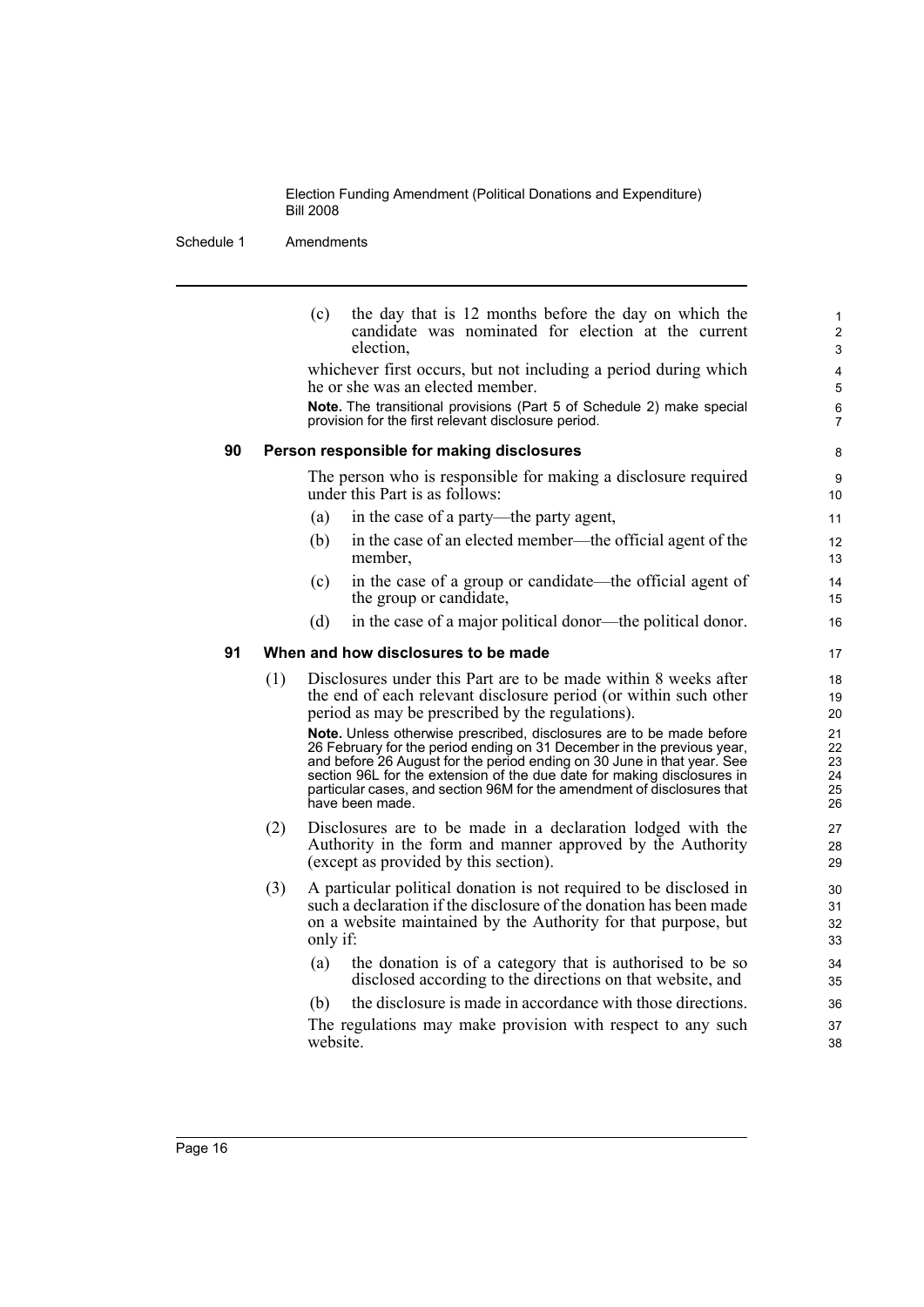Amendments Schedule 1

|    | (4) |          | A declaration lodged under this section is to contain a statement<br>to the effect that all disclosures required to be made in relation to<br>the relevant disclosure period have been made.                                                                          | $\mathbf{1}$<br>$\overline{2}$<br>3 |
|----|-----|----------|-----------------------------------------------------------------------------------------------------------------------------------------------------------------------------------------------------------------------------------------------------------------------|-------------------------------------|
|    | (5) |          | A declaration is required to be lodged under this section even if<br>it does not contain any disclosures (unless all the disclosures<br>required to be made have been made under subsection (3) on the<br>website maintained by the Authority).                       | 4<br>5<br>6<br>$\overline{7}$       |
|    | (6) |          | Disclosures in a declaration lodged under this section, or made<br>on a website maintained by the Authority, are required to be<br>vouched for in the manner prescribed by the regulations.<br>Note. Sections 110 and 110A contain investigative powers to enable the | 8<br>9<br>10<br>11                  |
|    |     |          | Authority to investigate compliance with the disclosure requirements<br>under this Part.                                                                                                                                                                              | 12<br>13                            |
| 92 |     |          | Political donations required to be disclosed                                                                                                                                                                                                                          | 14                                  |
|    | (1) | General  |                                                                                                                                                                                                                                                                       | 15                                  |
|    |     | section. | Political donations are to be disclosed in accordance with this                                                                                                                                                                                                       | 16<br>17                            |
|    | (2) |          | <b>Reportable political donations</b>                                                                                                                                                                                                                                 | 18                                  |
|    |     |          | Disclosure of reportable political donations is to include<br>disclosure of the following details of each such donation made<br>during the relevant disclosure period:                                                                                                | 19<br>20<br>21                      |
|    |     | (a)      | the party, elected member, group or candidate to or for<br>whose benefit the donation was made (or, if the case<br>requires, the major political donor to whom the donation<br>was made),                                                                             | 22<br>23<br>24<br>25                |
|    |     | (b)      | the date on which the donation was made,                                                                                                                                                                                                                              | 26                                  |
|    |     | (c)      | the name of the donor,                                                                                                                                                                                                                                                | 27                                  |
|    |     | (d)      | the residential address of the donor (in the case of an<br>individual) or the address of the registered or other official<br>office of the donor (in the case of an entity),                                                                                          | 28<br>29<br>30                      |
|    |     | (e)      | the amount of the donation,                                                                                                                                                                                                                                           | 31                                  |
|    |     | (f)      | in the case of a donor that is an entity and not an<br>individual—the Australian Business Number of the entity.                                                                                                                                                       | 32<br>33                            |
|    | (3) |          | <b>Small donations</b>                                                                                                                                                                                                                                                | 34                                  |
|    |     |          | Disclosure of political donations (that are not reportable political<br>donations) is to include disclosure of:                                                                                                                                                       | 35<br>36                            |
|    |     | (a)      | the total amount of those donations during the relevant<br>disclosure period, and                                                                                                                                                                                     | 37<br>38                            |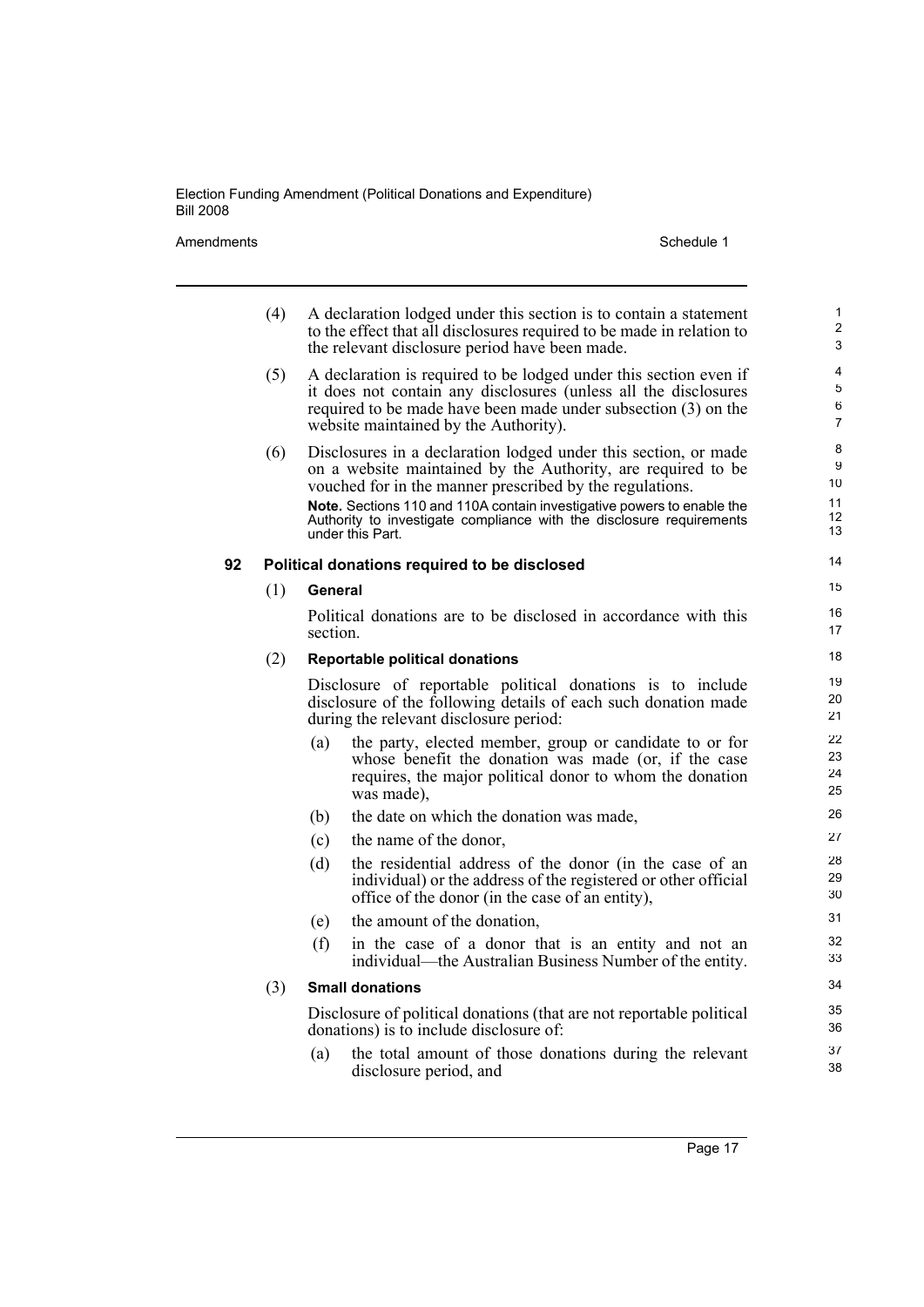|    |     | (b)     | the total number of persons who made those donations.                                                                                                                                                      | $\mathbf{1}$        |
|----|-----|---------|------------------------------------------------------------------------------------------------------------------------------------------------------------------------------------------------------------|---------------------|
|    |     | donors. | This subsection does not apply to disclosures by major political                                                                                                                                           | $\overline{2}$<br>3 |
|    | (4) |         | Annual party membership or affiliation subscriptions                                                                                                                                                       | 4                   |
|    |     |         | Disclosure by a party of political donations is to include<br>disclosure of                                                                                                                                | 5<br>6              |
|    |     | (a)     | the total amount of annual or other subscriptions paid to<br>the party by members or affiliates of the party during the<br>relevant disclosure period, and                                                 | 7<br>8<br>9         |
|    |     | (b)     | each subscription rate, and                                                                                                                                                                                | 10                  |
|    |     | (c)     | the number of members who paid the subscriptions at each<br>such rate.                                                                                                                                     | 11<br>12            |
|    |     |         | Disclosure of any such subscription is not required if it is<br>disclosed as a reportable political donation.                                                                                              | 13<br>14            |
|    | (5) |         | <b>Fund-raising ventures or functions</b>                                                                                                                                                                  | 15                  |
|    |     | period: | Disclosure of political donations is to include, in connection with<br>fund-raising ventures or functions during the relevant disclosure                                                                   | 16<br>17<br>18      |
|    |     | (a)     | either the net or gross proceeds of each such venture or<br>function (together with a disclosure as to whether the<br>amount is the net or gross proceeds), and                                            | 19<br>20<br>21      |
|    |     | (b)     | details of each such venture or function (including a brief<br>description of its nature and the date on which or period in<br>which it was held),                                                         | 22<br>23<br>24      |
|    |     |         | but not including any amount of those proceeds that is separately<br>disclosed as a political donation.                                                                                                    | 25<br>26            |
|    | (6) | Loans   |                                                                                                                                                                                                            | 27                  |
|    |     |         | Disclosure of reportable political donations is to include<br>disclosure of the amount and lender of any reportable loan under<br>section 96G.                                                             | 28<br>29<br>30      |
|    | (7) |         | <b>Discretionary disclosures</b>                                                                                                                                                                           | 31                  |
|    |     |         | Details of a political donation may be disclosed under this Part<br>even if they are not required to be disclosed under this section.                                                                      | 32<br>33            |
| 93 |     |         | Electoral expenditure required to be disclosed                                                                                                                                                             | 34                  |
|    | (1) |         | Electoral expenditure required to be disclosed under this Part is<br>all expenditure for or in connection with promoting or opposing,<br>directly or indirectly, a party or the election of a candidate or | 35<br>36<br>37      |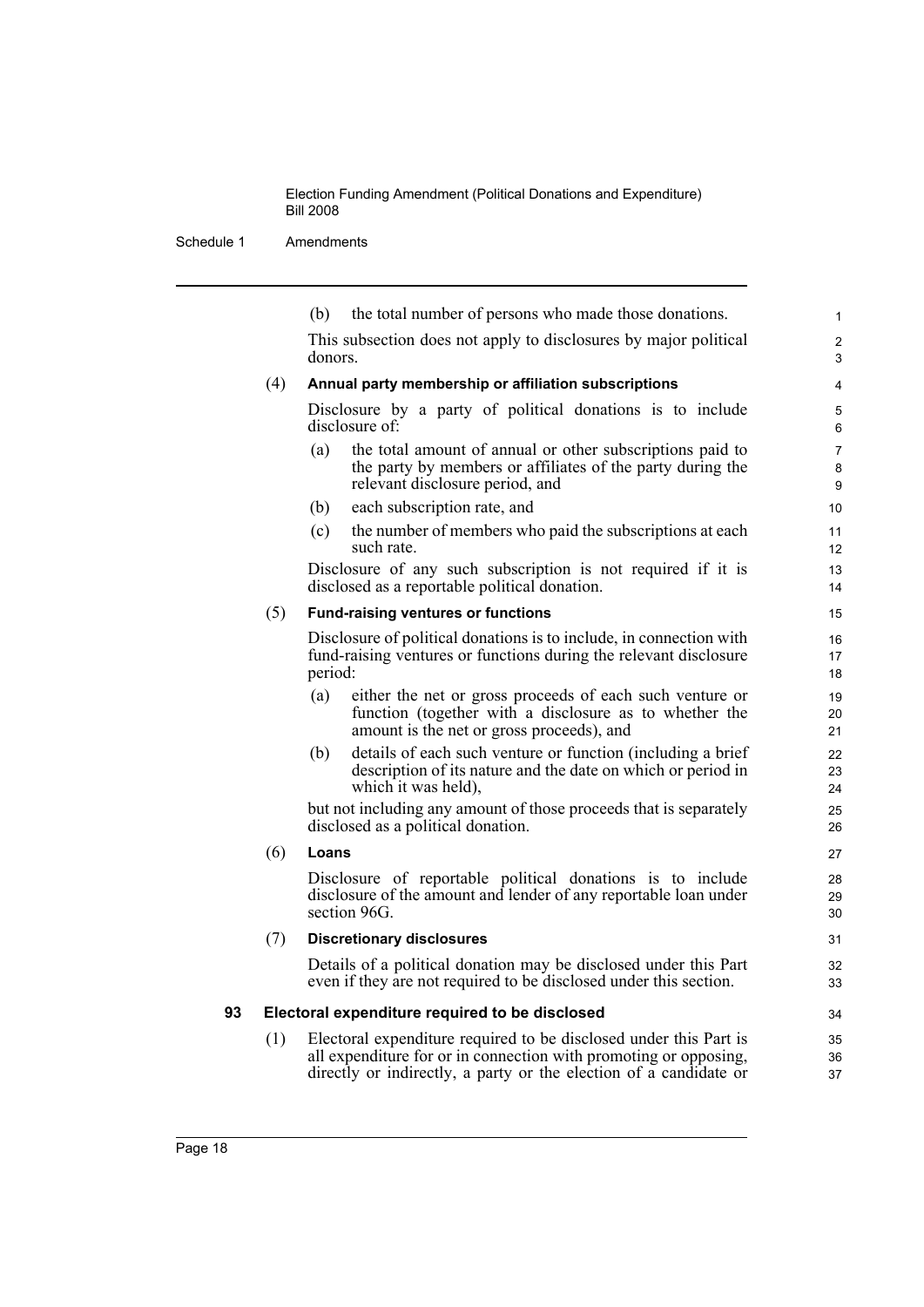Amendments **Schedule 1** Schedule 1

candidates or for the purpose of influencing, directly or indirectly, the voting at an election. **Note.** See section 87 for definition of "electoral expenditure".

(2) The obligation under this Part to disclose any such expenditure of a party in relation to any period can be complied with by lodging with the Authority a copy of a return furnished to the Electoral Commission by the agent of the party under section 314AB of the *Commonwealth Electoral Act 1918* of the Commonwealth in respect of that period.

### **94 Separate disclosures not required of same item**

- (1) An item disclosed under this Part in relation to an elected member need not be also disclosed in the member's capacity as a candidate or as a member of a group, and an item disclosed under this Part in relation to a candidate or a group that includes the candidate need not be also disclosed in the candidate's capacity as an elected member.
- (2) An item disclosed under this Part in relation to a group need not be also disclosed in relation to a member of the group, and an item disclosed under this Part in relation to a candidate need not be also disclosed in relation to the group of which the candidate is a member.

### **95 Public access to disclosures, expenditure etc**

- (1) The Authority is to publish on a website maintained by the Authority the disclosures of reportable political donations and electoral expenditure under this Part (and other information it considers relevant).
- (2) The disclosures are to be published on the website as soon as practicable after the due date for the making of the disclosures.
- (3) The Authority may decline to publish on the website any disclosure of political donations by a major political donor that the Authority has reason to suspect is vexatious, false or misleading.
- (4) Copies of disclosures made in a declaration under this Part are to be kept by the Authority for at least 6 years after the period to which they relate and are to be available for public inspection during ordinary office hours.
- (5) The Authority may, on application made to it and the payment of a reasonable fee determined by the Authority, provide copies of or extracts from any such disclosures kept by the Authority.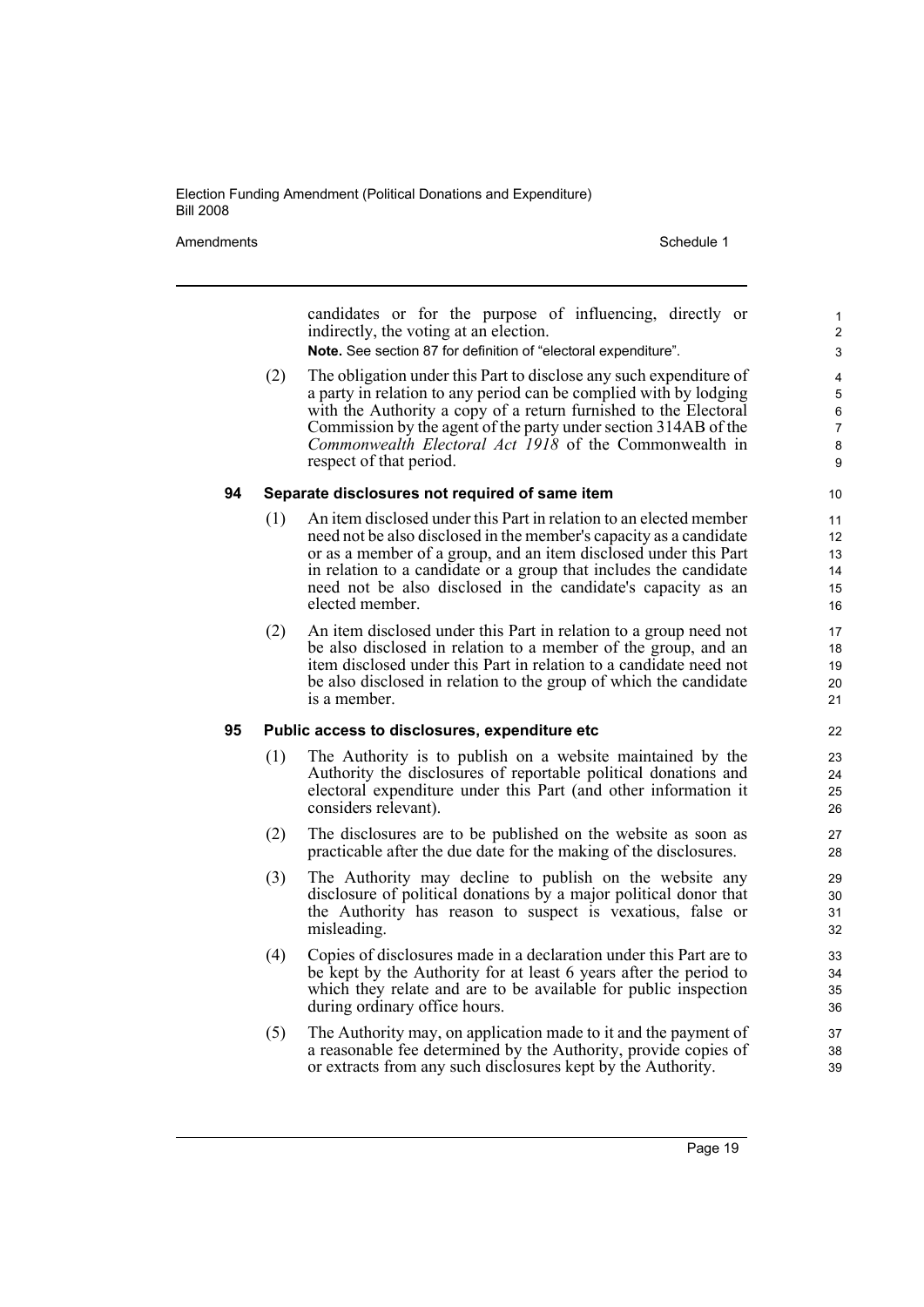Schedule 1 Amendments

### **Division 3 Management of donations and expenditure**

### **96 Requirements in relation to expenditure of political donations to parties**

(1) It is unlawful for political donations to a party to be used otherwise than for the objects and activities of the party, including the administration of the party and community activities.

(2) In particular, it is unlawful for political donations to be used for the personal use of an individual acting in a private capacity.

#### **96A Requirements for political donations to, and electoral expenditure by, elected member, group or candidate**

- (1) It is unlawful for political donations to an elected member to be accepted unless:
	- (a) the member has an official agent, and
	- (b) the donations are made to that agent.
- (2) It is unlawful for political donations to a group or candidate to be accepted unless:
	- (a) the group or candidate is registered under this Act, and
	- (b) the group or candidate has an official agent, and
	- (c) the donations are made to that agent.
- (3) It is unlawful for political donations to an elected member, group or candidate to be used to incur electoral expenditure or reimburse a person for incurring electoral expenditure unless:
	- (a) the donations were paid by the official agent into a campaign account of the member, group or candidate kept in accordance with section 96B, and
	- (b) the payment for that electoral expenditure is made by that agent from that campaign account.
- (4) Subject to the regulations, a person (other than an elected member or candidate) may be appointed in writing by an official agent to accept political donations to be made to the official agent or to make payments for electoral expenditure from a campaign account by the official agent, or both.
- (5) It is unlawful for elected members, groups or candidates to make payments for electoral expenditure for their own election or re-election unless the payments are made from their campaign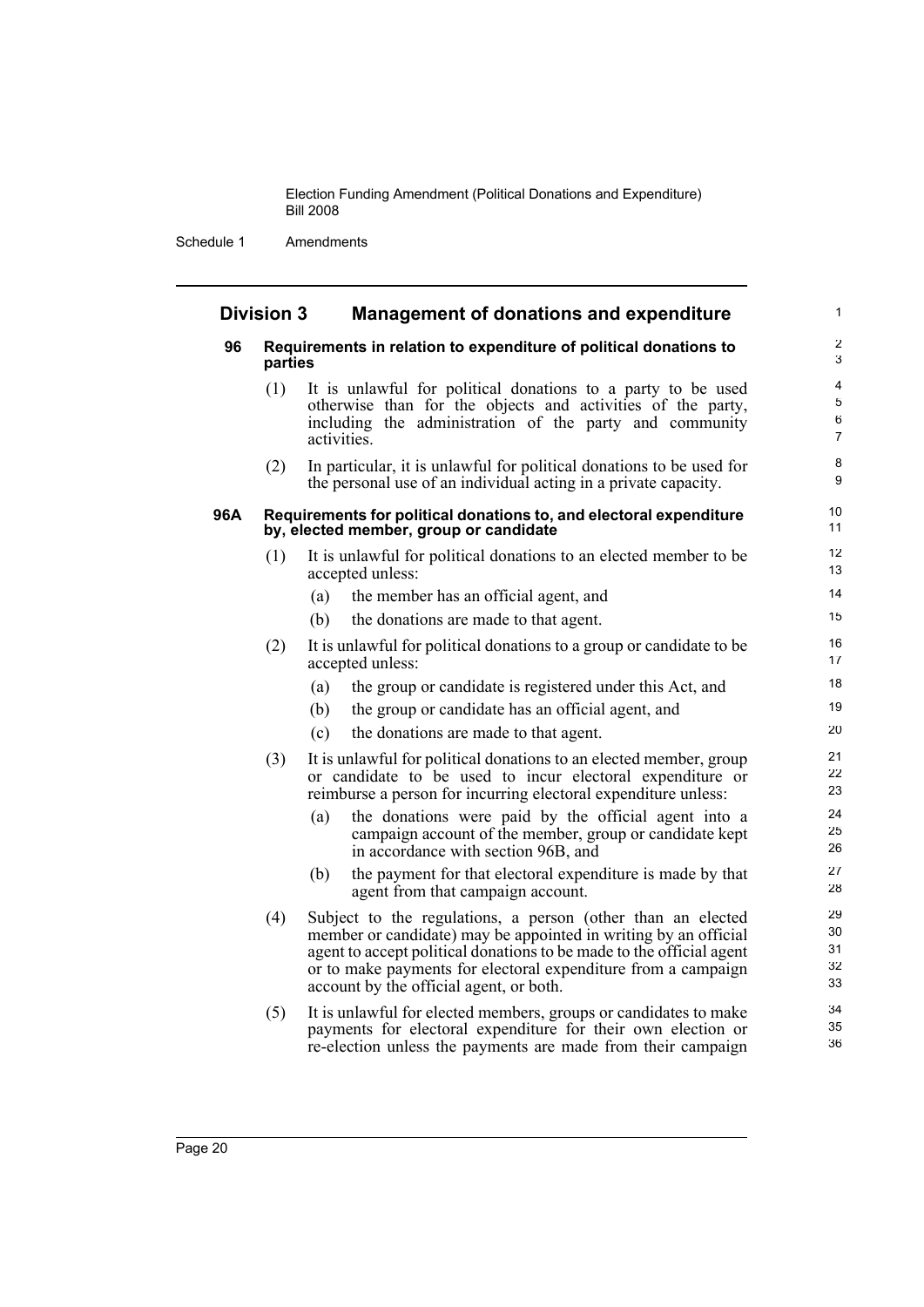Amendments **Schedule 1** Schedule 1

account kept in accordance with section 96B. The guidelines of the Authority may exclude minor payments from the operation of this subsection. (6) It is unlawful for political donations to an elected member, group or candidate to be used otherwise than: (a) to incur electoral expenditure or reimburse a person for incurring electoral expenditure, or (b) for any other purpose authorised by this Act. **Note.** See section 96B (5). (7) Despite anything to the contrary in this section, it is not unlawful for an elected member, group or candidate to accept political donations and incur electoral expenditure without a campaign account if: (a) the political donations are not reportable political donations and the total amount of those donations for the election period does not exceed \$1,000, or (b) the political donations are not reportable political donations and the total amount of electoral expenditure for the election period does not exceed \$1,000, or (c) the regulations authorise the member, group or candidate to do so. The election period includes the period ending 30 days after the polling day for the election and also includes the period commencing 30 days after polling day for the previous general election for the State or local government area, as the case requires. **Note.** See also section 49 which provides for the candidate to be his or her own official agent when a campaign account is not required. Disclosure of political donations and electoral expenditure is still required even if a campaign account is not required under this subsection. **96B Campaign accounts of elected members, groups or candidates** (1) The campaign account of an elected member, group or candidate is to be a separate account with a bank, credit union, building society or other entity prescribed by the regulations. (2) The official agent for the time being of the elected member, 1 2 3 4 5 6 7 8 9 10 11 12 13 14 15 16 17 18 19 20 21 22 23 24 25 26 27 28 29 30 31 32 33 34 35 36 37

group or candidate to whom the account belongs is to be authorised to operate the account, and that member, group or candidate is not to operate the account.

Page 21

38 39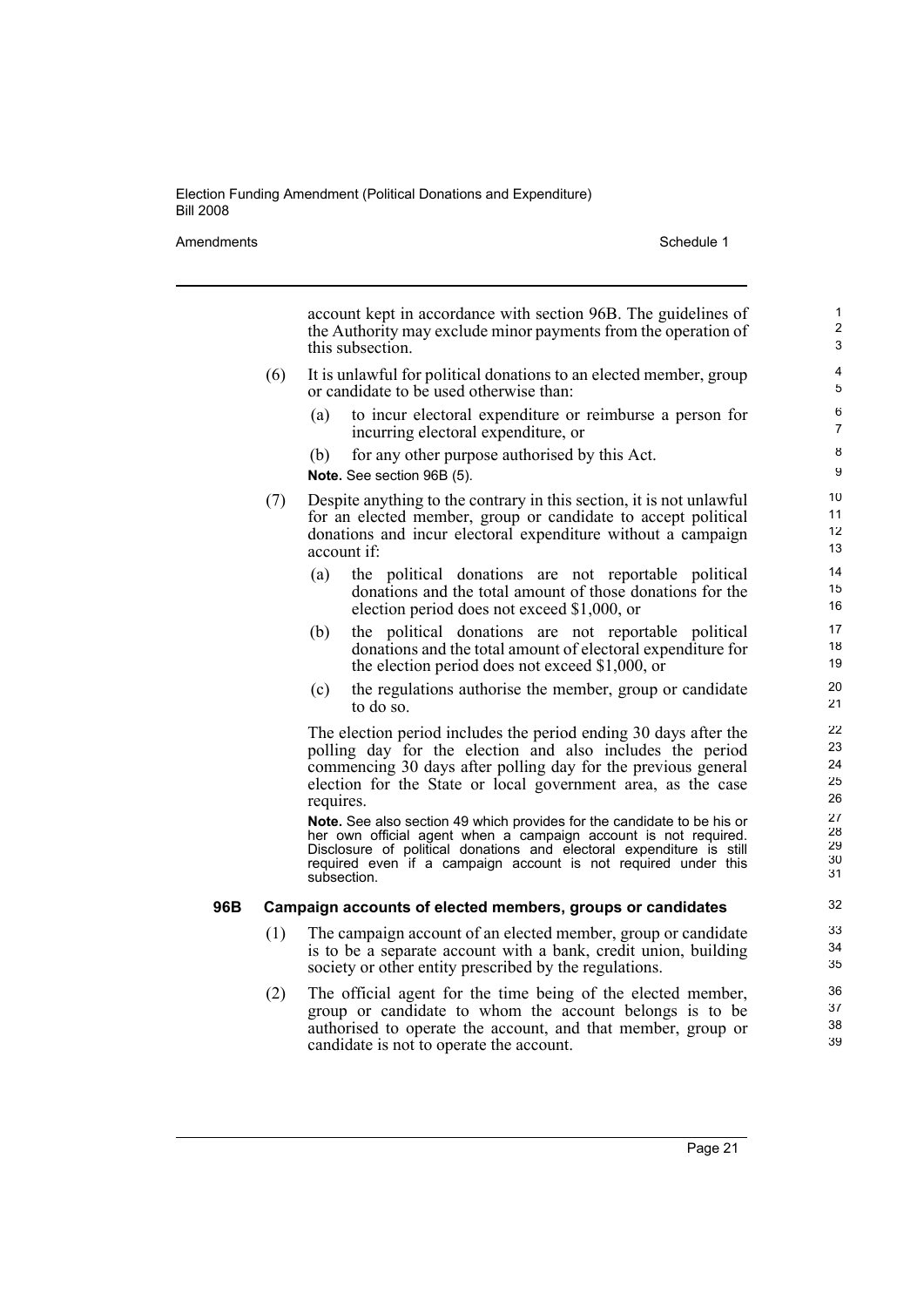Schedule 1 Amendments

(3) A single account may be kept for a number of elected members, groups or candidates with the same official agent if the funds of (and relevant transactions relating to) each member, group or candidate are accounted for separately. This subsection has effect despite subsection (1) but subject to the regulations under subsection (7).

(4) In addition to political donations, money may be paid into a campaign account by the elected member, group or candidate to whom the account belongs. In that case, the amount paid and the terms on which the payment was made are to be disclosed in the relevant declaration lodged under this Part for the period in which the amount was paid.

**Note.** Section 77 (2A) requires election funding payments under Part 5 for a candidate or group to be paid into the relevant campaign account.

- (5) Payments out of a campaign account may only be made:
	- (a) for the purposes of electoral expenditure incurred by or on behalf of the elected member, group or candidate to whom the account belongs, or
	- (b) with the approval of the elected member, group or candidate to whom the account belongs, for the purposes of lawful expenditure referred to in section 96 incurred by or on behalf of the party of which they are a member, or
	- (c) to reimburse the elected member, group or candidate for money paid into the account by the member, group or candidate, or
	- (d) for the purpose of the elected member, group or candidate to whom the account belongs to make political donations to elected members, groups or candidates who are members of the same party, or
	- (e) for the purposes of expenditure incurred in connection with parliamentary or council duties of the person to whom the account belongs or in connection with community activities.
- (6) Any amount remaining in a campaign account after the elected member, group or candidate to whom the account belongs ceases to be an elected member, group or candidate and no longer requires the account is to be paid:
	- (a) to any party of which any such person was a member at the time the person last became an elected member or last contested an election to become an elected member, or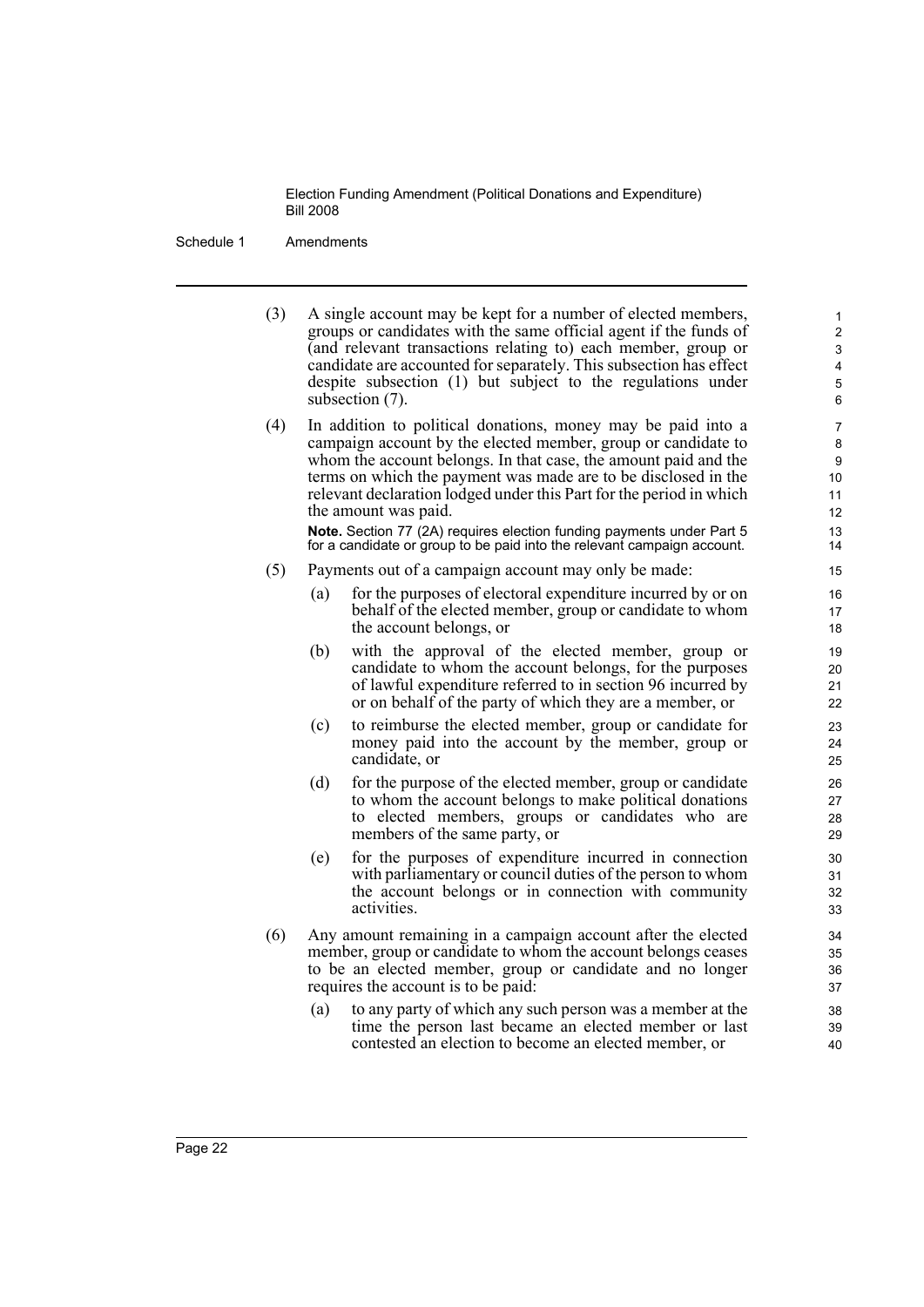Amendments Schedule 1

|     |                   | (b)      | in the case of a group—to the campaign accounts (if any)<br>belonging to the candidates who were members of the<br>group (the amount being divided equally among the<br>candidates), or                                                 | 1<br>$\overline{\mathbf{c}}$<br>3<br>4 |
|-----|-------------------|----------|-----------------------------------------------------------------------------------------------------------------------------------------------------------------------------------------------------------------------------------------|----------------------------------------|
|     |                   | (c)      | subject to paragraphs (a) and (b)—to a charity nominated<br>by the person or by the Authority (if the person cannot be<br>contacted after due inquiry).                                                                                 | 5<br>6<br>7                            |
|     | (7)               |          | The regulations may make provision for or with respect to<br>campaign accounts (including the control of accounts, the<br>keeping of joint accounts and the provision of information to and<br>the audit of accounts by the Authority). | 8<br>9<br>10<br>11                     |
| 96C |                   |          | Person accepting reportable political donations to record details                                                                                                                                                                       | 12                                     |
|     | (1)               |          | It is unlawful for a person to accept a reportable political donation<br>that is required to be disclosed under this Part unless the person:                                                                                            | 13<br>14                               |
|     |                   | (a)      | makes a record of the details required to be disclosed under<br>this Part in relation to the donation, and                                                                                                                              | 15<br>16                               |
|     |                   | (b)      | provides a receipt for the donation (being a receipt that<br>includes a statement required by the regulation as to the<br>circumstances in which the donor is obliged to disclose the<br>donation under this Part).                     | 17<br>18<br>19<br>20                   |
|     |                   | 3 years. | Note. Section 96I (2) requires the above record to be kept for at least                                                                                                                                                                 | 21<br>22                               |
|     | (2)               |          | This section does not apply to a political donation that is not a<br>reportable political donation at the time it is made.                                                                                                              | 23<br>24                               |
|     |                   |          | Note. Political donations of less than \$1,000 may become reportable<br>political donations if separate donations by the same person in the same<br>financial year exceed \$1,000.                                                      | 25<br>26<br>27                         |
|     | <b>Division 4</b> |          | Prohibition of certain political donations etc                                                                                                                                                                                          | 28                                     |
| 96D |                   |          | <b>Prohibition on donations from entities without ABN</b>                                                                                                                                                                               | 29                                     |
|     |                   |          | It is unlawful for a person to accept a reportable political donation<br>that is required to be disclosed under this Part unless:                                                                                                       | 30<br>31                               |
|     |                   | (a)      | it is made by an individual, or                                                                                                                                                                                                         | 32                                     |
|     |                   | (b)      | it is made by an entity that has an Australian Business<br>Number (ABN).                                                                                                                                                                | 33<br>34                               |
| 96E |                   |          | Prohibition on certain indirect campaign contributions                                                                                                                                                                                  | 35                                     |
|     | (1)               |          | It is unlawful for a person to make any of the following indirect<br>campaign contributions to a party, elected member, group or<br>candidate:                                                                                          | 36<br>37<br>38                         |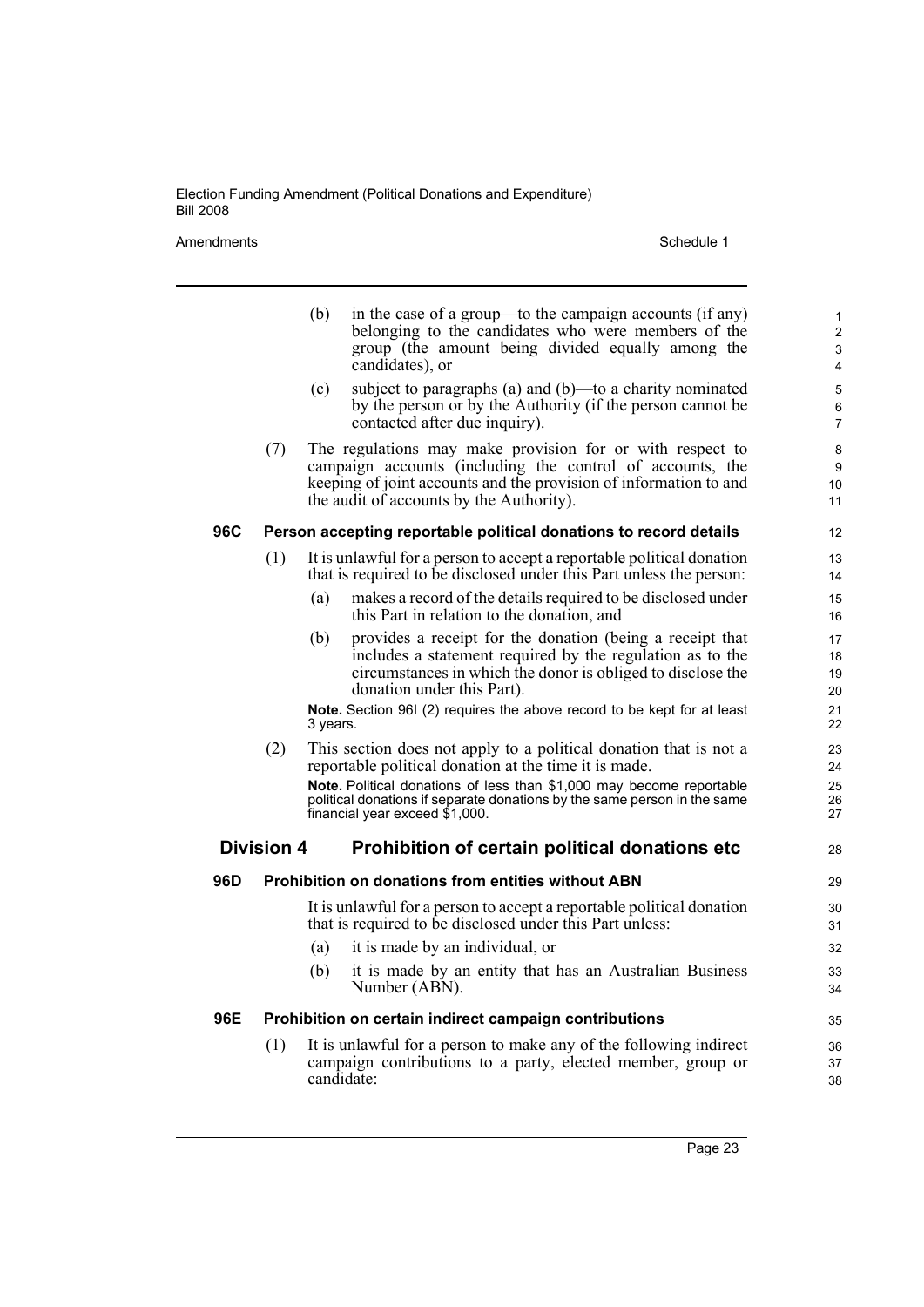|     |     | (a) | provision of office accommodation, vehicles,<br>the<br>computers or other equipment for no consideration or<br>inadequate consideration for use solely or substantially for<br>election campaign purposes,                                                                                 | $\mathbf{1}$<br>2<br>3<br>4 |
|-----|-----|-----|--------------------------------------------------------------------------------------------------------------------------------------------------------------------------------------------------------------------------------------------------------------------------------------------|-----------------------------|
|     |     | (b) | the full or part payment by a person other than the party,<br>elected member, group or candidate of electoral<br>expenditure for advertising or other purposes incurred or to<br>be incurred by the party, elected member, group or<br>candidate (or an agreement to make such a payment), | 5<br>6<br>7<br>8<br>9       |
|     |     | (c) | the waiving of all or any part of payment to the person by<br>the party, elected member, group or candidate of electoral<br>expenditure for advertising incurred or to be incurred by<br>the party, elected member, group or candidate,                                                    | 10<br>11<br>12<br>13        |
|     |     | (d) | any other goods or services of a kind prohibited by the<br>regulations.                                                                                                                                                                                                                    | 14<br>15                    |
|     |     |     | Electoral expenditure for advertising is taken to be incurred by a<br>party, elected member, group or candidate if the advertising is<br>authorised by the party, elected member, group or candidate.                                                                                      | 16<br>17<br>18              |
|     | (2) |     | It is unlawful for a person to accept any such indirect campaign<br>contribution.                                                                                                                                                                                                          | 19<br>20                    |
|     | (3) |     | However, an <i>indirect campaign contribution</i> prohibited by this<br>section does not include:                                                                                                                                                                                          | 21<br>22                    |
|     |     | (a) | the provision of volunteer labour or the incidental or<br>ancillary use of vehicles or equipment of volunteers or<br>other things authorised by the guidelines of the Authority,<br>$\alpha$ r                                                                                             | 23<br>24<br>25<br>26        |
|     |     | (b) | anything provided or done by a party for the candidates<br>endorsed by the party in accordance with arrangements<br>made by the party agent of the party, or                                                                                                                               | 27<br>28<br>29              |
|     |     | (c) | anything provided or done whose value as a gift does not<br>exceed $\overline{\$1,000}$ unless the total value of all such things<br>provided or done by the same person over the same<br>financial year (ending 30 June) exceeds \$1,000, or                                              | 30<br>31<br>32<br>33        |
|     |     | (d) | a payment under Part 5 or 6A, or                                                                                                                                                                                                                                                           | 34                          |
|     |     | (e) | any other thing of a kind permitted by the regulations.                                                                                                                                                                                                                                    | 35                          |
| 96F |     |     | Prohibition on receiving gifts of unknown source                                                                                                                                                                                                                                           | 36                          |
|     |     |     | It is unlawful for a person to accept a reportable political donation<br>that is required to be disclosed under this Part unless:                                                                                                                                                          | 37<br>38                    |
|     |     | (a) | the name and address of the person who made the donation<br>are known to the person accepting the donation, and                                                                                                                                                                            | 39<br>40                    |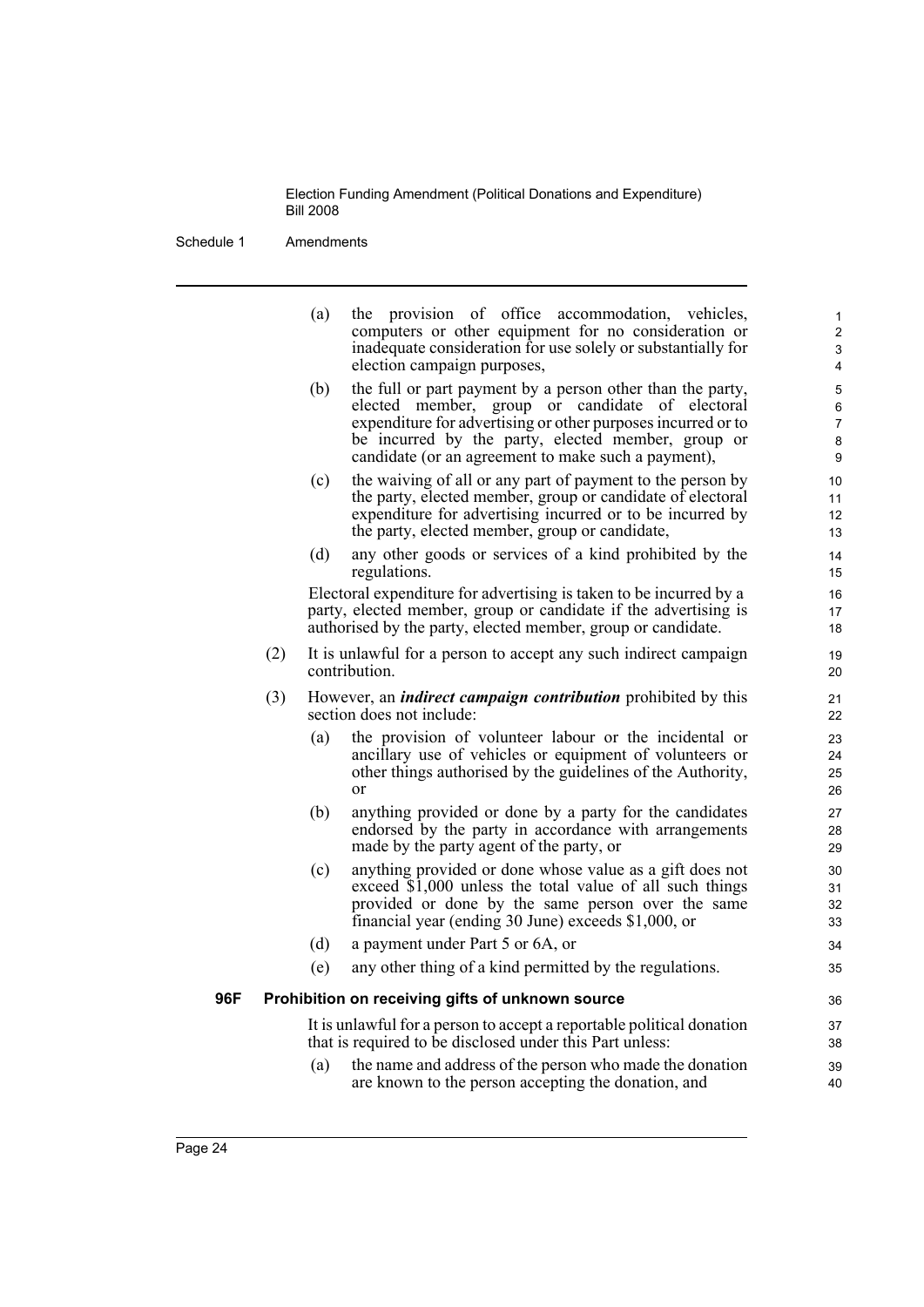Amendments Schedule 1

|     |                   | (b)        | when the donation is made, the person making the<br>donation gives to the person accepting the donation his or<br>her name and address, and the person accepting the<br>donation has no grounds to believe that the name and<br>address so given are not the true name and address of the<br>person making the donation.                                                                        | $\mathbf{1}$<br>$\overline{c}$<br>$\ensuremath{\mathsf{3}}$<br>$\overline{4}$<br>$\mathbf 5$<br>6 |
|-----|-------------------|------------|-------------------------------------------------------------------------------------------------------------------------------------------------------------------------------------------------------------------------------------------------------------------------------------------------------------------------------------------------------------------------------------------------|---------------------------------------------------------------------------------------------------|
| 96G |                   |            | Prohibition on receiving loans unless details recorded                                                                                                                                                                                                                                                                                                                                          | $\overline{7}$                                                                                    |
|     | (1)               |            | It is unlawful for a person to receive a reportable loan (other than<br>a loan from a financial institution), unless the person makes a<br>record of the following:                                                                                                                                                                                                                             | 8<br>9<br>10 <sup>°</sup>                                                                         |
|     |                   | (a)        | the terms and conditions of the loan,                                                                                                                                                                                                                                                                                                                                                           | 11                                                                                                |
|     |                   | (b)        | the name and address of the entity or other person making<br>the loan.                                                                                                                                                                                                                                                                                                                          | 12<br>13                                                                                          |
|     | (2)               | this Part. | A reportable loan is a loan that, if it had been a gift, would be a<br>reportable political donation that is required to be disclosed under                                                                                                                                                                                                                                                     | 14<br>15<br>16                                                                                    |
|     | (3)               |            | For the purposes of this section:                                                                                                                                                                                                                                                                                                                                                               | 17                                                                                                |
|     |                   | (a)        | separate loans made by one entity or other person to the<br>same party, elected member, group, candidate or person<br>within a relevant disclosure period are to be aggregated<br>and treated as a single loan, and                                                                                                                                                                             | 18<br>19<br>20<br>21                                                                              |
|     |                   | (b)        | each transaction in which credit is provided by the use of a<br>credit card is taken to be a separate loan.                                                                                                                                                                                                                                                                                     | 22<br>23                                                                                          |
|     | (4)               |            | In this section:                                                                                                                                                                                                                                                                                                                                                                                | 24                                                                                                |
|     |                   |            | <i>financial institution</i> means an entity whose principal business is<br>the provision of financial services or financial products, and<br>includes a bank, credit union, building society or other entity<br>prescribed by the regulations.<br><b><i>loan</i></b> means an advance of money, the provision of credit or any<br>other transaction that in substance effects a loan of money. | 25<br>26<br>27<br>28<br>29<br>30                                                                  |
|     | <b>Division 5</b> |            | <b>Miscellaneous</b>                                                                                                                                                                                                                                                                                                                                                                            | 31                                                                                                |
| 96H |                   |            | <b>Offences relating to disclosures</b>                                                                                                                                                                                                                                                                                                                                                         | 32                                                                                                |
|     | (1)               |            | A person who is required to lodge a declaration under section 91<br>but who fails to do so within the time required by this Part is<br>guilty of an offence.<br>Maximum penalty: 200 penalty units.                                                                                                                                                                                             | 33<br>34<br>35<br>36                                                                              |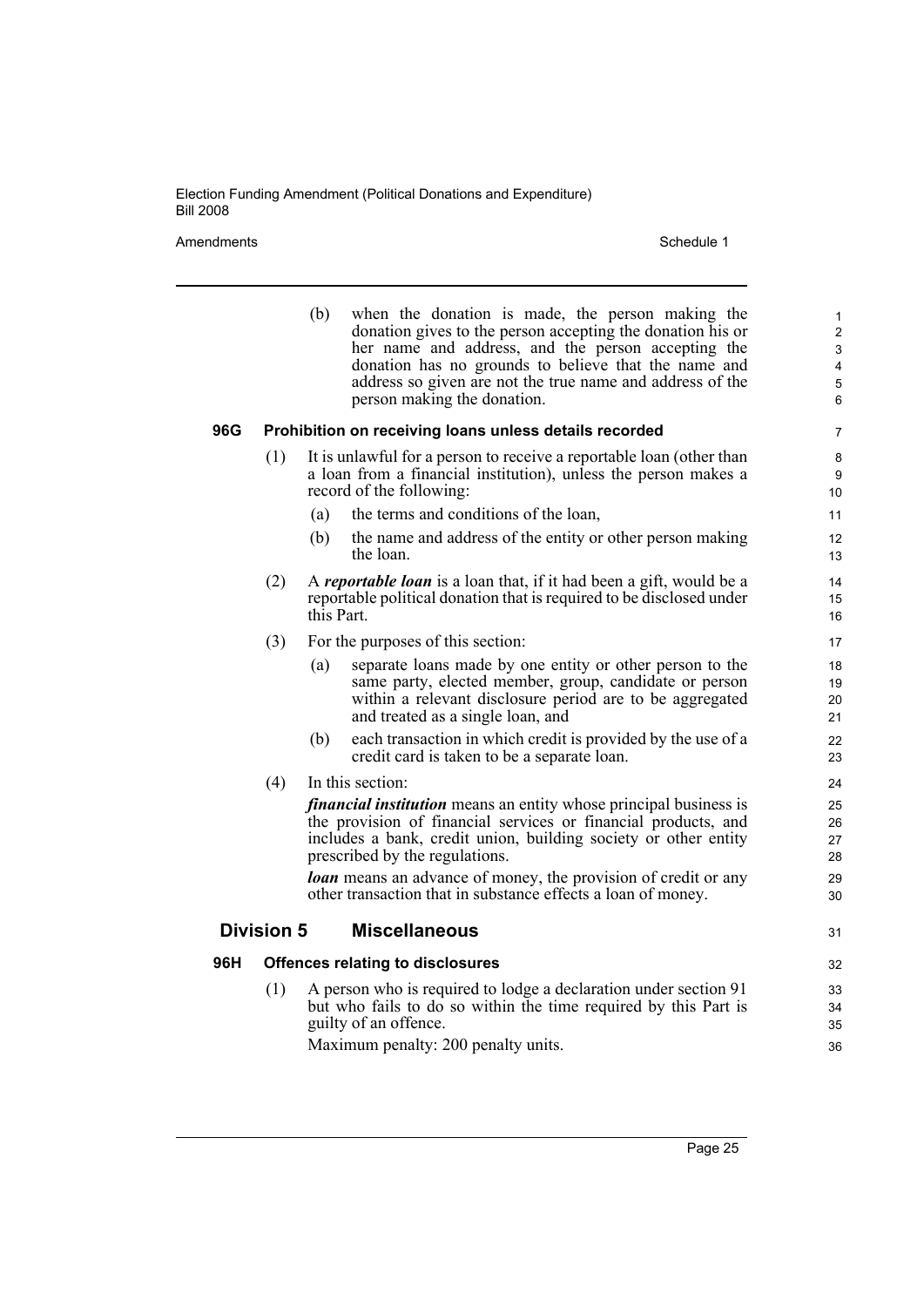|            | (2) | A person who makes a statement:                                                                                                                                                                                                                                                                                                                                                                                                                    | 1                                     |
|------------|-----|----------------------------------------------------------------------------------------------------------------------------------------------------------------------------------------------------------------------------------------------------------------------------------------------------------------------------------------------------------------------------------------------------------------------------------------------------|---------------------------------------|
|            |     | in a declaration or other disclosure under this Part, or<br>(a)                                                                                                                                                                                                                                                                                                                                                                                    | $\overline{2}$                        |
|            |     | in a request under this Part for an extension of the due date<br>(b)<br>for making the disclosure,                                                                                                                                                                                                                                                                                                                                                 | 3<br>4                                |
|            |     | that the person knows is false, or that the person does not<br>reasonably believe is true, is guilty of an offence.                                                                                                                                                                                                                                                                                                                                | 5<br>6                                |
|            |     | Maximum penalty: 200 penalty units or imprisonment for<br>12 months, or both.                                                                                                                                                                                                                                                                                                                                                                      | $\overline{7}$<br>8                   |
|            | (3) | An elected member, member of a group or candidate who, in<br>relation to a matter required to be disclosed under this Part by the<br>official agent of the elected member, group or candidate, gives or<br>withholds information to or from the agent knowing that it will<br>result in the making of a false statement in a disclosure or request<br>under this Part by the agent is guilty of an offence.<br>Maximum penalty: 200 penalty units. | 9<br>10<br>11<br>12<br>13<br>14<br>15 |
| <b>961</b> |     | <b>Other offences</b>                                                                                                                                                                                                                                                                                                                                                                                                                              | 16                                    |
|            | (1) | A person who does any act knowing that it is unlawful under<br>Division 3 or 4 is guilty of an offence.                                                                                                                                                                                                                                                                                                                                            | 17<br>18                              |
|            | (2) | A person who fails to keep for at least 3 years:                                                                                                                                                                                                                                                                                                                                                                                                   | 19                                    |
|            |     | a record made by the person under section 96C relating to<br>(a)<br>a reportable political donation, or                                                                                                                                                                                                                                                                                                                                            | 20<br>21                              |
|            |     | any other record that is required by the regulations to be<br>(b)<br>kept by the person for that period,                                                                                                                                                                                                                                                                                                                                           | 22<br>23                              |
|            |     | is guilty of an offence.                                                                                                                                                                                                                                                                                                                                                                                                                           | 24                                    |
|            |     | Maximum penalty: In the case of a party, 200 penalty units or in<br>any other case, 100 penalty units.                                                                                                                                                                                                                                                                                                                                             | 25<br>26                              |
| 96J        |     | Recovery of unlawful donations etc                                                                                                                                                                                                                                                                                                                                                                                                                 | 27                                    |
|            |     | If a person accepts a political donation, loan or indirect campaign<br>contribution that is unlawful because of this Part, an amount<br>equal to the amount or value of the donation, loan or contribution<br>(or double that amount if that person knew that it was unlawful)<br>is payable by that person to the State and may be recovered by the<br>Authority as a debt due to the State from:                                                 | 28<br>29<br>30<br>31<br>32<br>33      |
|            |     | in the case of a donation, loan or contribution received by<br>(a)<br>a party that is a body corporate—the party, or                                                                                                                                                                                                                                                                                                                               | 34<br>35                              |
|            |     | in the case of a donation, loan or contribution received by<br>(b)<br>a party that is not a body corporate—the party agent of the<br>party, or                                                                                                                                                                                                                                                                                                     | 36<br>37<br>38                        |
|            |     |                                                                                                                                                                                                                                                                                                                                                                                                                                                    |                                       |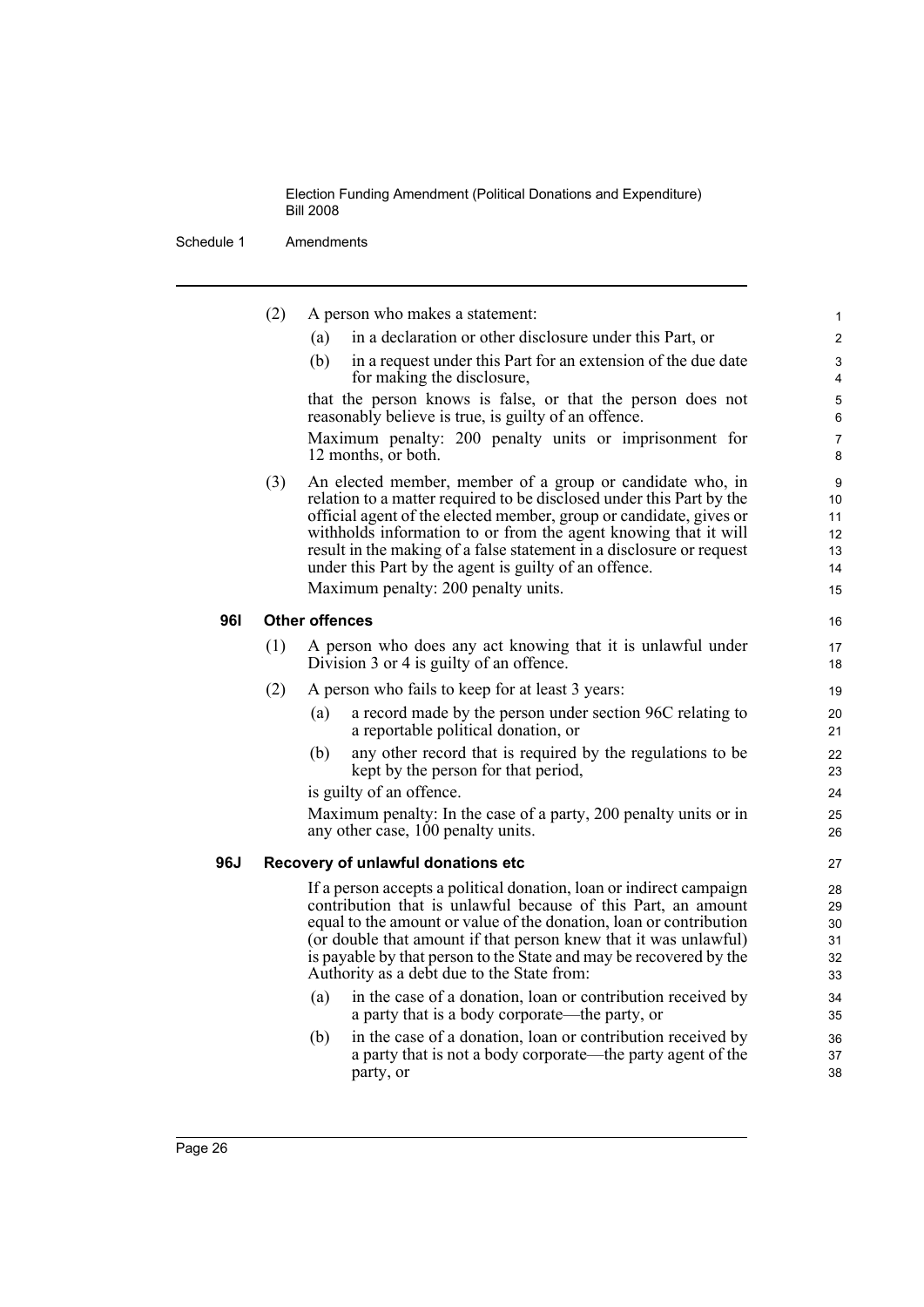Amendments **Amendments** Schedule 1

1 2

- (c) in any other case—the person who received the donation, loan or contribution or the official agent of the person. **96K Audit certificate** (1) A declaration of disclosures under this Part (other than a declaration lodged by a major political donor) is to be accompanied by a certificate of an auditor stating: (a) that the auditor was given full and free access at all reasonable times to all accounts and documents of the agent responsible for lodging the declaration and of the party, elected member, group or candidate (as the case requires) relating directly or indirectly to any matter required to be disclosed under this Part, and (b) that the auditor duly examined such of those accounts and documents as the auditor considered material for the purposes of giving the certificate, and (c) that the auditor received all information and explanations that the auditor asked for with respect to any matter required to be set out in the declaration, subject to the qualifications (if any) specified in the certificate, and (d) that the auditor has no reason to think that any statement in
	- the declaration is not correct.
	- (2) Subsection (1) does not apply to a declaration lodged in relation to a group or candidate if the regulations exempt, or the Authority waives, compliance with the audit requirement for the disclosure.
	- (3) The Authority may waive compliance with the audit requirement in either of the following cases:
		- (a) where the declaration contains a statement to the effect that no political donations were received and no electoral expenditure was incurred,
		- (b) where the group or candidate to whom the declaration relates is not eligible to receive a payment under Part 5.
	- (4) Such a waiver is at the discretion of the Authority, and may be made before or after the disclosure is made.
	- (5) The Authority may revoke the waiver at any time. Revocation does not affect the validity of a declaration already lodged, unless the required certificate of an auditor is not forwarded to the Authority within the time specified by the Authority.
	- (6) A declaration that is required by this section to be accompanied by a certificate is not duly lodged under this Part unless it is accompanied by the certificate.

Page 27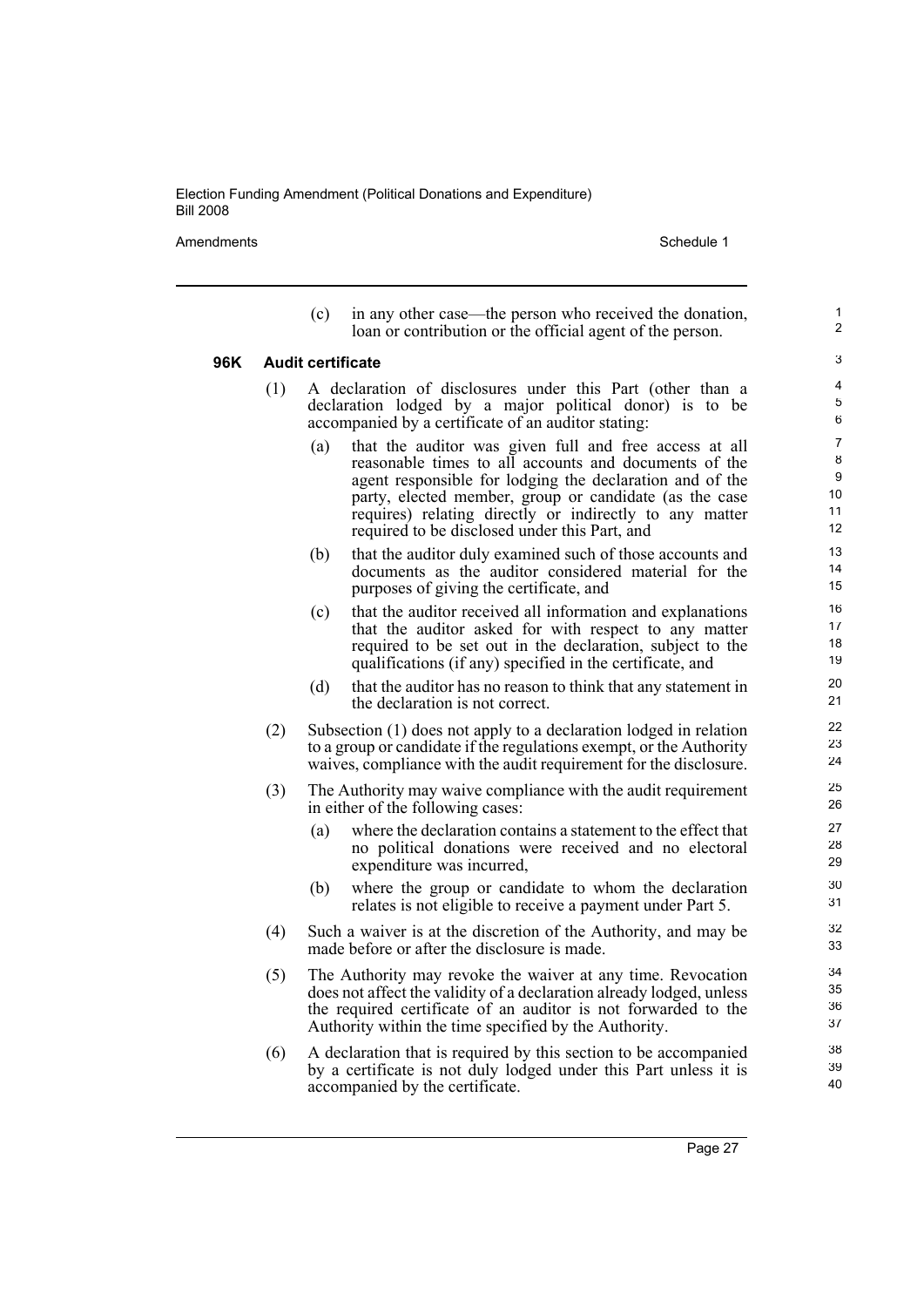| 96L.        |     | Extension of due date for making disclosures                                                                                                                                                                                                               | 1                             |
|-------------|-----|------------------------------------------------------------------------------------------------------------------------------------------------------------------------------------------------------------------------------------------------------------|-------------------------------|
|             | (1) | A person who is required to lodge a declaration of disclosures<br>under this Part but who is unable to lodge a complete declaration<br>by the due date may, before that date, request the Authority to<br>extend the due date for lodging the declaration. | $\overline{c}$<br>3<br>4<br>5 |
|             | (2) | The Authority may, if satisfied that there is good cause to do so,<br>extend the due date for the lodging of the declaration to a date that<br>the Authority considers appropriate in the circumstances.                                                   | 6<br>7<br>8                   |
|             | (3) | The due date for lodging a declaration cannot be extended or<br>further extended under this section by more than 8 weeks in total.                                                                                                                         | 9<br>10                       |
|             | (4) | The Authority may, as a condition of extending the due date,<br>require the person to lodge a declaration containing disclosures<br>that the person is in a position to make at that time.                                                                 | 11<br>12<br>13                |
| 96M         |     | <b>Amendment of disclosures</b>                                                                                                                                                                                                                            | 14                            |
|             | (1) | The person who lodged a declaration under this Part (or that<br>person's successor as the agent of the party, elected member,<br>group or candidate concerned) may amend the declaration by<br>lodging an amended declaration with the Authority.          | 15<br>16<br>17<br>18          |
|             | (2) | The obligations under section 95 (Public access to disclosures,<br>expenditure etc) and section 96K (Audit certificate) extend to<br>both the original and any amended declaration.                                                                        | 19<br>20<br>21                |
|             | (3) | This section does not affect the liability for an offence in<br>connection with the declaration that is amended.                                                                                                                                           | 22<br>23                      |
|             | (4) | In this section:<br><i>amend</i> includes alter, omit, add or substitute.<br>declaration includes a disclosure made in accordance with this<br>Part on the website of the Authority.                                                                       | 24<br>25<br>26<br>27          |
| [35]        |     | Part 6A Political Education Fund, section 97AB                                                                                                                                                                                                             | 28                            |
|             |     | Insert after section 97A:                                                                                                                                                                                                                                  | 29                            |
| <b>97AB</b> |     | <b>Application to State elections only</b>                                                                                                                                                                                                                 | 30                            |
|             | (1) | This Part does not apply to or in relation to local government<br>elections.                                                                                                                                                                               | 31<br>32                      |
|             | (2) | Accordingly, a reference in this Part to an election or general<br>election is a reference that relates to a State election.                                                                                                                               | 33<br>34                      |
|             |     |                                                                                                                                                                                                                                                            |                               |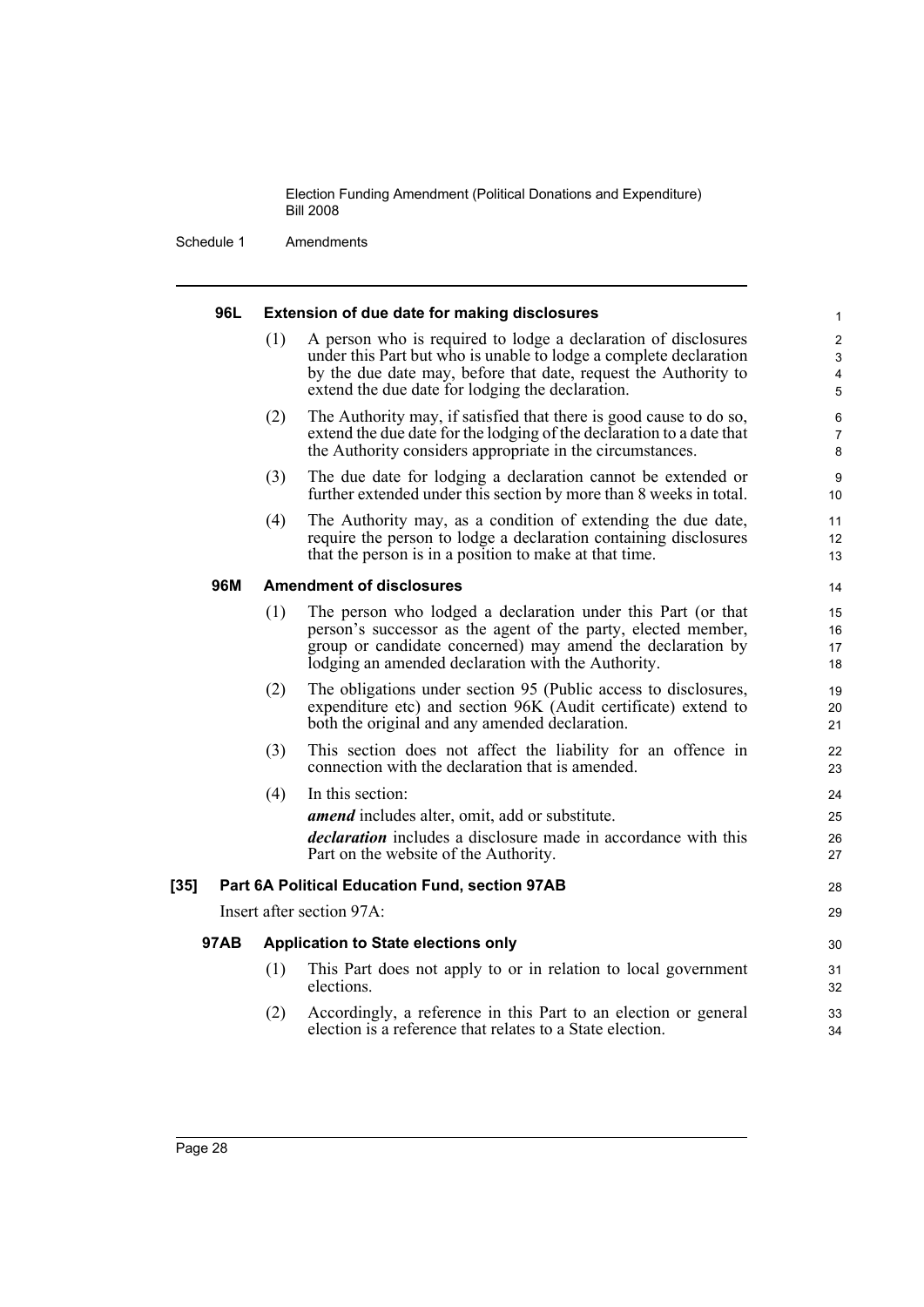Amendments Schedule 1

| $[36]$ |                                 | Section 109 Certain persons not to be auditors                                                                                                                        | $\mathbf{1}$        |  |  |  |
|--------|---------------------------------|-----------------------------------------------------------------------------------------------------------------------------------------------------------------------|---------------------|--|--|--|
|        |                                 | Omit "A candidate or registered agent".                                                                                                                               | $\overline{2}$      |  |  |  |
|        | agent".                         | Insert instead "An elected member, a candidate, a party agent or an official                                                                                          | 3<br>$\overline{4}$ |  |  |  |
| $[37]$ | <b>Section 110 Inspection</b>   |                                                                                                                                                                       | 5                   |  |  |  |
|        |                                 | Omit paragraph (b) of the definition of <i>inspector</i> in section $110(1)$ .                                                                                        | 6                   |  |  |  |
|        | Insert instead:                 |                                                                                                                                                                       | $\overline{7}$      |  |  |  |
|        |                                 | who is not so employed but is subject to the control and<br>(b)<br>direction of the Authority in relation to any function under<br>this section,                      | 8<br>9<br>10        |  |  |  |
| $[38]$ |                                 | Section 110 (2) (a) and (3) (a)                                                                                                                                       | 11                  |  |  |  |
|        |                                 | Insert ", elected member" after "party" wherever occurring.                                                                                                           | 12                  |  |  |  |
| $[39]$ | <b>Section 110 (6)</b>          |                                                                                                                                                                       | 13                  |  |  |  |
|        |                                 | Omit "section 93". Insert instead "section 96K".                                                                                                                      | 14                  |  |  |  |
| $[40]$ | <b>Section 110 (7)</b>          |                                                                                                                                                                       | 15                  |  |  |  |
|        |                                 | Omit "a person has failed to lodge a declaration as required by section 85A<br>(Obligation of individuals to make disclosure)".                                       | 16<br>17            |  |  |  |
|        | under Part 6".                  | Insert instead "a major political donor has failed to make a disclosure required                                                                                      | 18<br>19            |  |  |  |
| $[41]$ | <b>Section 110 (7)</b>          |                                                                                                                                                                       | 20                  |  |  |  |
|        |                                 | Omit "the person". Insert instead "the donor".                                                                                                                        | 21                  |  |  |  |
| $[42]$ | <b>Section 110 (8)</b>          |                                                                                                                                                                       | 22                  |  |  |  |
|        | Insert after section $110(7)$ : |                                                                                                                                                                       |                     |  |  |  |
|        | (8)                             | The Authority may request any person to provide it with relevant<br>information for the purposes of compliance audits in connection<br>with disclosures under Part 6. | 24<br>25<br>26      |  |  |  |
| $[43]$ |                                 | Section 110A Power to demand information of major political donors<br>regarding failures to disclose                                                                  | 27<br>28            |  |  |  |
|        |                                 | Omit "a person has failed to lodge a declaration relating to electoral<br>expenditure as required by section 85A" from section 110A (1).                              | 29<br>30            |  |  |  |
|        | under Part 6".                  | Insert instead "a major political donor has failed to make a disclosure required                                                                                      | 31<br>32            |  |  |  |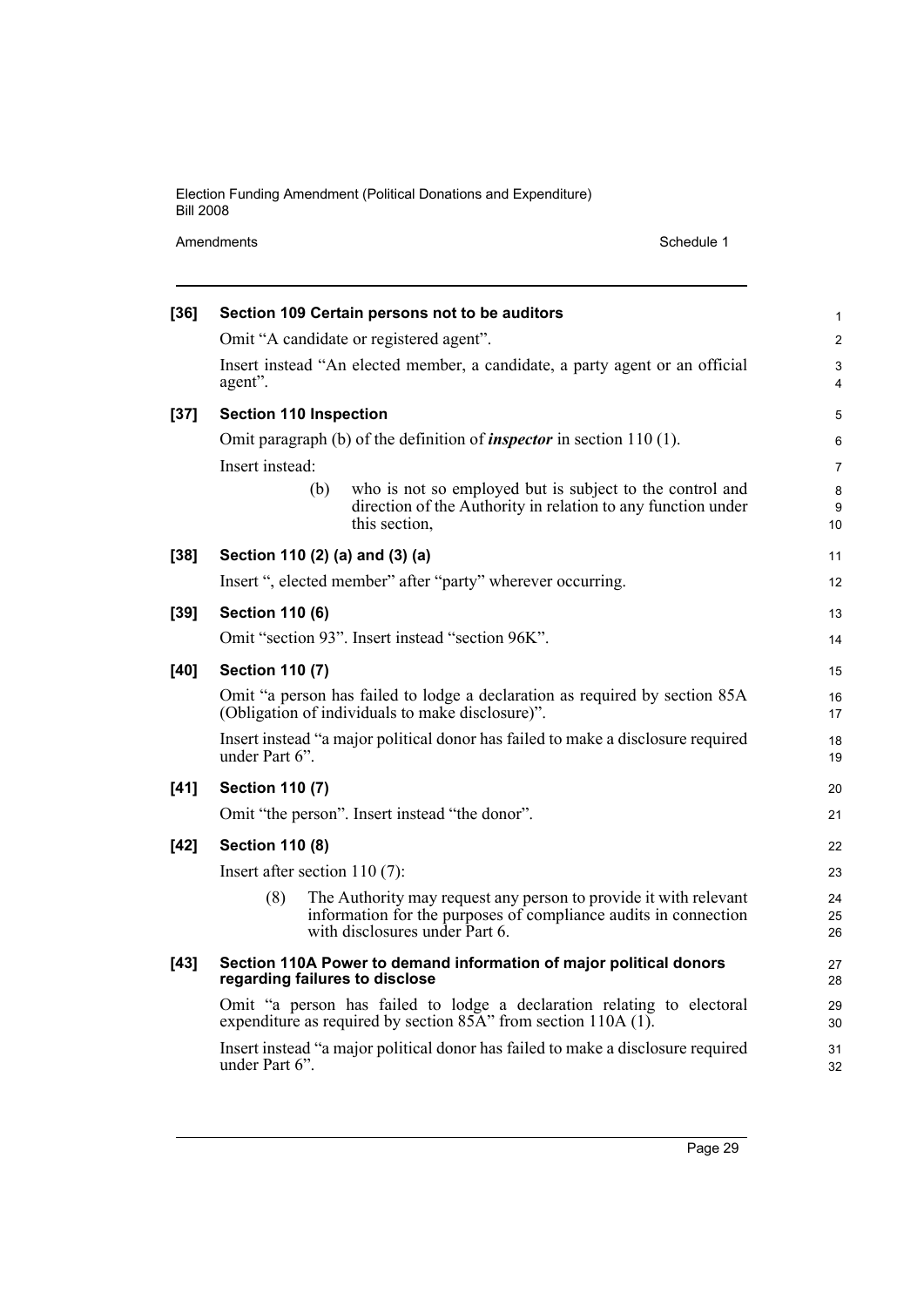| $[44]$ |                                | Section 110A (1) (a)  |                    |                                                                                                                                                                                       | 1               |  |
|--------|--------------------------------|-----------------------|--------------------|---------------------------------------------------------------------------------------------------------------------------------------------------------------------------------------|-----------------|--|
|        |                                |                       |                    | Omit "the person". Insert instead "the donor".                                                                                                                                        | $\overline{2}$  |  |
| $[45]$ | <b>Section 117 Regulations</b> |                       |                    |                                                                                                                                                                                       |                 |  |
|        |                                |                       |                    | Omit "political contributions" from section $117(1)(a)$ .                                                                                                                             | 3<br>4          |  |
|        |                                |                       |                    | Insert instead "political donations".                                                                                                                                                 | 5               |  |
|        |                                |                       |                    |                                                                                                                                                                                       |                 |  |
| $[46]$ |                                |                       |                    | Section 117 (1) (a) and (4)<br>Insert ", elected members" after "parties" wherever occurring.                                                                                         | 6               |  |
|        |                                |                       |                    |                                                                                                                                                                                       | $\overline{7}$  |  |
| $[47]$ |                                |                       |                    | Section 117 (1) (a1) and (a2)                                                                                                                                                         | 8               |  |
|        |                                |                       |                    | Insert after section $117(1)(a)$ :                                                                                                                                                    | 9               |  |
|        |                                |                       | (a1)               | requiring the agents of parties, elected members, groups or                                                                                                                           | 10 <sup>°</sup> |  |
|        |                                |                       |                    | candidates to obtain valuations from a valuer approved by<br>the Authority of political donations that are not gifts of                                                               | 11<br>12        |  |
|        |                                |                       |                    | money (or enabling the Authority to obtain any such                                                                                                                                   | 13              |  |
|        |                                |                       |                    | valuations), and                                                                                                                                                                      | 14              |  |
|        |                                |                       | (a2)               | compliance audits by or on behalf of the Authority in                                                                                                                                 | 15              |  |
|        |                                |                       |                    | connection with disclosures under Part 6, and                                                                                                                                         | 16              |  |
| [48]   |                                |                       |                    | <b>Schedule 2 Transitional provisions</b>                                                                                                                                             | 17              |  |
|        |                                | Insert before Part 1: |                    |                                                                                                                                                                                       | 18              |  |
|        |                                |                       |                    | <b>Part 1A Regulations</b>                                                                                                                                                            | 19              |  |
|        | <b>1A</b>                      |                       | <b>Regulations</b> |                                                                                                                                                                                       | 20              |  |
|        |                                | (1)                   | Acts:              | The regulations may contain provisions of a savings or<br>transitional nature consequent on the enactment of the following                                                            | 21<br>22<br>23  |  |
|        |                                |                       |                    | Election Funding Amendment (Political Donations and<br>Expenditure) Act 2008                                                                                                          | 24<br>25        |  |
|        |                                | (2)                   |                    | Any such provision may, if the regulations so provide, take effect<br>from the date of assent to the Act concerned or a later date.                                                   | 26<br>27        |  |
|        |                                | (3)                   |                    | To the extent to which any such provision takes effect from a date<br>that is earlier than the date of its publication in the Gazette, the<br>provision does not operate so as:       | 28<br>29<br>30  |  |
|        |                                |                       | (a)                | to affect, in a manner prejudicial to any person (other than<br>the State or an authority of the State), the rights of that<br>person existing before the date of its publication, or | 31<br>32<br>33  |  |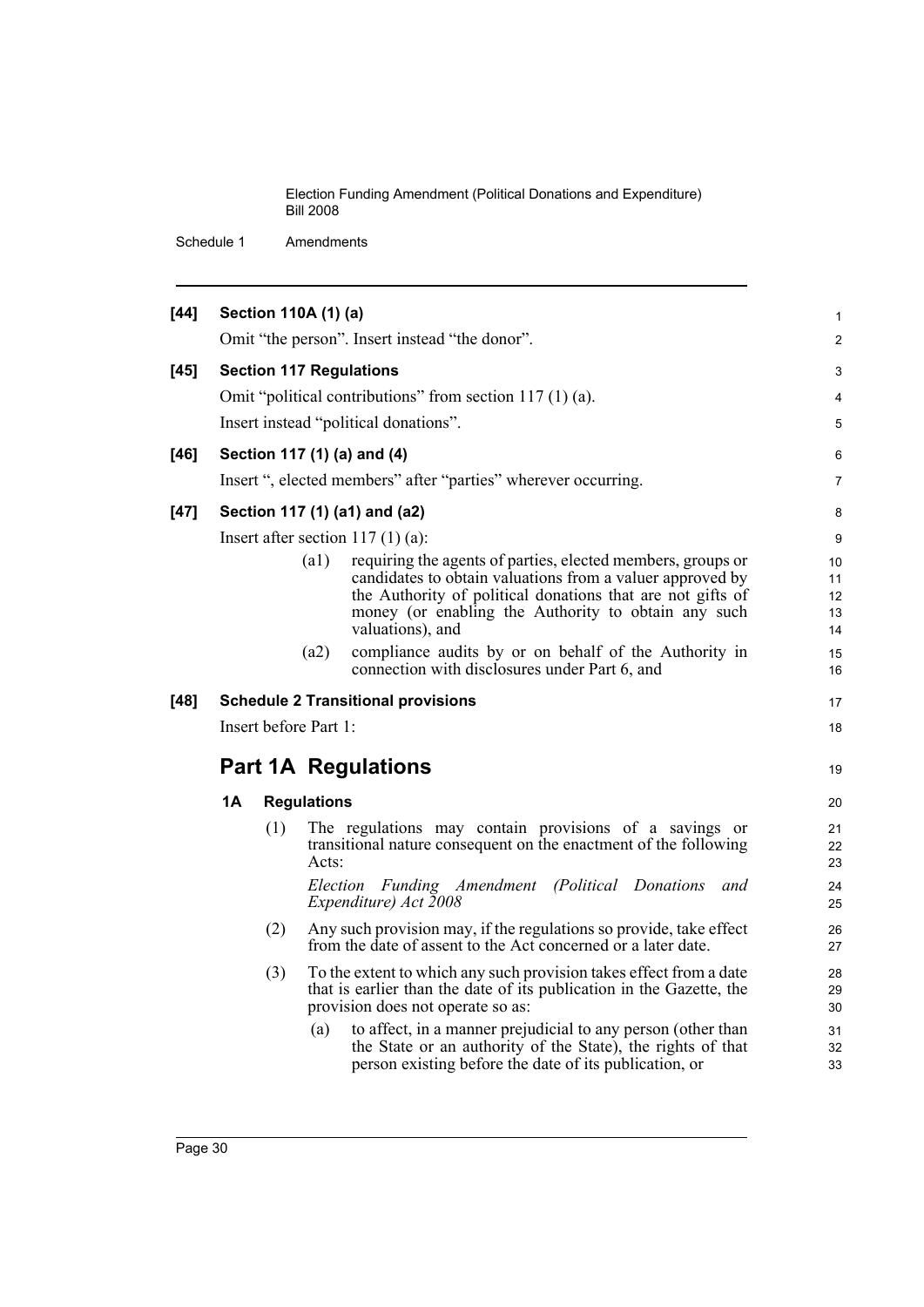Amendments Schedule 1

**[49]** 

|                                                 |                      | (b)                | to impose liabilities on any person (other than the State or<br>an authority of the State) in respect of anything done or<br>omitted to be done before the date of its publication. | 1<br>$\overline{2}$<br>3 |
|-------------------------------------------------|----------------------|--------------------|-------------------------------------------------------------------------------------------------------------------------------------------------------------------------------------|--------------------------|
|                                                 | (4)                  |                    | The regulations under this clause have effect despite anything to<br>the contrary in this Schedule.                                                                                 | 4<br>5                   |
|                                                 | Schedule 2, Part 5   |                    |                                                                                                                                                                                     | 6                        |
|                                                 | Insert after Part 4: |                    |                                                                                                                                                                                     | $\overline{7}$           |
|                                                 |                      |                    |                                                                                                                                                                                     |                          |
| Part 5<br>Provisions consequent on enactment of |                      |                    | 8                                                                                                                                                                                   |                          |
|                                                 |                      |                    | <b>Election Funding Amendment (Political</b>                                                                                                                                        | 9                        |
|                                                 |                      |                    | <b>Donations and Expenditure) Act 2008</b>                                                                                                                                          | 10                       |
| 16                                              |                      | <b>Definitions</b> |                                                                                                                                                                                     | 11                       |
|                                                 |                      |                    | In this Part:                                                                                                                                                                       | $12 \overline{ }$        |
|                                                 |                      |                    | <b>amending Act</b> means the Election Funding Amendment                                                                                                                            | 13                       |
|                                                 |                      |                    | (Political Donations and Expenditure) Act 2008.                                                                                                                                     | 14                       |
|                                                 |                      |                    | last disclosure date means:                                                                                                                                                         | 15                       |
|                                                 |                      | (a)                | in relation to a party registered under the <i>Parliamentary</i><br>Electorates and Elections Act 1912 and in relation to State                                                     | 16<br>17                 |
|                                                 |                      |                    | elections-23 April 2007, or                                                                                                                                                         | 18                       |
|                                                 |                      | (b)                | in relation to a party registered under the <i>Local</i>                                                                                                                            | 19                       |
|                                                 |                      |                    | Government Act 1993 and in relation to local government                                                                                                                             | 20                       |
|                                                 |                      |                    | elections—the date that is 30 days after the election date<br>for the last ordinary council election.                                                                               | 21<br>22                 |
|                                                 |                      |                    |                                                                                                                                                                                     |                          |
| 17                                              |                      |                    | First relevant disclosure period-parties, elected members,<br>groups or candidates                                                                                                  | 23<br>24                 |
|                                                 |                      |                    | For the purposes of Part 6 of this Act, the first relevant disclosure<br>period in relation to:                                                                                     | 25<br>26                 |
|                                                 |                      | (a)                | parties, or                                                                                                                                                                         | 27                       |
|                                                 |                      | (b)                | elected members, or                                                                                                                                                                 | 28                       |
|                                                 |                      | (c)                | groups or candidates,                                                                                                                                                               | 29                       |
|                                                 |                      |                    | is the period commencing on the day after the last disclosure date<br>and ending on 30 June 2008.                                                                                   | 30<br>31                 |
|                                                 |                      |                    | Note. The disclosures for that first relevant disclosure period are to be                                                                                                           | 32                       |
|                                                 |                      |                    | made, subject to the regulations, within 8 weeks after the end of that<br>period (ie before 26 August 2008). Section 95 (2) requires the Authority                                  | 33<br>34                 |
|                                                 |                      |                    | to publish the declaration of disclosures for that first relevant disclosure<br>period on the website of the Authority as soon as practicable after that                            | 35<br>36                 |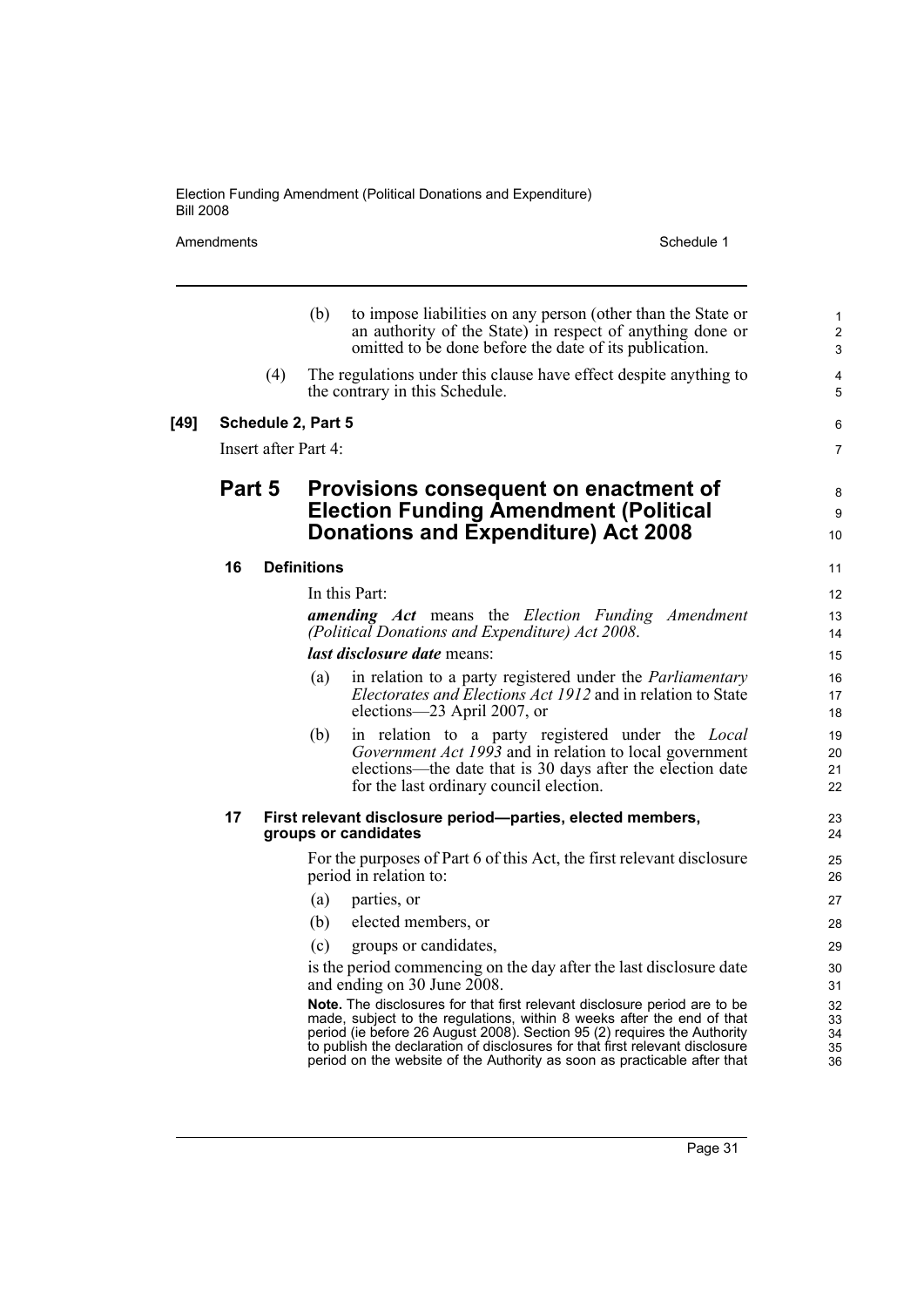#### Schedule 1 Amendments

date. Candidates required to make disclosures include persons who have accepted political donations for the 2008 local government elections even if they have not yet nominated for election or registered as a candidate (see section 84 (2)).

#### **18 First relevant disclosure period—major political donors**

For the purposes of Part 6 of this Act, the first relevant disclosure period (except where clause 17 applies) is the 6-month period ending on 31 December 2008, and including the period commencing on the day after the last disclosure date and ending at the beginning of that 6-month period.

#### **19 Date on which new requirements for receipt and management of political donations and electoral expenditure have effect**

- (1) The requirements of the following provisions do not have effect until 1 August 2008:
	- (a) section 96A (Requirements for political donations to, and electoral expenditure by, elected member, group or candidate),
	- (b) section 96B (Campaign accounts of elected members, groups or candidates),
	- (c) section 96C (Person accepting reportable political donations to record details),
	- (d) Division 4 (Prohibition of certain political donations).
- (2) After the date those provisions have effect in relation to a party, elected member, candidate or group, section 96A extends to the use of political donations made before that date to incur electoral expenditure or reimbursing a person for incurring electoral expenditure after that date.

**Note.** Subclause (2) will operate to require political donations made but not spent before the relevant date for the establishment of campaign accounts to be paid into the relevant campaign account if the money is to be spent on electoral expenditure.